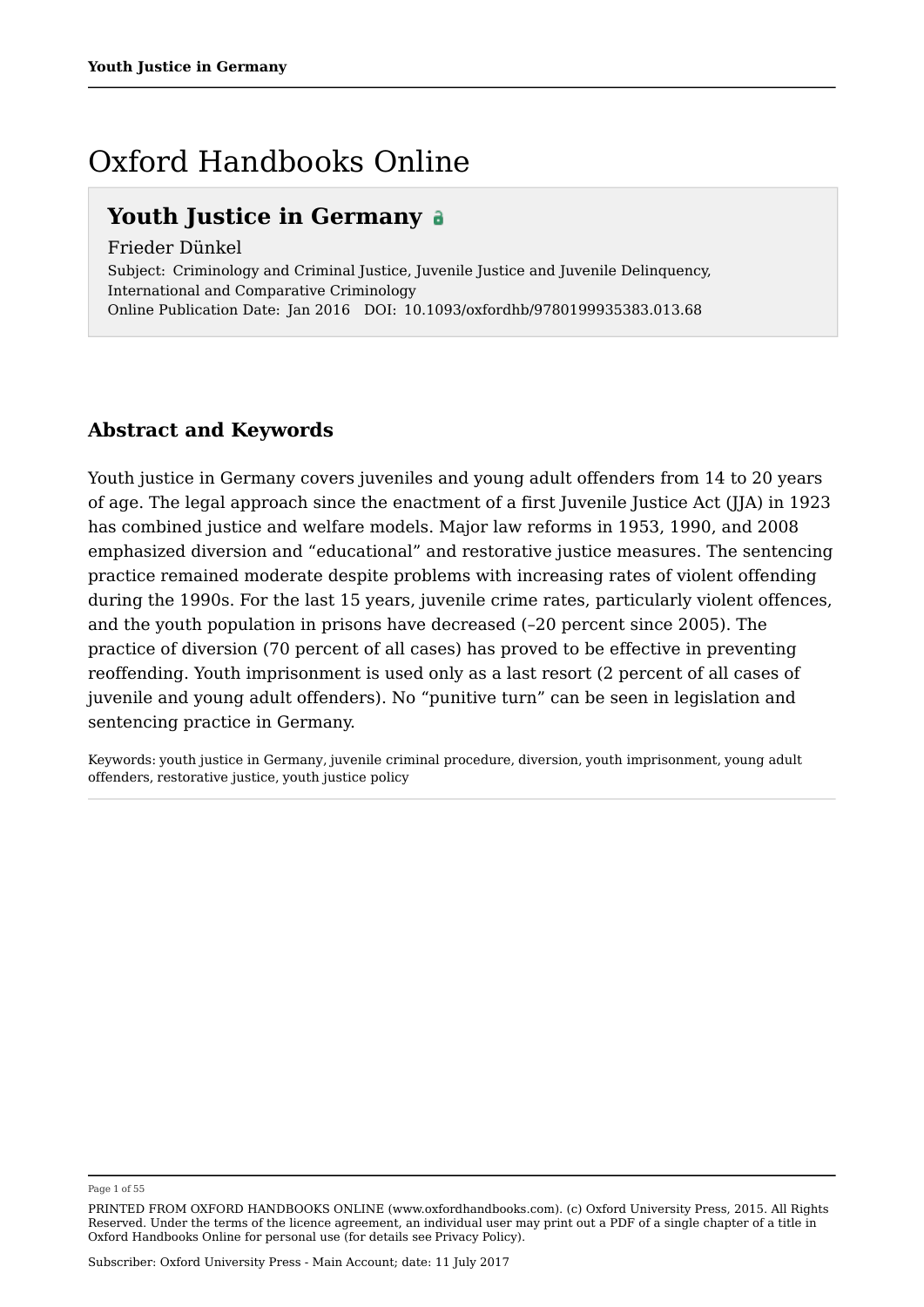# **1. Overview**

This chapter presents a comprehensive outlook regarding youth justice and justice policy in Germany. It begins by describing the development of youth justice in Germany from the beginning of youth justice legislation in the early 20th century to the present. Apart from the period under the Nazi regime, law reforms have gradually developed an "educational" approach to youth justice sanctions (see section 2). Section 3 offers an overview on the sanctions system and describes the differentiation between "informal" reactions or sanctions of diversion and the "formal" sanctions of the youth court. Juvenile criminal procedure follows the justice approach, with strong legal guarantees similar to the criminal procedure for adults (see section 4.). A look at the sentencing practice for juveniles (14 to 17 years of age) and young adults (18 to 20 years of age) reveals an increase of informal (diversionary) measures since 1981 (see section 5.). At the same time youth courts have increasingly used community sanctions, thereby reducing the sanctions of short-term detention (up to 4 weeks, *Jugendarrest*) and of youth imprisonment (see section 6.).

A special issue in German youth justice legislation is the application of the Juvenile Justice Act (JJA; *Jugendgerichtsgesetz*, literally translated as the "Juvenile Courts Act") 1to 18- to 20-year-old young adults, which was introduced by the law reform of 1953. Most young adults receive milder sentences than under adult criminal law, in particular in the cases of serious and violent crimes (see section 7.). Transfer of juveniles to courts for adults (waiver-proceedings) is not allowed in Germany.

Sections 9 through 11 deal with the population in juvenile welfare institutions and youth prisons and the development of treatment programs in such institutions. Section 13 describes and comments on current debates in youth justice policy. A salient characteristic of German youth justice practice and policy undoubtedly is the stability of the system, which avoids abrupt changes toward the punitive, as well as extreme changes in the other direction.

Page 2 of 55

PRINTED FROM OXFORD HANDBOOKS ONLINE (www.oxfordhandbooks.com). (c) Oxford University Press, 2015. All Rights Reserved. Under the terms of the licence agreement, an individual user may print out a PDF of a single chapter of a title in Oxford Handbooks Online for personal use (for details see Privacy Policy).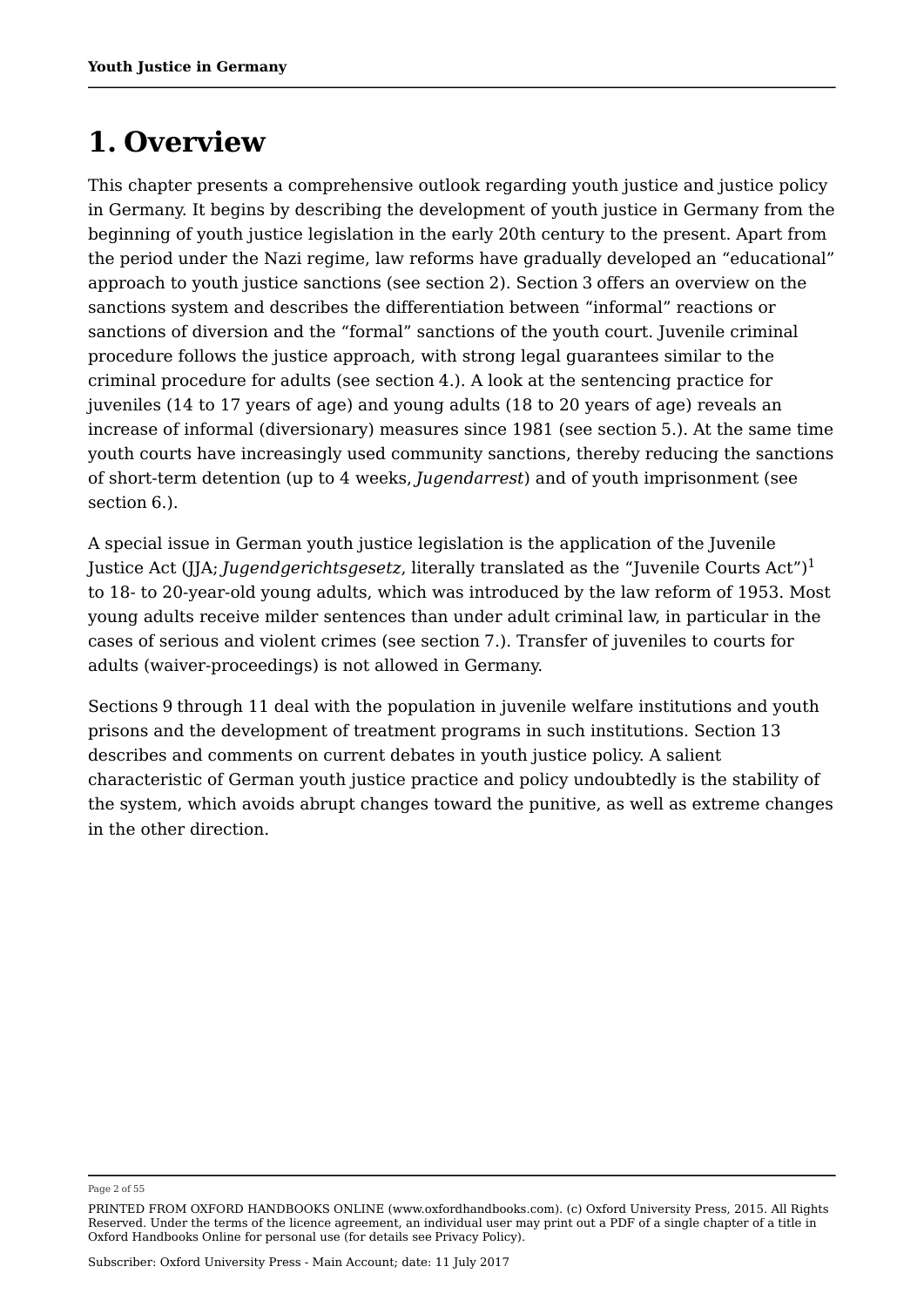# **2. Historical Development and Overview of the Current Juvenile Justice Legislation**

The history of the system of specific social control for minors in Germany dates back to the beginning of the 20th century. After establishing a special youth court early in 1908, specific legislation was only successfully pursued after World War I, opting for a dual approach of welfare *and* justice. Thus, in 1922 the Juvenile Welfare Act of 1922 (JWA; *Jugendwohlfahrtsgesetz*), dealing with young persons in need of care, was passed. One year later the JJA followed, which dealt with juvenile offenders who had committed a criminal offence prescribed by the general penal law (*Strafgesetzbuch*, StGB). A totally welfare-oriented model (such as the Anglo-Saxon welfare model) of juvenile justice did not suit the German "mentality," which remained intent on retaining the option of punishing young offenders. The resulting compromise was a "mixed" system of juvenile justice, combining elements of educational measures with legal ("due process") guaranties that were characteristic of the justice model. The JJA contains provisions for a specific system of reactions/sanctions that are applicable to young offenders, as well as some specific procedural rules for the Juvenile Court and its proceedings (e.g., the principle of non-public trials).

The legislation of 1923 established three pillars of innovation. First, contrary to the general penal law for adults, the legislation of 1923 for the first time "opened the floor" for *educational measures* instead of *punishment* (and especially instead of imprisonment; the corresponding slogan was *Erziehung statt Strafe*). Second, the possibility of abandoning the otherwise strictly applied principle of obligatory prosecution (principle of legality, *Legalitätsprinzip*) was introduced. The IIA was thus a forerunner of the notion of prosecutorial discretion in determining whether and how to prosecute, or whether to dismiss a case due to its petty nature or because educational measures had already been initiated by other institutions or persons (see §§ 45, 47 JJA). The third pillar of innovation of the 1923 legislation was to raise the age of criminal responsibility from 12 to 14 years.

In this context, it is worth mentioning that the only time 12- to 14-year-olds have been recriminalized since this change in the age limit was under the Nazi regime between 1933 and  $1945.<sup>2</sup>$ 

The law of 1923 and the amendments that followed provided no clear definition of the principle of "education." History has demonstrated that under certain ideologies such a lack of precise definitions can result in a totally different interpretation of the meaning and intended use of the educational principle. Thus the Nazis defined "education" as *education through* (rather than instead of) *punishment*; that is, a certain repressive meaning of education prevailed. The introduction of so-called "disciplinary measures" particularly the short-term detention center (up to four weeks of detention as a short,

Page 3 of 55

PRINTED FROM OXFORD HANDBOOKS ONLINE (www.oxfordhandbooks.com). (c) Oxford University Press, 2015. All Rights Reserved. Under the terms of the licence agreement, an individual user may print out a PDF of a single chapter of a title in Oxford Handbooks Online for personal use (for details see Privacy Policy).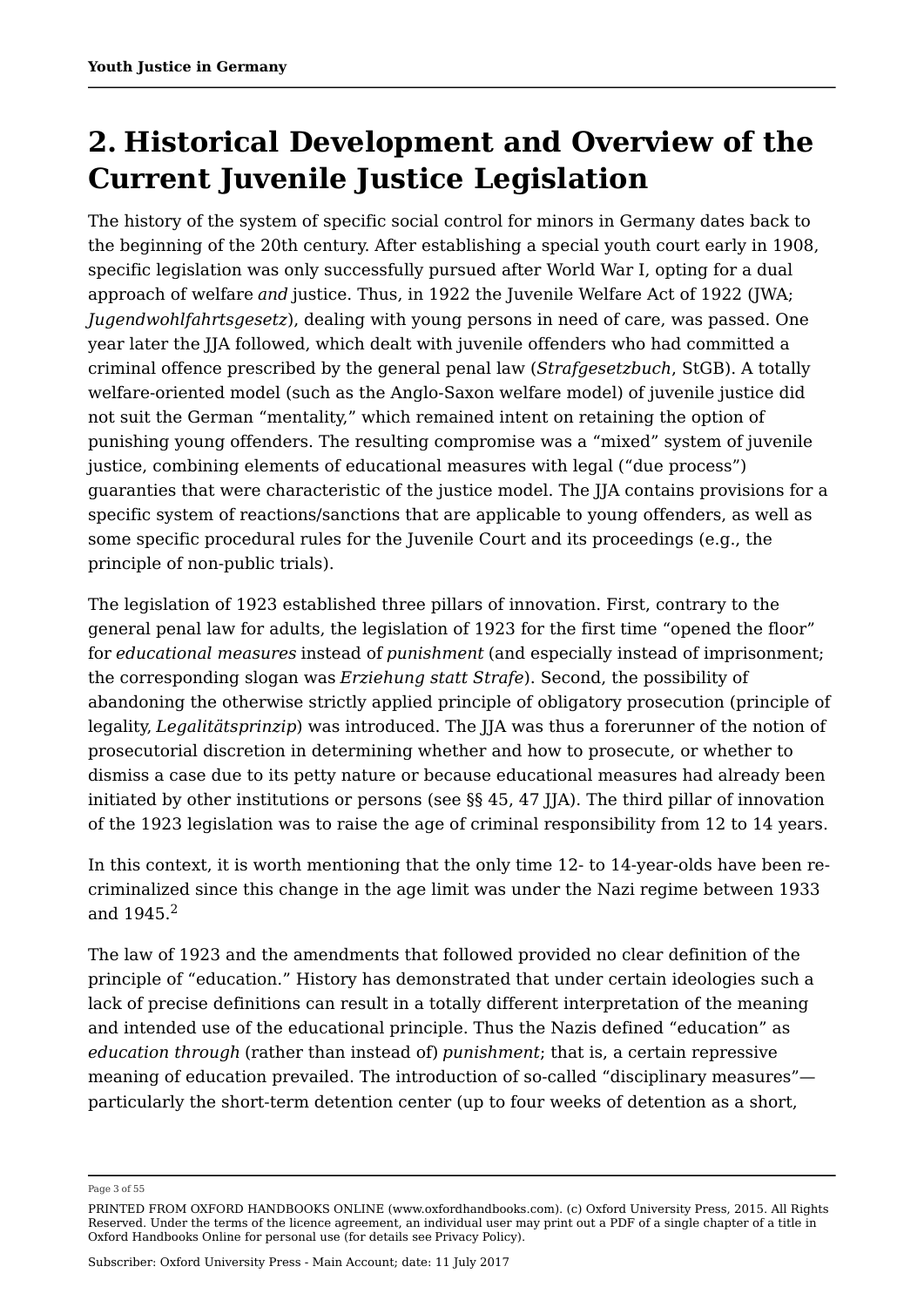sharp shock)—by an administrative decree in 1940 and an amendment to the JJA in 1943 can be seen as a demonstration of the repressive *Zeitgeist* of the Nazi era.

After World War II the legislature raised the age of criminal responsibility from 12 to 14 again and abolished all regulations that were part of the Nazi ideology. However, the reform law of 1953 retained the so-called "disciplinary measures," as similar approaches had also existed in other European jurisdictions (e. g., the British detention center). The most important reform issue in 1953 was to include young adults between 18 and 21 years of age in the jurisdiction of Juvenile Courts, which could then apply sanctions related either to the JJA or to general criminal law (see later in this section).

The JWA of 1922 was a classic law providing intervention in the sense of the *parens patriae* doctrine, according to which the State "replaces" parents who are not able or willing to fulfill their educational duties. The educational measures provided by the JWA were similar to (or even the same as) the educational measures stipulated in the JJA, such as supervisory directives, care orders, orders to improve the educational abilities of parents, placement in a foster family or in residential care, to name but a few. In 1990, the JWA was replaced by a modern law of social welfare (under the concept of the social welfare state, *Sozialstaat*). The role of the juvenile welfare boards shifted from agent of intervention to one of instituting support. Detention in secure (closed) residential care was largely abolished. In the late 1980s and early 1990s a few closed welfare institutions were re-opened (2014 about 300 places in a few Federal States—which is about 0.3 percent of all places for residential measures in the welfare system, see in detail Dünkel 2011: 549).

The German juvenile justice system has experienced major changes since the 1970s. At first, the changes occurred without any legislative efforts, in a process that has been termed "reform through practice" ("*Jugendstrafrechtsreform durch die Praxis*"). This process was characterized by the development of new, innovative projects by social workers, Juvenile Court prosecutors, and judges. As a consequence, in the 1980s the number of juvenile prison sentences declined considerably following the introduction of "new" community sanctions (see Dünkel, Geng, and Kirstein, 1998; Dünkel, 2011; Heinz, 2014). Major reforms of juvenile justice and welfare legislation were then passed in 1990, following the reunification of Germany, which entailed the introduction of numerous new educational measures and sanctions into the JJA that had previously been practiced only on an experimental basis. In addition, the JWA of 1922 was modernized and is now titled Children's and Youth Welfare Act (CYWA, *Kinder- und Jugendhilfegesetz* or *Sozialgesetzbuch VIII*). It provides a coherent system of support and education for children and juveniles who are in need of care and whose parents apply for such support. In cases where parents do not apply for such support (non-cooperation), the Family Court on request of the juvenile welfare authorities can apply the necessary measures, including the transfer to foster families or even closed residential care as a last resort (according to §§ 1631b, 1666, 1666a Civil Code, BGB). A law reform of 2008 strengthens

Page 4 of 55

PRINTED FROM OXFORD HANDBOOKS ONLINE (www.oxfordhandbooks.com). (c) Oxford University Press, 2015. All Rights Reserved. Under the terms of the licence agreement, an individual user may print out a PDF of a single chapter of a title in Oxford Handbooks Online for personal use (for details see Privacy Policy).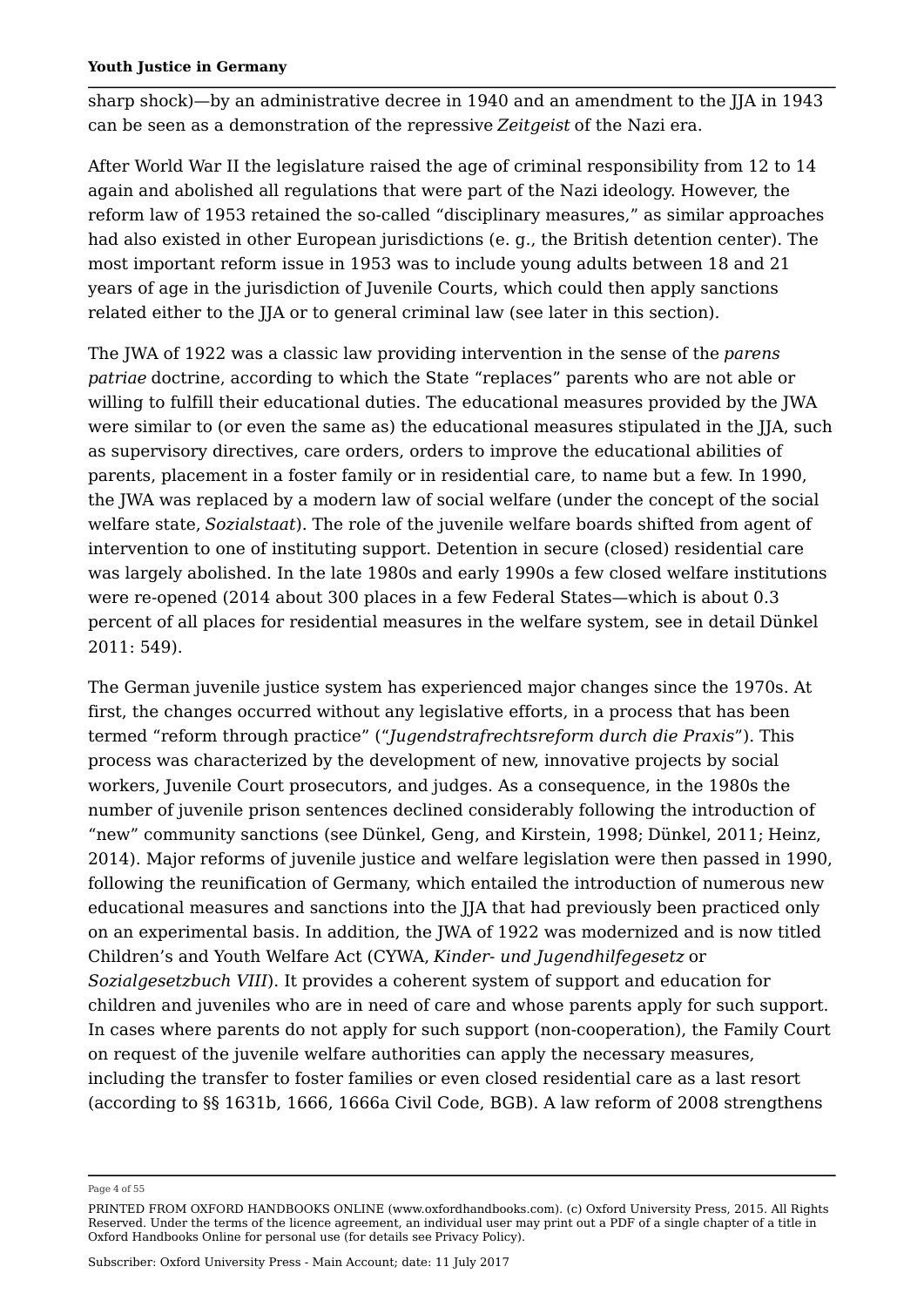the powers of the Family Court and makes earlier intervention easier in cases where parents neglect their children.

On January 1, 2008 the second amendment to the JJA was enacted, which provides juvenile justice in Germany with an overall aim. § 2 (1) JJA stipulates that the primary aim of the JJA is to prevent individual juveniles and young adults from committing (further) offences. In order to achieve this goal, the imposition and execution of interventions and (as far as possible) the juvenile criminal procedure—with regard to the rights of parents or legal guardians—are to be oriented toward this educational aim. The explanatory paper of the draft clearly states that other aims such as general prevention or the protection of the public are not to be considered. $^3$  Furthermore, the explanatory paper emphasizes that the application of juvenile sanctions is to be based on empirical evidence and the principles of "what works," which is in line with the Recommendation of the Council of Europe (2003) 20 titled "New Ways of Dealing with Juvenile Delinquency and the Role of Juvenile Justice." 4

In the following years some amendments were introduced that could be seen as more punitive. In 2008—following reforms of the general criminal law—the so-called subsequent preventive detention was introduced in the JJA. The regulations allowed for subsequent indeterminate detention for serious violent offenders if they expose a high probability for committing further serious, violent crimes. Preventive detention was to be served after the determinate prison sentence had been served. These regulations were outlawed by the European Court of Human Rights (see *M. v. Germany*, decision of December 17, 2009, application No. 19359/04) and later by a decision of the German Federal Constitutional Court (see *Bundesverfassungsgericht*, decision of May 4, 2011, Neue Juristische Wochenschrift 2011: 1931 ff.). In consequence, the German legislation modified and restricted these rules considerably. The 2013 reform law allows for preventive detention for juveniles and young adults only if they have been sentenced to at least 7 (juveniles) or 5 years (young adults) and if they constitute a serious danger of further violent offending. As of this writing (2015), only one young adult is in preventive detention in Germany.

Also in 2013, another reform law was enacted allowing combination of a suspended youth prison sentence with a short period (up to 4 weeks) of unconditional detention. The legal prerequisites are so narrowly formulated that almost no cases can be found with this combination of sentences. Another more punitive approach can be seen in increasing the maximum penalty for 18- to 20-year-old young adults in very serious murder cases from 10 to 15 years. $^5$  The recent reform history demonstrates that the German legislature is maintaining a generally moderate approach to juvenile delinquency, handing out more punitive sanctions only at the extreme "edges" of the sanctions system for serious violent offenders.

Page 5 of 55

PRINTED FROM OXFORD HANDBOOKS ONLINE (www.oxfordhandbooks.com). (c) Oxford University Press, 2015. All Rights Reserved. Under the terms of the licence agreement, an individual user may print out a PDF of a single chapter of a title in Oxford Handbooks Online for personal use (for details see Privacy Policy).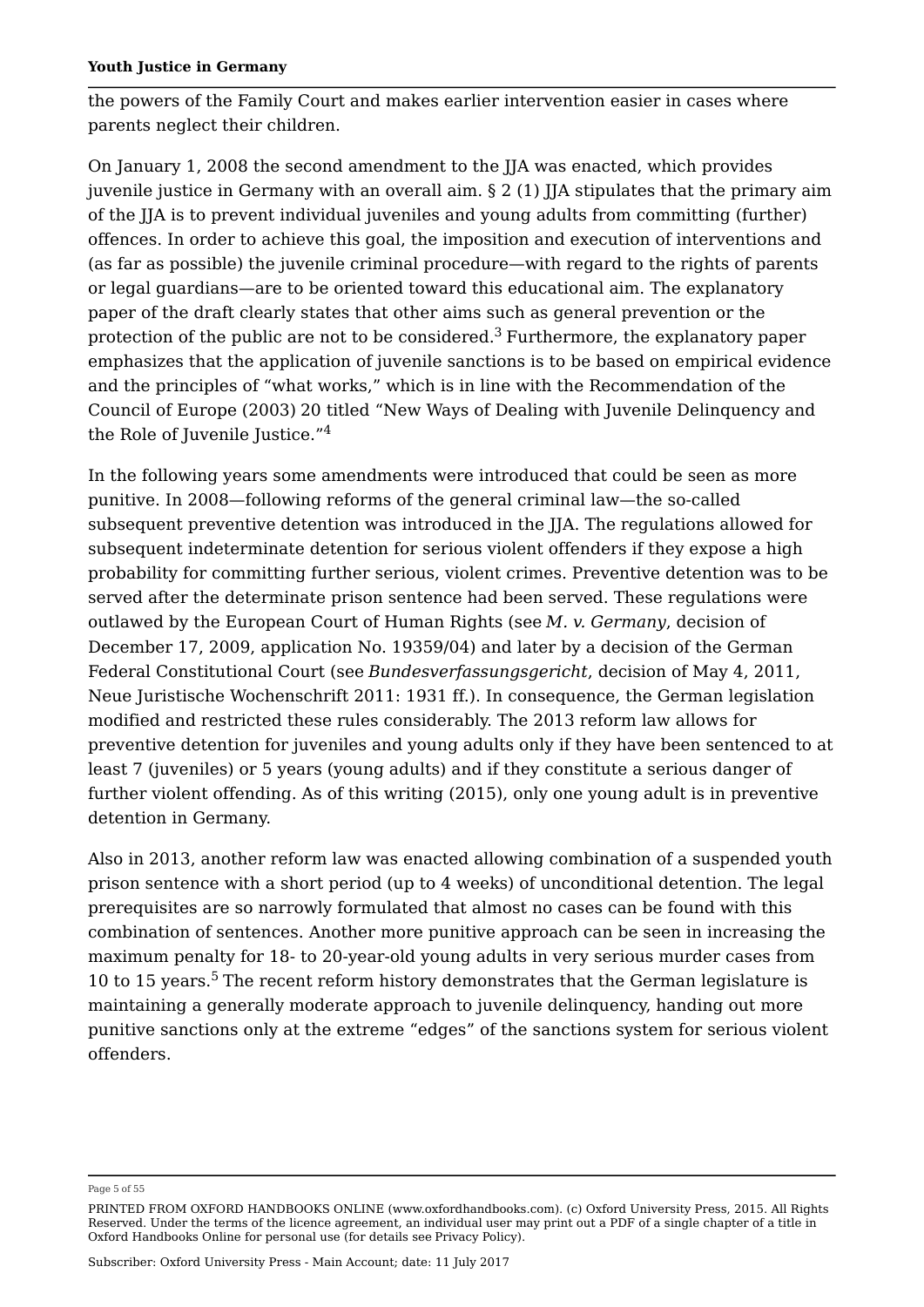# **3. The Sanctions System: Informal and Formal Interventions of the German Juvenile Justice Act**

In cases of criminal offences as defined by the general Criminal Law, the interventions of the IIA are characterized by the principle of "subsidiarity" or "minimum intervention" (see Figure 13 at the end of the chapter). This means that penal action should only be taken if absolutely necessary. Furthermore, sanctions must be limited by the principle of proportionality. The legislative reform of the JJA in 1990, passed in the same year as that of the JWA, underlines the principle of Juvenile Court sanctions as a last resort (*ultima ratio*). Therefore, priority is given to diversion, and where the Juvenile Courts do impose sanctions, primacy is given to educational or disciplinary measures instead of youth imprisonment.

The most important response to petty offending is the dismissal of the case without any sanction being issued. In this context one should emphasize that police diversion, like the British form of cautioning or warnings, is not allowed in Germany. The underlying reason for this is of a historical nature; more specifically, the possible abuse of police power as it occurred under the Nazi regime. Therefore, the responsibility for all forms of diversion are in the realm of the Juvenile Court prosecutor or the Juvenile Court judge. The police are strictly bound by the principle of legality. All criminal offences have to be referred to the public prosecutor.

The 1990 reform of the JJA in Germany extended the legal possibilities for diversion considerably. The legislature thus reacted to the reforms that had been developed in practice since the end of the 1970s. The law now emphasizes the discharge of juvenile and young adult petty-crime offenders and those who have received other social and/or educational interventions (see  $\S 45 (1)$  and  $(2)$  JJA). Efforts to make reparation to the victim or to participate in victim-offender reconciliation (mediation) are explicitly put on a par with such educational measures. There is no restriction concerning the nature of offenses that are eligible; felony offences (*Verbrechen*) can also be "diverted" under certain circumstances (e.g., a robbery) if the offender has repaired the damage or made another form of apology (restitution/reparation) to the victim. $^6\,$ 

We can differentiate four levels of diversion. Diversion without any sanction (*nonintervention*) is given priority in cases of petty offences. Diversion with measures taken by other agencies (parents, the school) or in combination with mediation is the second level of diversion (*diversion with education*). The third level is *diversion with intervention*. In these cases the prosecutor proposes that the Juvenile Court judge impose a minor sanction, such as a warning, community service (usually between 10 and 40 hours), mediation (*Täter-Opfer-Ausgleich*), participation in a training course for traffic offenders (*Verkehrsunterricht*). or certain obligations such as reparation/restitution, an apology to the victim, community service or a fine (§ 45 (3) JJA). Once the young offender has

Page 6 of 55

PRINTED FROM OXFORD HANDBOOKS ONLINE (www.oxfordhandbooks.com). (c) Oxford University Press, 2015. All Rights Reserved. Under the terms of the licence agreement, an individual user may print out a PDF of a single chapter of a title in Oxford Handbooks Online for personal use (for details see Privacy Policy).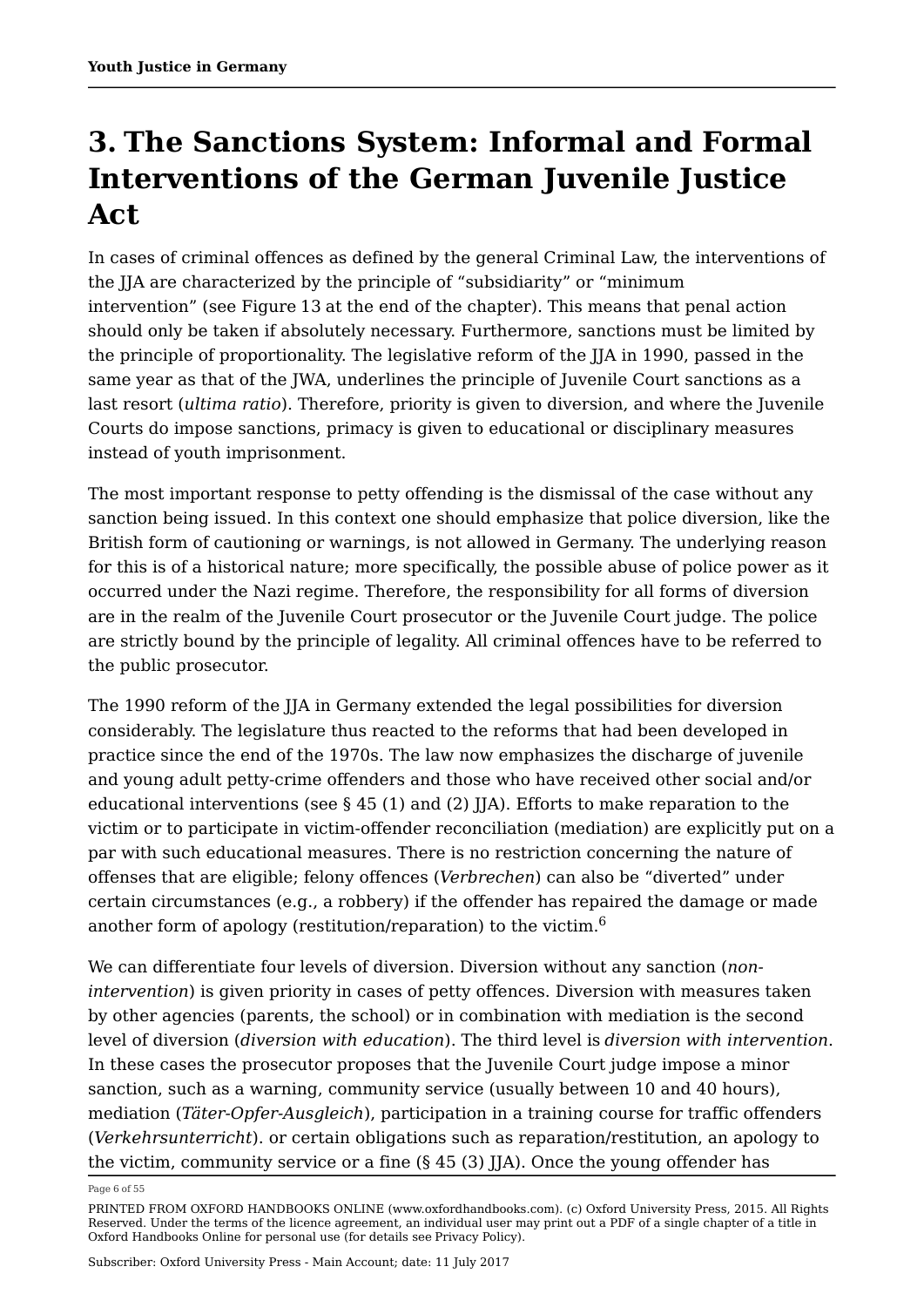fulfilled these obligations, the Juvenile Court prosecutor will dismiss the case in cooperation with the judge. The fourth level is the introduction of levels one to three in the Juvenile Court proceedings after a charge has been filed. In practice, the Juvenile Court judge will fairly often face the situation that the young offender has, in the meantime (after the prosecutor has filed the charge), undergone some form of educational measure such as mediation, which would deem a "formal" court sanction unnecessary. Section 47 of the JJA enables the judge to dismiss the case in these instances.

Also, formal sanctions of the Juvenile Court are structured according to the *principle of minimum intervention* (*Subsidiaritätsgrundsatz*; see Figure 13). Juvenile imprisonment has been restricted to being a sanction of last resort, if educational or disciplinary measures appear to be inappropriate (see §§ 5 and 17 (2) JJA). The reform of the Juvenile Justice Act of 1990 extended the catalog of juvenile sanctions by introducing new community sanctions such as community service, the special care order (*Betreuungsweisung*), the so-called social training course (see in detail Dünkel, Geng, and Kirstein, 1998), and mediation (see Dünkel, 1996, 1999; Dünkel and Pǎroșanu, 2015). The educational measures of the Juvenile Court, furthermore, comprise different forms of directives concerning the everyday life of juvenile offenders in order to educate and to prevent dangerous situations. Thus the judge can forbid contact with certain persons and prohibit going to certain places ("whereabouts," see § 10 JJA). Disciplinary measures include a formal warning, community service, a fine, and detention for one or two weekends or for up to four weeks in a special juvenile detention center (*Jugendarrest*).

Youth imprisonment is executed in separate juvenile prisons. $^7$  Youth prison sentences are only a sanction of last resort (*ultima ratio,* see §§ 5 (2), 17 (2) JJA), in line with the view espoused by international rules such as the so-called Beijing-Rules of the *United Nations* of 1985. $^8$  The minimum length of youth imprisonment is 6 months for 14-17-year-old juveniles, and the maximum limit is set at 5 years. In cases of very serious offences for which adults could be punished with more than 10 years of imprisonment, the maximum length of youth imprisonment is 10 years. In the case of 18–20-year-old young adults sentenced according to the JJA (see section 8), the maximum penalty is 10 years, too (see §§ 18, 109 JJA; in case of particularly serious murder, 15 years). The preconditions for youth imprisonment are either the "dangerous tendencies" of the offender that are likely to exclude community sanctions as inappropriate, or the "gravity of guilt" concerning particular, serious crimes (such as murder, aggravated robbery, etc.; see § 17 (2) JJA). $^9$ 

Youth imprisonment sentences of up to 2 years can be suspended (a similar sanction as probation) in cases of a favorable prognosis; in all cases the probation service gets involved. The period of probationary supervision is one to two years, and the period of probation lasts for a total of two to three years.

Page 7 of 55

PRINTED FROM OXFORD HANDBOOKS ONLINE (www.oxfordhandbooks.com). (c) Oxford University Press, 2015. All Rights Reserved. Under the terms of the licence agreement, an individual user may print out a PDF of a single chapter of a title in Oxford Handbooks Online for personal use (for details see Privacy Policy).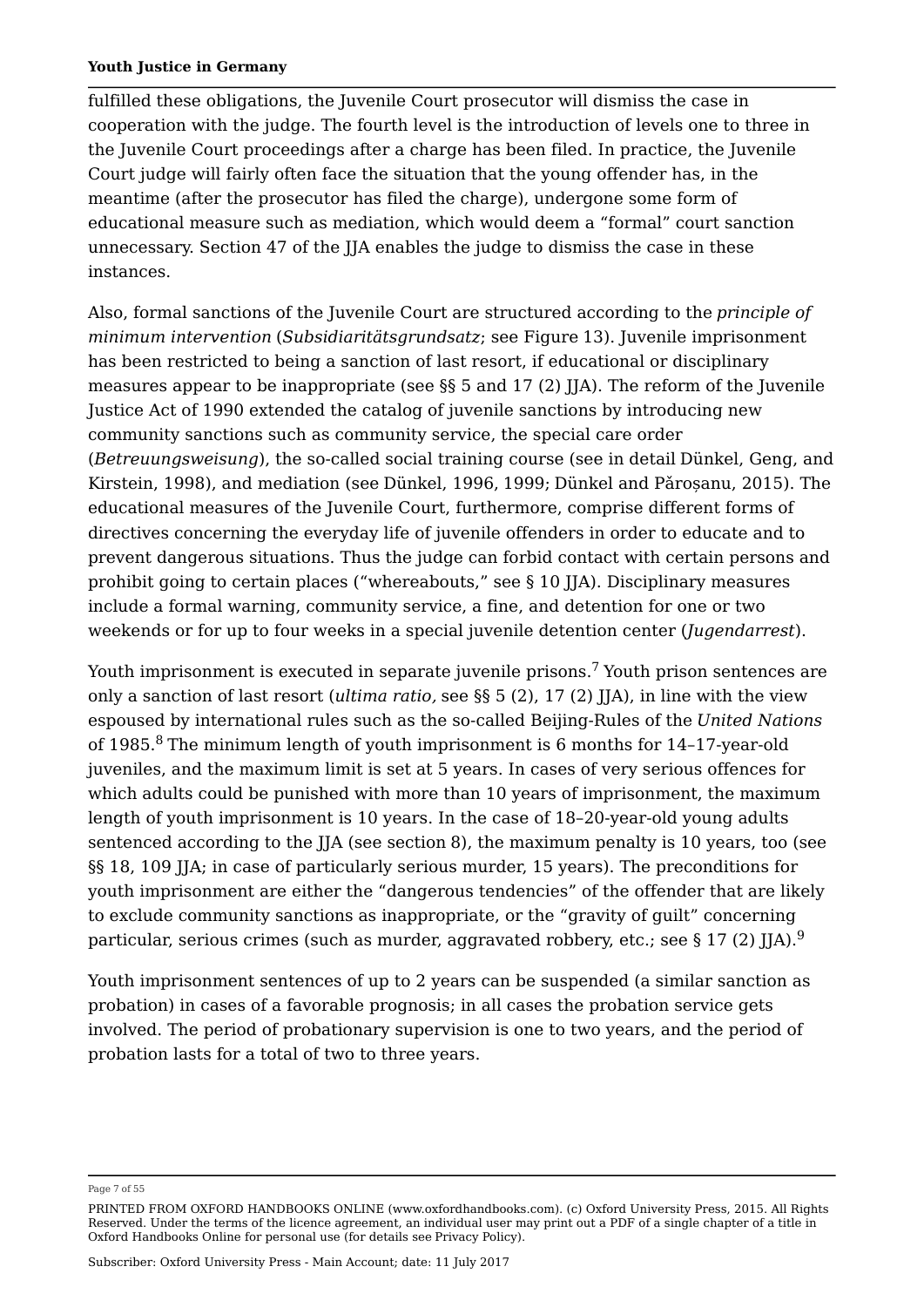# **4. Juvenile Criminal Procedure**

Germany has developed an effective system of private and state welfare institutions as well as justice institutions in the field of juvenile crime prevention and of juvenile justice. The agencies organized on the basis of the CYWA are the community youth welfare departments (*Jugendämter*) and the youth services in youth court proceedings (*Jugendgerichtshilfe, JGH*), which have a double task: (1) They fulfil purely welfareoriented tasks (family aid, protection of children in need of care according to the CYWA); and (2) they support the juvenile prosecutor and court by delivering personal and family background information for the trial, and they are partly responsible for the execution of educational measures (mediation, social training etc. based on the juvenile prosecutor's or judge's decision). The youth services in youth court proceedings (JGH) are also responsible for avoiding unnecessary pre-trial detention. Therefore, they participate in the proceedings as early as possible and are immediately informed if a juvenile is placed in pre-trial detention (see § 72a JJA). The personnel of the JGH are social workers or social pedagogues with at least three years of university education (*Fachhochschulen für Sozialarbeit*). The personnel of private welfare institutions in most cases have the same professional education. Sometimes they also have teachers, psychologists, and social workers with special training (e.g., as mediators) at their disposal. The Federal Probation Service also provides special courses for further professional specialization, for example as a mediator.

The German juvenile justice system provides for *specialized Juvenile Courts* as well for juvenile prosecutors (see § 37 JJA). Even at the level of the police—at least in big cities like Berlin, Hamburgm or Stuttgart—specialized youth police units exist. The juvenile prosecutor and judge are assisted by the social workers of the community youth welfare department. The reality of juvenile prosecutors' and judges' specialization is sometimes problematic, as at least in some Federal States, being a juvenile judge or prosecutor is only seen as the initial stage of a professional career. This results in a rather high degree of personnel fluctuation, and this fluctuation can even be a request of the justice administration. Furthermore, in some rural areas, specialization is limited by a lack of cases, and therefore "juvenile" judges also work in other judicial branches (general criminal law, civil law, etc.). In this respect, from an international comparative perspective, it could be deemed advantageous that German Juvenile Courts cover the whole range of 14- to 21-year-old juveniles and young adults, a practice that enables more specialization than in countries where Juvenile Courts are restricted to deal only with minors.

Where prosecutorial diversion appears inappropriate and the likely sentencing outcome is a non-custodial sanction, the prosecutor submits a case file to the youth judge at the Local Court. In cases of more serious offending that could possibly result in a youth prison sentence, the prosecutor brings the accusation to the Youth Court of the Local Court, which is composed of one professional and two lay judges (see Figure 1). Only in

Page 8 of 55

PRINTED FROM OXFORD HANDBOOKS ONLINE (www.oxfordhandbooks.com). (c) Oxford University Press, 2015. All Rights Reserved. Under the terms of the licence agreement, an individual user may print out a PDF of a single chapter of a title in Oxford Handbooks Online for personal use (for details see Privacy Policy).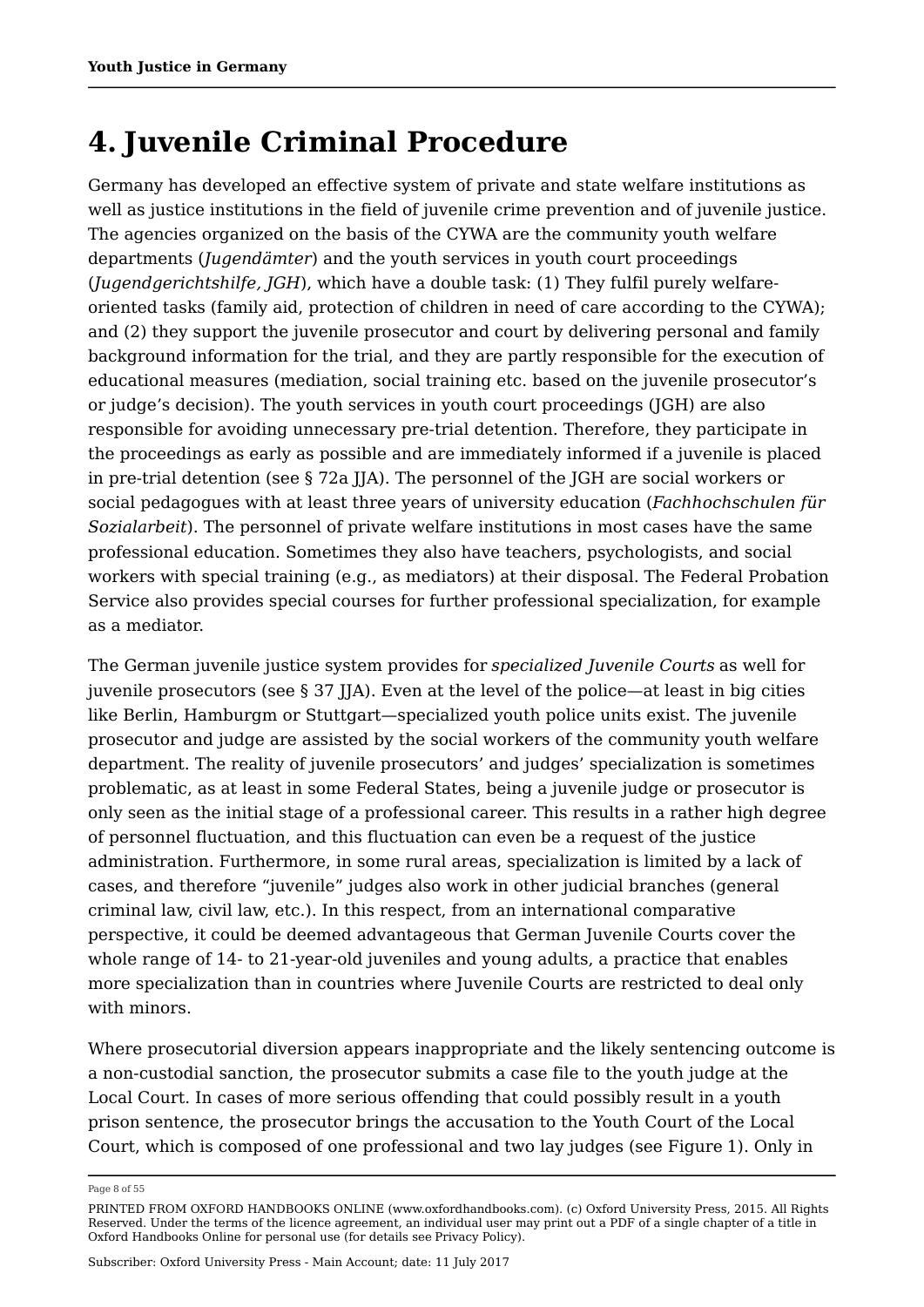the most serious cases, usually homicide or manslaughter but since the end of 2006 also of cases with sexual offences against minors or others who should not be exposed to an appeal hearing, the prosecutor submits the file to the Youth Chamber at the District Court (three professional and two lay judges).

The German system of judicial review in juvenile justice provides that the juvenile can only appeal once, either to the District Court (*Landgericht*) in order to effect a second hearing, or to the Higher Regional Court of a Federal State (*Oberlandesgericht*) for a review of legal questions (see § 55 (2) JJA).



*Click to view larger*

*Figure 1:* The German Juvenile Court system

Source: Dünkel, 2011: 566.





*Figure 2:* The multi-agency approach in German juvenile justice

Source: Dünkel, 2011: 567.

critical scholars denounce the juvenile justice system as "second-class justice."

The German system of Juvenile Courts is shown in Figure 1.

As stated earlier, various agencies are involved in the German juvenile procedure. This approach can be characterized as a multi-agency approach as proposed by the Council of Europe's Recommendation (2003) 20. The Youth Court Service plays a central role in this context, as can be seen from Figure 2.

Juvenile justice systems, particularly those following the welfare model, are often criticized for failing to guarantee human rights. Compared to the general criminal procedure for adults, the right of access to a legal defense counsel or other basic human rights issues seem to be underdeveloped in some countries, and some

Page 9 of 55

PRINTED FROM OXFORD HANDBOOKS ONLINE (www.oxfordhandbooks.com). (c) Oxford University Press, 2015. All Rights Reserved. Under the terms of the licence agreement, an individual user may print out a PDF of a single chapter of a title in Oxford Handbooks Online for personal use (for details see Privacy Policy).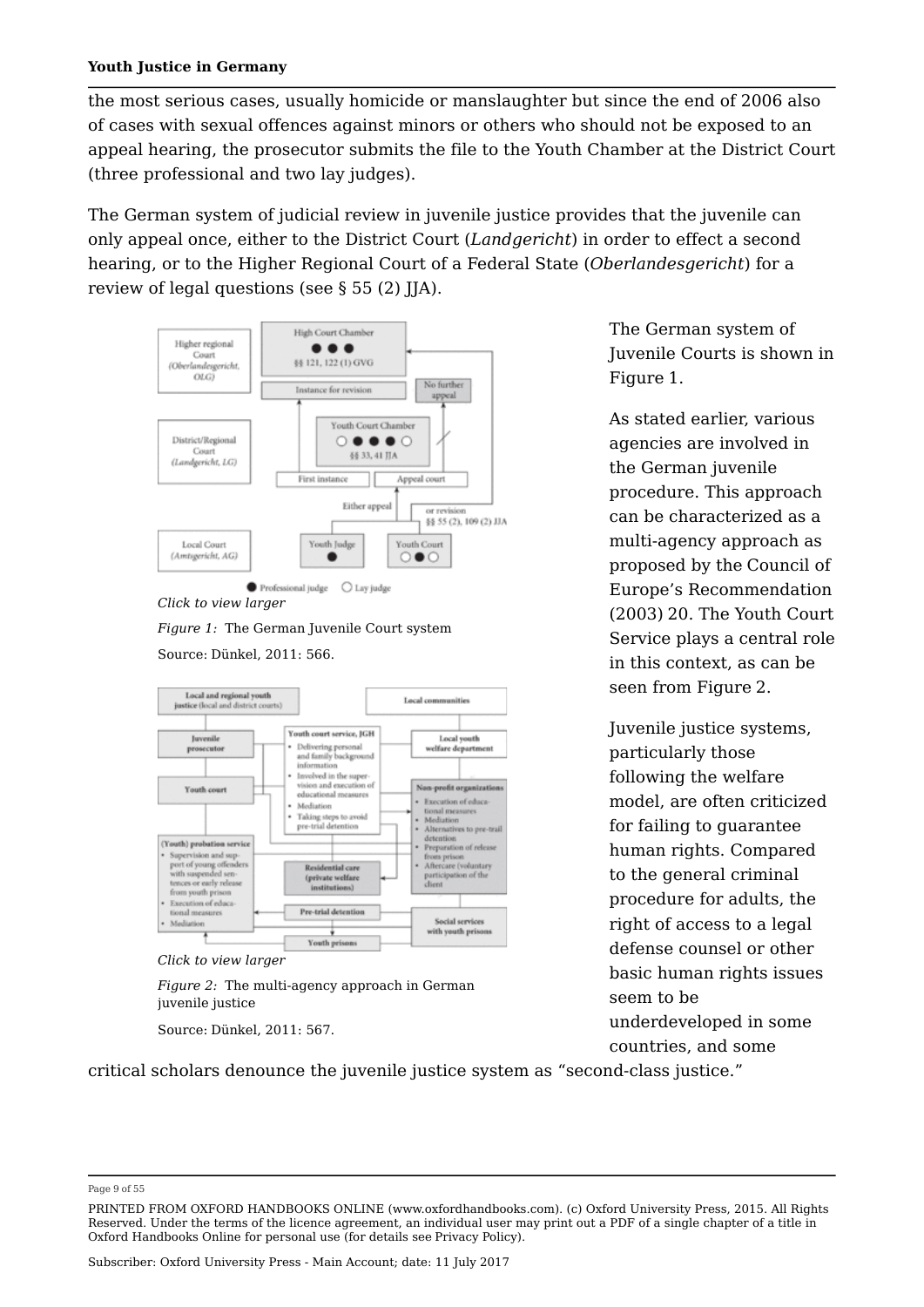The German juvenile justice system shares this criticism only to a minor extent, as in general the legal procedural rules are very similar for juvenile and adult criminal justice. The JJA states that the procedural rules, for example the rules of evidence, are the same as for general criminal procedure. Deviations from this general rule are based on educational aims. For example, the court hearings are not open to the public (see § 48 JJA) in order to protect the juvenile's privacy and to avoid stigmatization. In juvenile trials the participation of the so-called youth court assistant (*Jugendgerichtshilfe*), that is, a social worker from the community youth welfare department, is required (see § 38 (2) JJA). The youth court assistant has to prepare a social inquiry report and is required to participate in the court trial in order to give evidence about the personal background of the juvenile and to assist the judge in finding the appropriate sanction. However, practice is not always in line with the law, as many youth welfare departments are heavily overburdened. Therefore, particularly in less serious cases, a social inquiry report is not submitted and the presence of the youth court assistant at the court hearing is not always guaranteed.

The right to a defense counsel, in principle, is more elaborate in the juvenile justice system. Since 2010 there have been no differences among cases in which pre-trial detention is imposed, as young adults and adults over 21 have an advocate appointed immediately as it had been before only in cases of juveniles (see § 140 CPC and § 68 No. 5 JJA). Furthermore, there are restrictions for imposing pre-trial detention on juveniles, particularly for 14- and 15-year-old offenders (see § 72 (2) JJA). In addition, and in contrast to adults over 21 years of age, the youth court assistants are obliged to assist the court in pre-trial detention cases in order to find solutions other than detention (see § 72a JJA).

A problematic issue is the right to appeal against Juvenile Court decisions. A court decision cannot be appealed solely on the basis of attempting to effect the imposition of a different educational measure (see  $\S 55 (1)$  JJA). This is to be criticized in cases where a judge imposes a rather "severe" educational measure like several hundred hours of community service. Unlike in other countries, in Germany community service is not limited to a maximum overall duration (for example, 80 hours in Austria. 120 to 240 hours in other countries; see Dünkel and Lappi-Seppälä, 2013). Thus, in individual cases, a violation of the principle of proportionality has been observed.

Another critical issue concerning the system of judicial review in juvenile justice is that a juvenile can only file *one* appeal, either to the District Court in order to get a second hearing, or to the Higher Regional Court for a review of legal questions (see § 55 (2) IJA). This shortening of review procedures was introduced in order to speed up trials and to enforce the educational approach of juvenile justice. However, from a legal and human rights perspective, this approach puts juveniles at a disadvantage compared to their adult counterparts.

Page 10 of 55

PRINTED FROM OXFORD HANDBOOKS ONLINE (www.oxfordhandbooks.com). (c) Oxford University Press, 2015. All Rights Reserved. Under the terms of the licence agreement, an individual user may print out a PDF of a single chapter of a title in Oxford Handbooks Online for personal use (for details see Privacy Policy).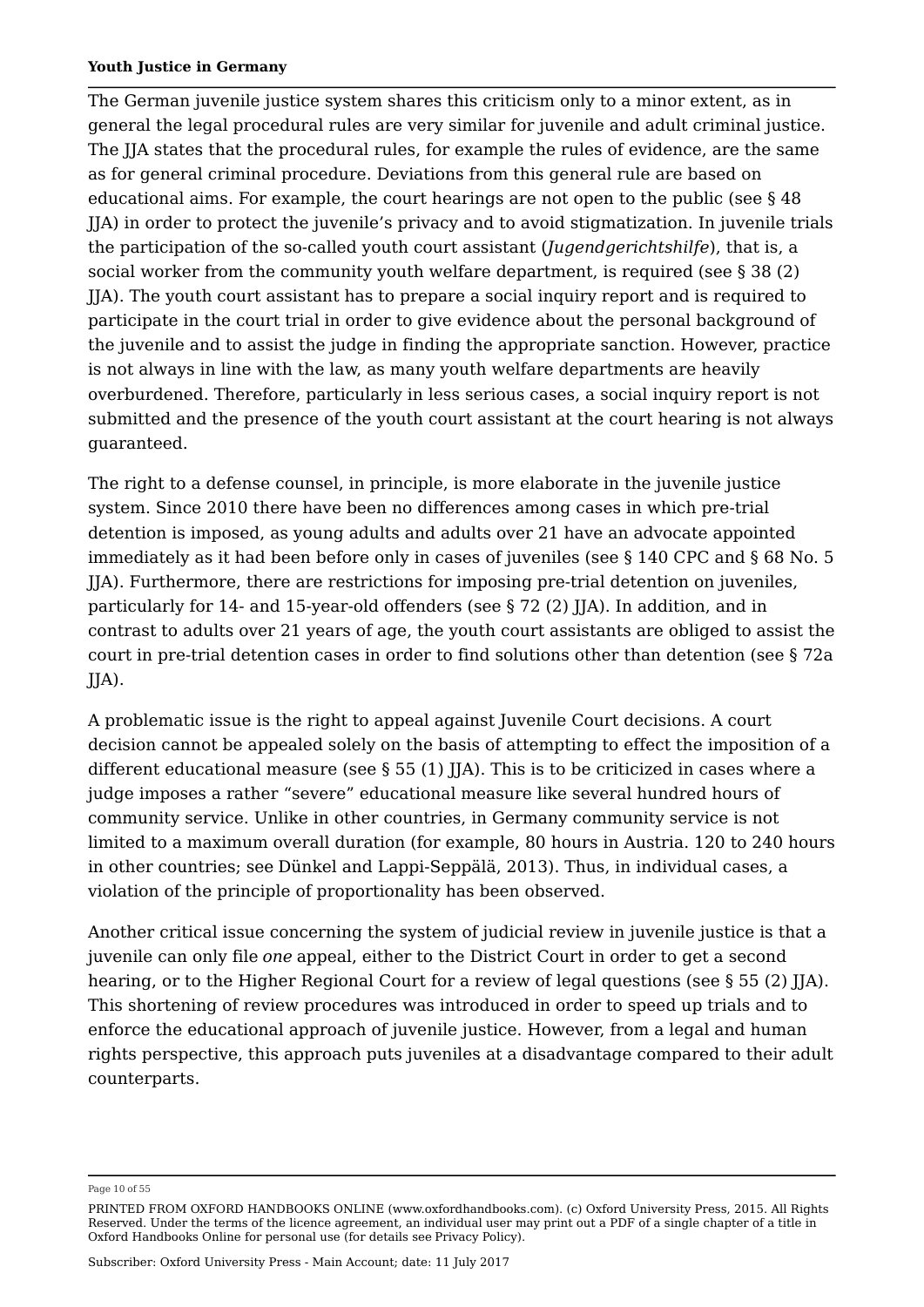On the other hand, juveniles benefit from the regular exclusion of a joint procedure by the victim or their representative counsel (*Nebenklage*) and from the total exclusion of the so-called private criminal procedure (*Privatklage*, i.e. the private charge if the public prosecutor refuses prosecution in the public interest), neither of which are possible in the German juvenile justice system (see  $\S 80 (1)$ , (3) IJA). At the end of 2006, the possibility of a joint procedure by the victim was introduced for the very few cases of serious violent crimes in which the victim has suffered serious injuries (see § 80 (3) JJA). Joint civil claims, like the French *action civile* (in Germany *Adhäsionsverfahren*), in which the victim can make a claim for compensation of civil damages within the penal court trial, have been admitted in cases of young adults in juvenile criminal procedures (see § 109 (2) JJA).

A few (practically unimportant) rules disadvantage juveniles for the sake of educational concepts. For example, the served period of pre-trial detention—according to the discretion of the judge—might not be taken into account if the remaining period of a juvenile prison sentence is less than six months and therefore estimated as being insufficient for the educational process of reintegration (see § 52a JJA).

In general one can say that the orientation of the German juvenile criminal procedure to preserve fundamental rights is quite well developed and that disadvantages compared to adults are restricted to more exceptional cases. Thus the German juvenile justice system does not share the shortcomings of welfare systems relying more on informal procedures (e.g., roundtables, family conferences. etc.) than on formal legal rights.

# **5. Informal Ways of Dealing with Juvenile Delinquency: The Practice of Diversion**

In the 1980s, diversion became the principal juvenile-justice reaction to juvenile offending in West Germany. In this context it has to be stressed that police-registered juvenile crime during the 1980s had been rather stable, with violent crimes having greatly diminished. $^{10}$  The extension of diversion continued even into the 1990s, when official crime rates (violent offending, in particular) had increased. A real increase in crime occurred after the opening of the borders in Eastern Europe and the experience of phenomena such as anomie and social disintegration in the youth subcultures, particularly in the East German Federal States. The rate of young violent offenders registered by the police in East Germany up to 1995 tripled; since then it has been stable or has decreased slightly. $^{11}$  The practice of using diversion as a measure of controlling the input of cases into the juvenile justice system is clearly demonstrated in the Eastern Federal States, as well as in the so-called "city-states" of Berlin, Bremen, and Hamburg. The elevated crime rates in these states have been balanced by a more extensive diversion practice (for information about the gap between police-registered suspects and convicted juveniles or young adults see Dünkel, 2011: 560 ff.).

Page 11 of 55

PRINTED FROM OXFORD HANDBOOKS ONLINE (www.oxfordhandbooks.com). (c) Oxford University Press, 2015. All Rights Reserved. Under the terms of the licence agreement, an individual user may print out a PDF of a single chapter of a title in Oxford Handbooks Online for personal use (for details see Privacy Policy).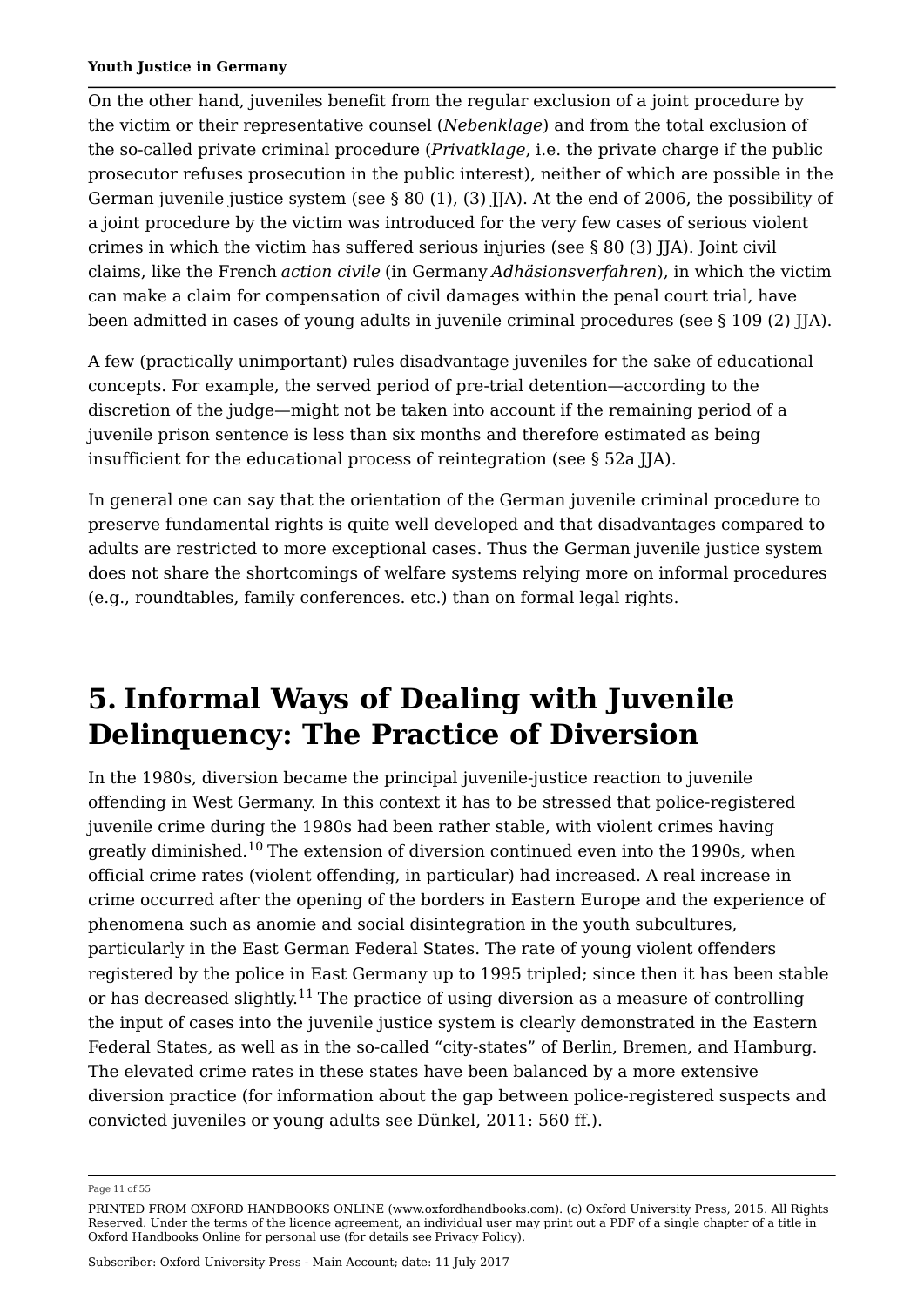

*Click to view larger*

*Figure 3:* Diversion rates (dismissals by prosecutors or courts) in the juvenile justice system of Germany, old Federal States, 1981**–**2012

Source: Heinz, 2014.

Before the law reform, the discharge rates (diversion) in West Germany had already increased from 43 percent in 1980 to 56 percent in 1989. The steady increase continued to 70 percent in 2012 (see Figure 3, see Heinz, 2014). It should be stressed that the increase is particularly attributable to diversion without intervention (according to § 45 (1) JJA) or diversion in combination with

mediation or educational measures outside the juvenile justice dispositions (taken by the school authorities or parents according to § 45 (2) JJA), whereas the proportion of diversion combined with educational measures imposed by the court (on request of the juvenile prosecutor according to § 45 (3)) remained stable or recently even slightly reduced (see Figure 3).

However, the large regional disparities have not been eliminated. The discharge rates varied in 2012 between 61 percent in Bavaria, 63 percent in Saarland and 83 percent in Hamburg and 86 percent in Bremen. Apparently, it is the case in all Federal States of Germany that the diversion rates are higher in the urban centers than in the rural areas (see Heinz, 2014: 132). This contributes to the rather stable conviction rates and caseloads of Juvenile Court judges.

Page 12 of 55

PRINTED FROM OXFORD HANDBOOKS ONLINE (www.oxfordhandbooks.com). (c) Oxford University Press, 2015. All Rights Reserved. Under the terms of the licence agreement, an individual user may print out a PDF of a single chapter of a title in Oxford Handbooks Online for personal use (for details see Privacy Policy).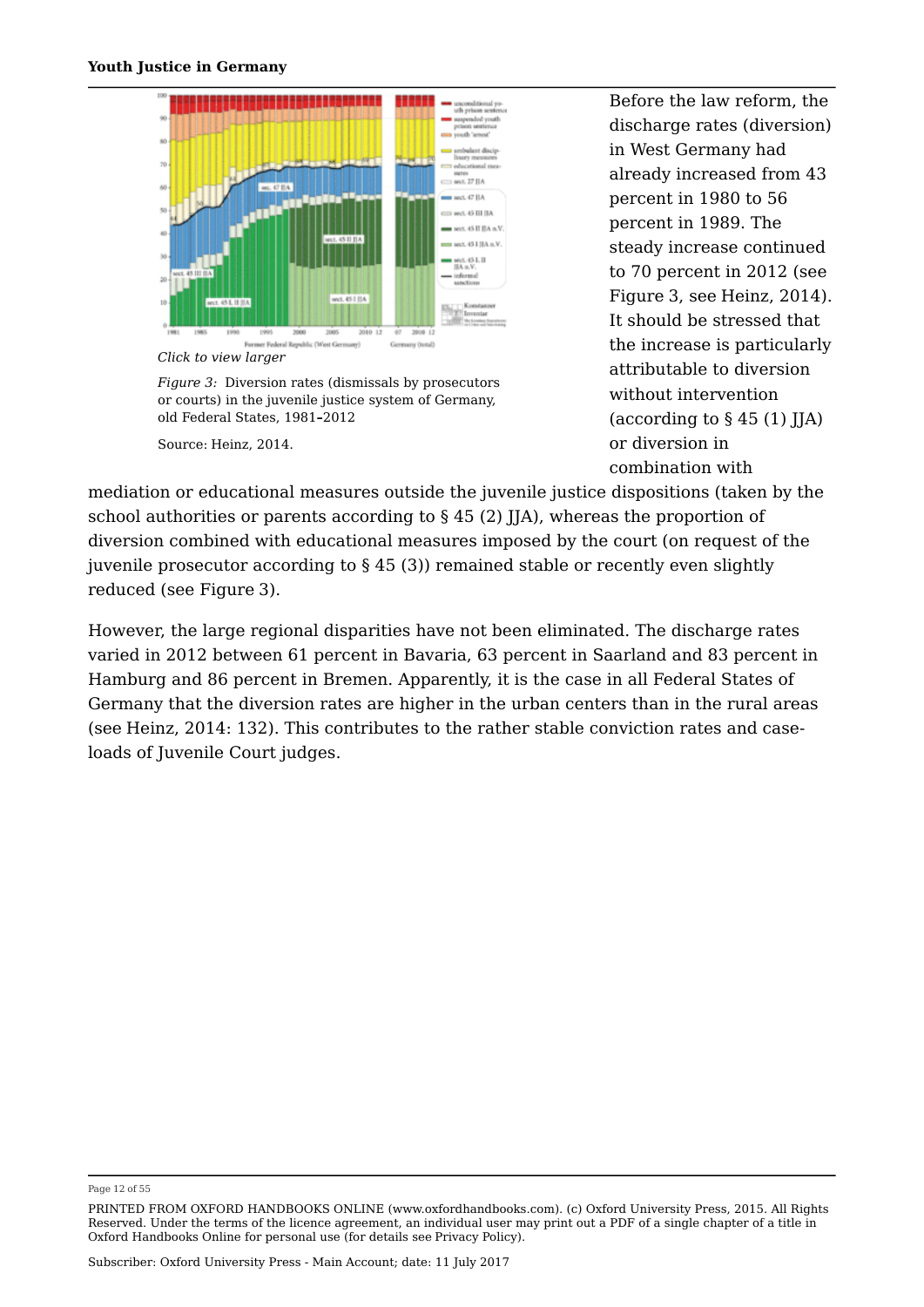

*Figure 4:* Diversion rates (dismissals by prosecutors or courts) in the juvenile justice system in comparison of the Federal States, 2012

Source: Heinz, 2014.

It is interesting to compare the diversion practice with regard to the Federal States and the different forms of diversion (see Figure 4).

Diversion without any intervention (comparable to a simple warning) is very restrictively used in Bavaria (12 percent of all informal and formal sanctions) in contrast to Brandenburg, Hamburg, Mecklenburg-Western Pomerania (each 35 percent), and Berlin (46

percent) or Bremen (46 percent). Diversion with interventions issued by the juvenile judge vary between 8 percent (Rhineland-Palatinate) and 32 percent (Bremen). Regional sanctioning "styles" and traditions, even within one Federal State, could not been overcome even though the General Prosecutors issued some internal guidelines.



*Figure 5:* Rates of formal and informal sanctions for reoffending after a first sanction for larceny and a risk period of three years (juveniles, 1961 cohort)

Source: Storz, 1994; Heinz, 2005, 2008.

The strategy of expanding informal sanctions has proved to be an effective means not only for limiting the Juvenile Courts' workloads, but also with respect to special prevention. The reconviction rates of those first-time offenders who were "diverted" instead of being formally sanctioned were significantly lower. The re-offending rates after a risk period of 3 years were 27 percent

versus 36 percent (see Figure 5; see also Dünkel, 2011: 572 ff. with further references). Even for repeat offenders, the re-offending rates after informal sanctions were not higher than after formal sanctions (see Storz, 1994: 197 ff.; Heinz, 2005: 306). The overall recidivism rates in states like Hamburg—with diversion rates of more than 80 percent to 90 percent—was about the same (between 28 percent and 36 percent) as in states like Baden-Württemberg, Rhineland-Palatinate, or Lower Saxony, where the proportion of

Page 13 of 55

PRINTED FROM OXFORD HANDBOOKS ONLINE (www.oxfordhandbooks.com). (c) Oxford University Press, 2015. All Rights Reserved. Under the terms of the licence agreement, an individual user may print out a PDF of a single chapter of a title in Oxford Handbooks Online for personal use (for details see Privacy Policy).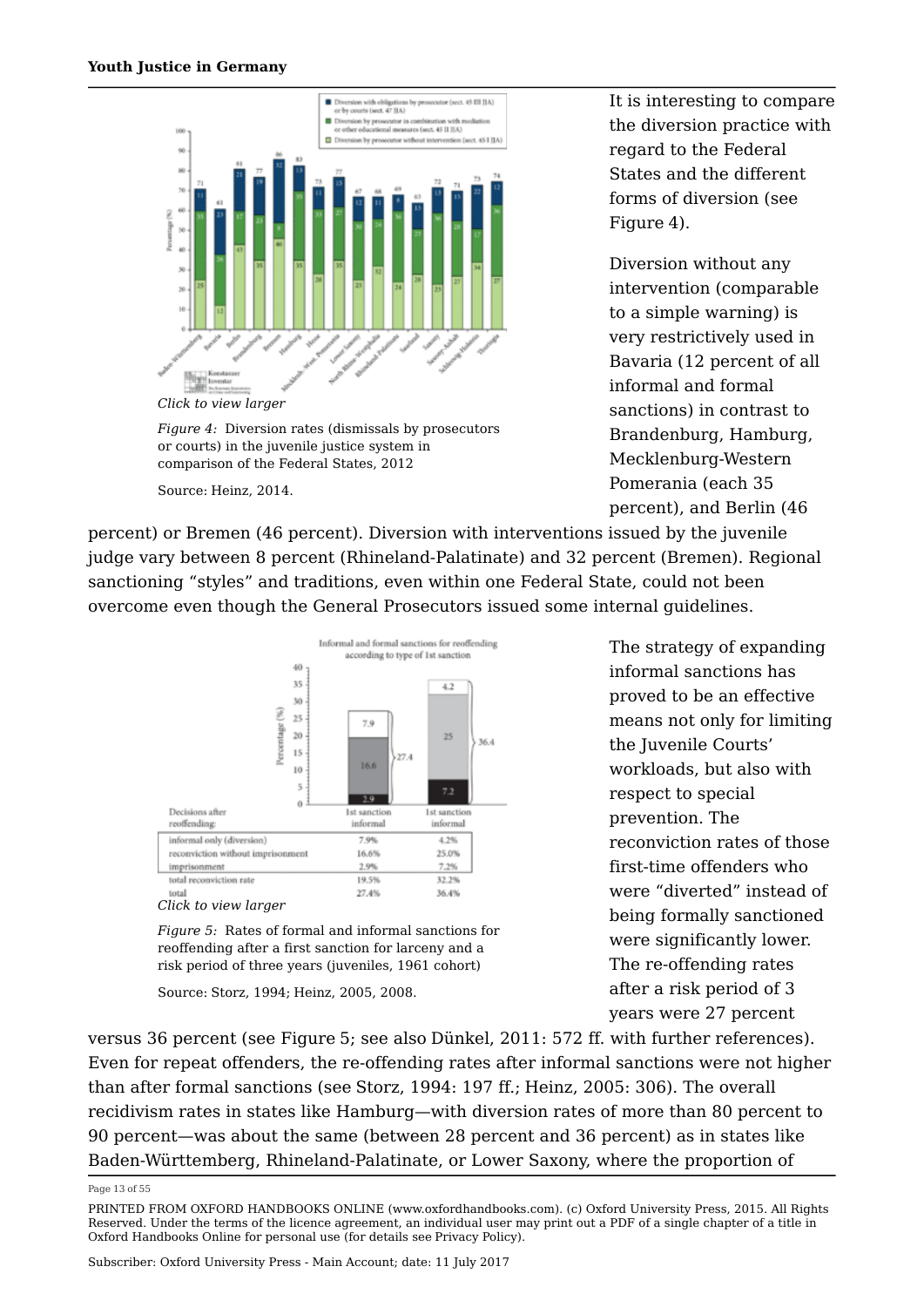diversion at that time accounted for only about 43 to 46 percent, with recidivism rates at around 31 to 32 percent (see Dünkel, 2011: 574). Thus, the extended diversionary practice has at least had no negative consequences concerning the crime rate and general or special prevention. It also reflects the episodic and petty nature of juvenile delinquency.

Another important result concerning the "effectiveness" of diversion is the Freiburg birth cohort study. The study covered more than 25,000 juveniles from the birth cohorts 1970, 1973, 1975, 1978, and 1985. The proportion of diversion instead of formal punishment for 14- and 15-year-old juveniles increased from 58 to 82 percent. Recidivism after two years (according to official crime records) was 25 percent for the diversion group and 37 percent for the juveniles formally sanctioned by the Juvenile Court (see Bareinske, 2004: 188; Heinz, 2006: 186). The difference of 12 percent in favor of diversion corresponds to the above-mentioned earlier studies. The Freiburg birth cohort study demonstrates that the increased use of diversion as shown by Figure 3 does not correspond to an increase in delinquency rates among juveniles. On the contrary, the recidivism rates of comparable delinquents (for different typical juvenile delinquent acts) were significantly lower compared to those formally sanctioned by the court (see Bareinske, 2004: 136 ff.).

Similar results have been obtained with regard to levels of self-reported delinquency of juveniles diverted from the juvenile justice system compared to those who are formally sanctioned. The diversion group reported fewer offences in the three years after being diverted than the control group of formally sanctioned juveniles. Crasmöller therefore concludes that more repressive reactions contribute to an increased likelihood of further delinquency (see Crasmöller 1996: 124 f., 132).

The most comprehensive and in-depth study is the Bremen longitudinal study on juvenile delinquency and integration into the labor market by Schumann and his colleagues, in which 424 juveniles were contacted five times over a period of 11 years. The results revealed that the development of delinquent careers depended primarily on gender, attachment to delinquent peers, and the kinds of sanctions issued by the juvenile justice system. Court sanctions had negative effects also with regard to labor market integration (stable employment; see Prein and Schumann, 2003: 200 ff.; Schumann, 2003, 2003a: 13). On the other hand, it seems that the juvenile justice system itself has less impact (no matter what sentencing decision is made) compared to positive developments in the life course, such as successful school or work integration and good relations to pro-social friends, and negative experiences, such as exclusion in social life or attachment to delinquent peers. Nevertheless, the Bremen longitudinal study also demonstrates that (prosecutorial) diversion instead of (court) punishment is an appropriate means for reducing juvenile and young adult delinquent behavior (see Prein and Schumann, 2003: 208).

Page 14 of 55

PRINTED FROM OXFORD HANDBOOKS ONLINE (www.oxfordhandbooks.com). (c) Oxford University Press, 2015. All Rights Reserved. Under the terms of the licence agreement, an individual user may print out a PDF of a single chapter of a title in Oxford Handbooks Online for personal use (for details see Privacy Policy).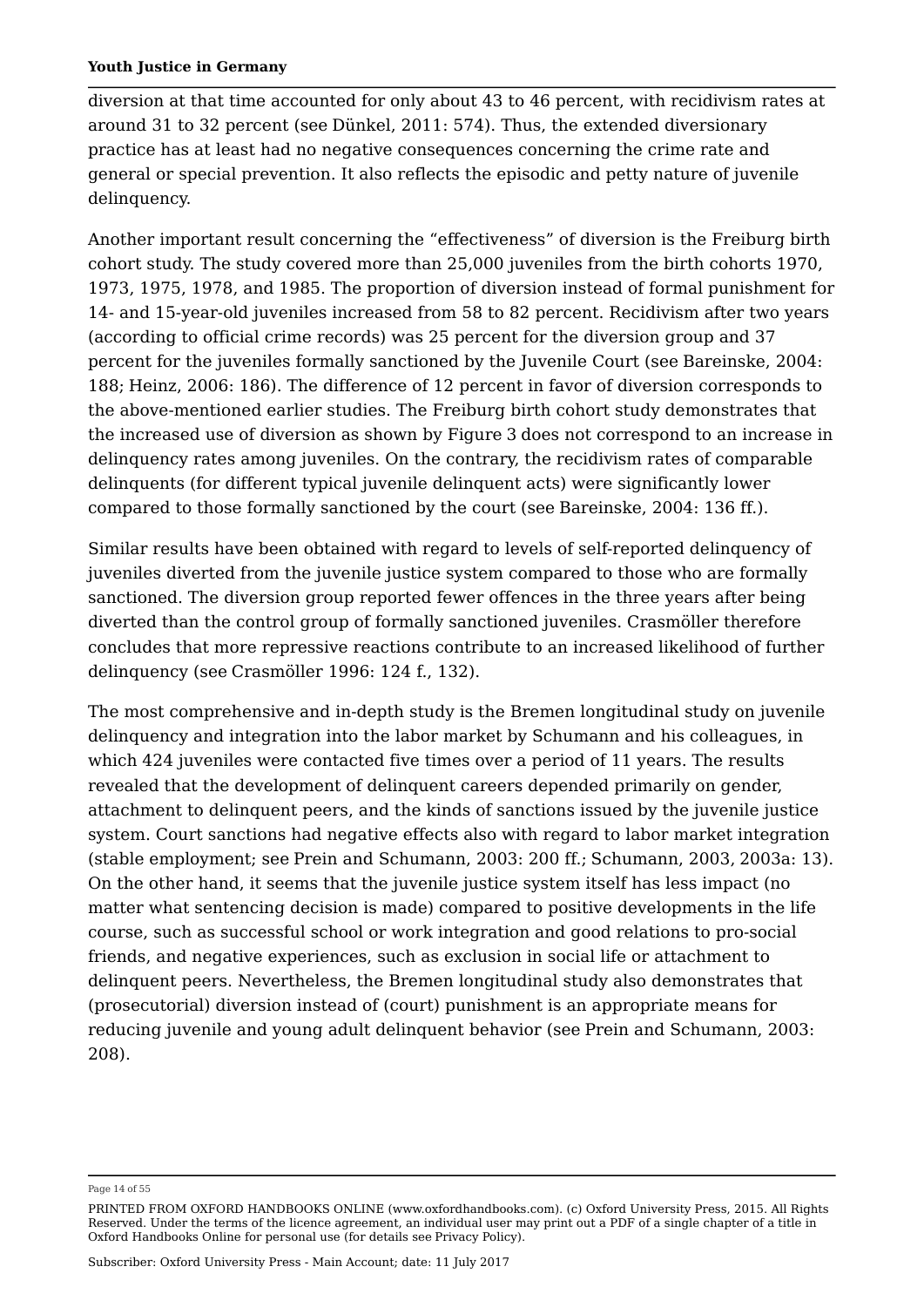## **6. The Sentencing Practice of Juvenile Courts**



*Click to view larger*

*Figure 6:* Diversion and sanctioning practice of Juvenile Courts in Germany (target age group: 14-21 year-old juveniles and young adults), 1981**–**2012

Source: Heinz, 2014.

At the same time, the proportion of "formal" sanctions has diminished to only 30 percent of all cases that could have entered the system at the Juvenile Court level. Interestingly, major changes in the Juvenile Court's sentencing practice occurred in the 1980s and early 1990s (see Figure 6). The proportion of sentences to short-term custody in a detention center dropped from 11 percent to only 5

percent (which amounts to a reduction of about 55 percent). Unconditional youth imprisonment (6 months up to five years; in exceptional cases up to 10 years, see section 2) accounted for only 1.5 percent of all formal and informal sanctions against 14- to 21 year-old offenders, suspended youth prison sentences for 3.5 percent. The reduction in the share of youth prison sentences from 8 percent to 5 percent implies a 38 percent reduction since 1981. This is remarkable insofar as in the 1990s the proportion of youth prison sentences remained stable, while the number of violent offenders increased considerably. Also, the reduction in the issuance of community sanctions by the courts from 36 percent to 20 percent is attributable to the extended diversion practice.

Since 2007 statistics on the court sentencing practice present data on the whole of Germany (including the so-called new Federal States of former East-Germany). About 70 percent of youth prison sentences up to 2 years were suspended (71 percent in 2013; combined with the supervision of a probation officer). Since the mid-1970s, prison sentences of up to 1 year have been suspended in about 80 percent of the cases (2013: 81 percent). Even the longer prison sentences of more than 1 year up to 2 years are now suspended in 57 percent of cases (2013), whereas in the mid-1970s such practice was only exceptional (less than 20 percent). The extended practice of probation and suspended sentences (even for repeat offenders) has been a great success, as the revocation rates dropped to only about 30 percent. On the one hand, this could very well indicate that the Probation Service has apparently improved its efficiency, but on the other hand, the courts have also altered their practice by trying to avoid revoking suspended sentences for as long as possible (see Dünkel, 2003: 96 ff.). Again, it becomes

Page 15 of 55

PRINTED FROM OXFORD HANDBOOKS ONLINE (www.oxfordhandbooks.com). (c) Oxford University Press, 2015. All Rights Reserved. Under the terms of the licence agreement, an individual user may print out a PDF of a single chapter of a title in Oxford Handbooks Online for personal use (for details see Privacy Policy).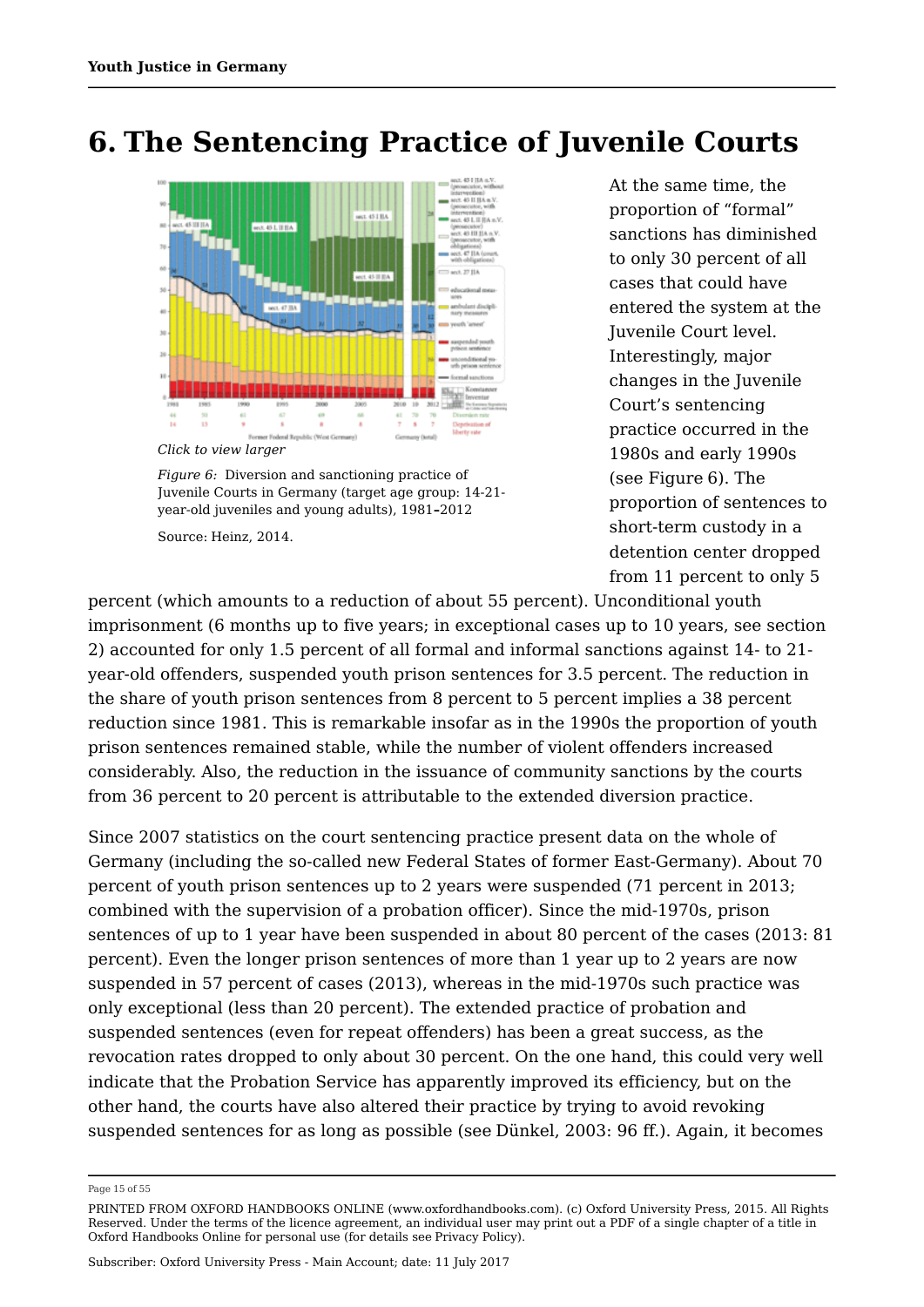clear that German Juvenile Court judges follow the internationally recognized principle of imposing youth imprisonment as a last resort (*ultima ratio*) and for periods that are as short as possible (*minimum intervention approach*).

The average length of youth prison sentences has risen slightly. The dynamics behind this increase can be explained by a drop in the proportion of sentences of up to 1 year, with a parallel increase in sentences to more than 1 year up to 2 years (see Table 1). However, this has been compensated by a higher rate of suspended sentences (see also above). The proportion of youth prison sentences of more than 5 years has remained stable and very low (2013: 0.5 percent), whereas the sentences from 2 to 5 years have increased. This is, however, not the result of more severe sentencing on behalf of the juvenile judges, but rather due to the increasingly frequent conviction of offenders for more serious crimes, such as robbery and serious bodily injury (see Dünkel, 2011: 579 ff.).

Interestingly, the comparison of the figures for 2006 (related only to West Germany) with the period after 2007 (for the whole of Germany) do not show any difference in the length of sentences and the proportion of suspended sentences, which indicates that the sentencing styles in East and West Germany 25 years after the re-unification of Germany are about the same. The decrease of sentenced juveniles and young adults since 2008 is considerable and has had a major impact on the decrease of the numbers of young offenders in juvenile prisons (see section 11).

#### Page 16 of 55

PRINTED FROM OXFORD HANDBOOKS ONLINE (www.oxfordhandbooks.com). (c) Oxford University Press, 2015. All Rights Reserved. Under the terms of the licence agreement, an individual user may print out a PDF of a single chapter of a title in Oxford Handbooks Online for personal use (for details see Privacy Policy).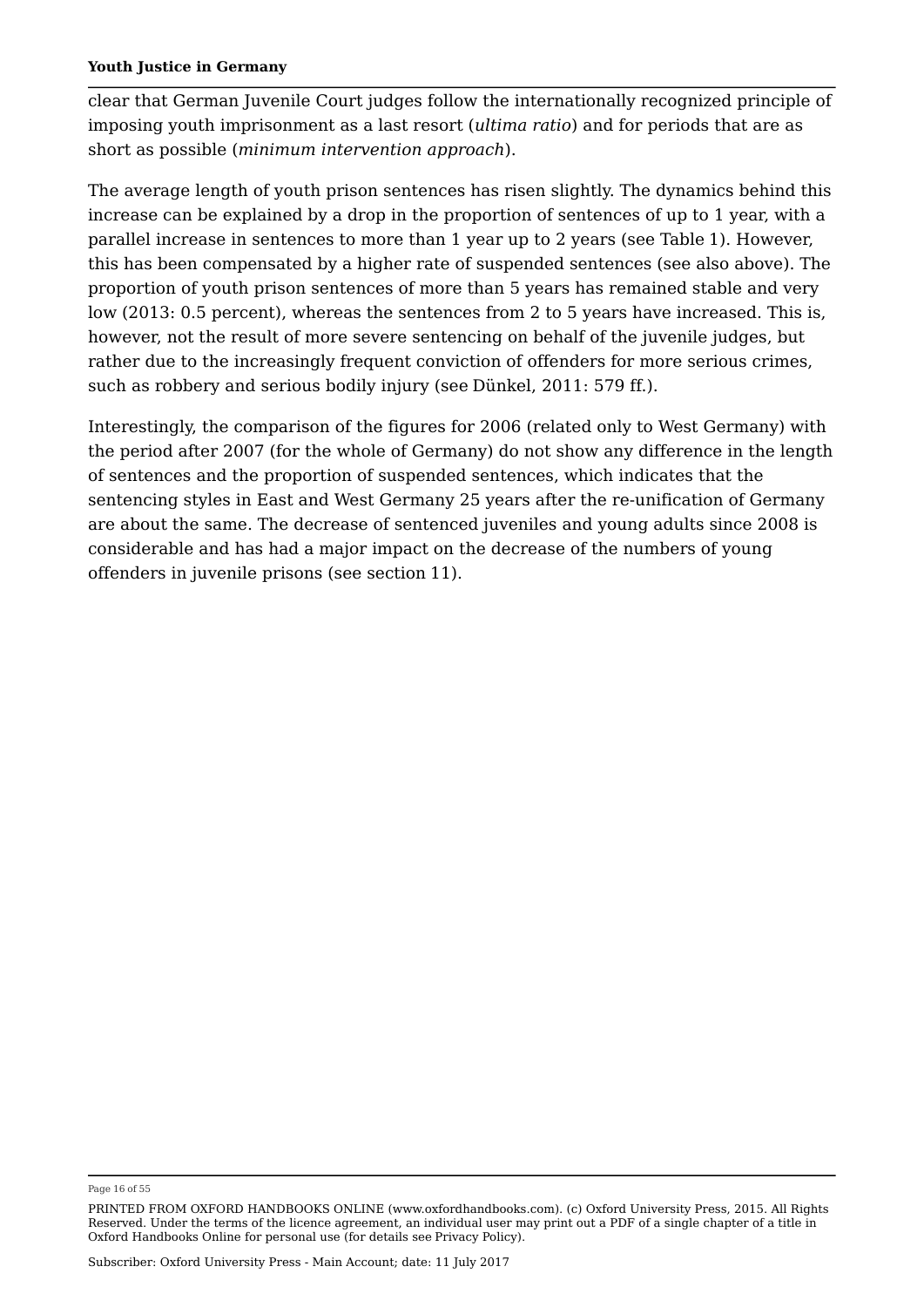|             | Table 1: Length of youth prison sentences, 1975-2006 (old Federal States) and 2007-2013 (total Germany) |                 |                     |                                                 |                    |                                                |                   |                           |                  |
|-------------|---------------------------------------------------------------------------------------------------------|-----------------|---------------------|-------------------------------------------------|--------------------|------------------------------------------------|-------------------|---------------------------|------------------|
| <b>Year</b> | <b>YI</b> total<br>(abs.)                                                                               | Susp. YI<br>(%) | 6 m.-1 J.<br>$(\%)$ | $6 m.-1$<br>y., susp.<br>$%$ rel. to<br>col. 4) | $1-2$ y.<br>$(\%)$ | $1-2$ y.,<br>susp. $(\%$<br>rel. to<br>col. 6) | $2 - 3y$ .<br>(%) | $3-5$ y.<br>$\frac{6}{6}$ | $5-10 y.$<br>(%) |
| 1975        | 15,983                                                                                                  | 55.9            | 70.1                | 74.9                                            | 20.4               | 16.7                                           | 5.9               |                           | $0.6\,$          |
| 1980        | 17,982                                                                                                  | 62.2            | $71.0\,$            | 79.4                                            | 20.1               | 28.6                                           | 4.5               | $2.1\,$                   | 0.7              |
| 1985        | 17,672                                                                                                  | 61.9            | 65.0                | 79.1                                            | 24.6               | 42.4                                           | 5.9               | 2.6                       | $0.8\,$          |
| 1990        | 12,103                                                                                                  | 64.3            | 62.2                | 79.2                                            | 28.0               | 53.7                                           | 6.4               | 2.4                       | $0.6\,$          |
| 1995        | 13,880                                                                                                  | 63.9            | 56.8                | 78.5                                            | 32.4               | 59.7                                           | 7.2               | $3.0\,$                   | $0.6\,$          |
| 2000        | 17,753                                                                                                  | 62.1            | 54.8                | 78.5                                            | 33.8               | 56.4                                           | 7.9               | 2.9                       | $0.5\,$          |
| 2005        | 16,641                                                                                                  | 60.7            | 54.0                | 77.1                                            | 34.4               | 55.5                                           | 8.0               | 3.1                       | 0.5              |
| 2006        | 16,886                                                                                                  | 60.5            | 53.7                | 77.6                                            | 34.0               | 55.3                                           | 8.4               | 3.3                       | $0.5\,$          |
| 2007        | 20,480                                                                                                  | 60.7            | 53.7                | 77.0                                            | 34.6               | 56.0                                           | 8.0               | $3.2\phantom{0}$          | $0.6\,$          |
| 2008        | 19,255                                                                                                  | 62.3            | 53.1                | 80.5                                            | 34.5               | 56.8                                           | 8.4               | 3.3                       | $0.7\,$          |

Page 17 of 55

PRINTED FROM OXFORD HANDBOOKS ONLINE (www.oxfordhandbooks.com). (c) Oxford University Press, 2015. All Rights Reserved. Under the terms of the licence agreement, an individual user may print out a PDF of a single chapter of a title in Oxford Handbooks Online for personal use (for details see Privacy Policy).

Subscriber: Oxford University Press - Main Account; date: 11 July 2017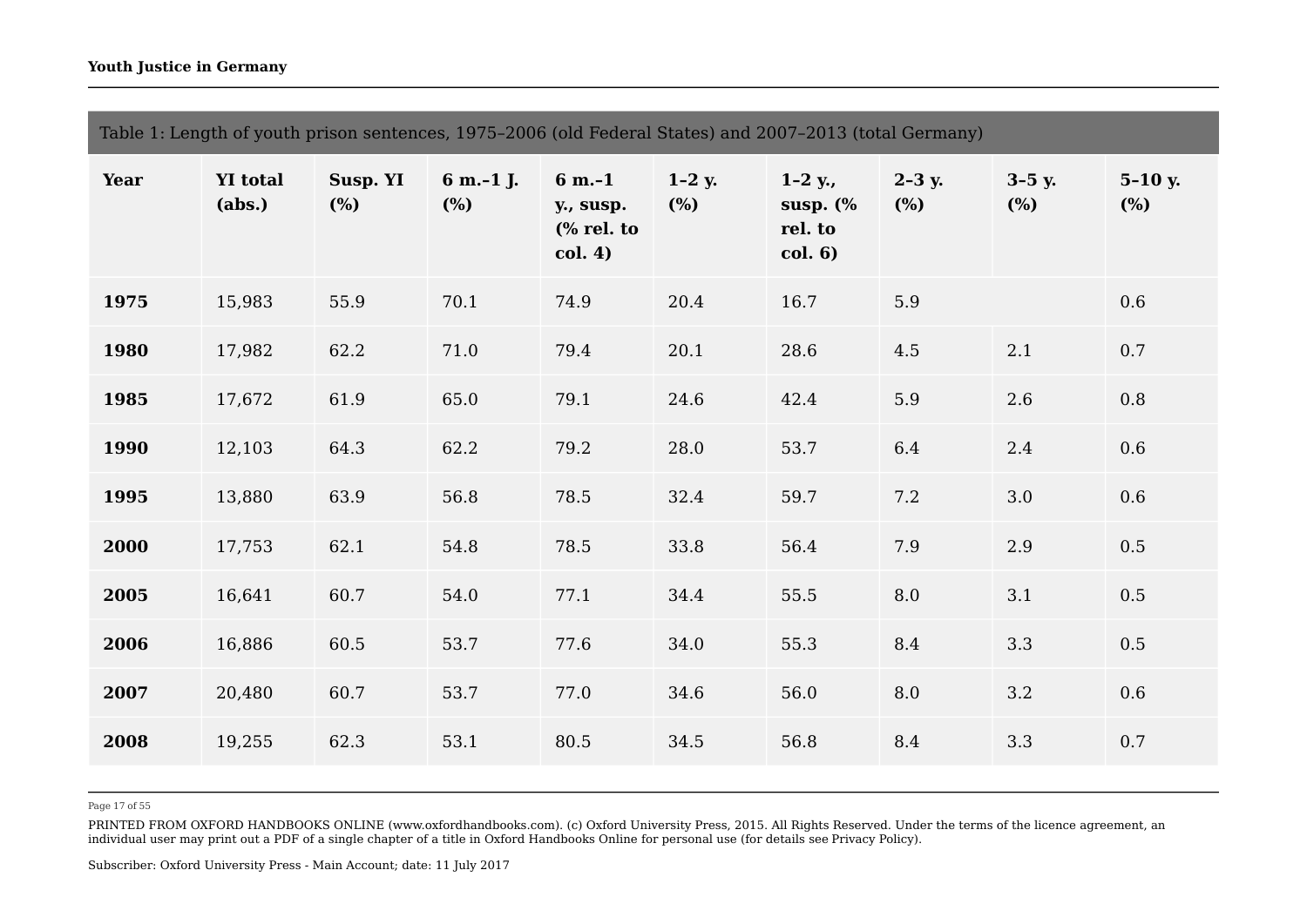| 2010 | 17,241 | 63.0 | 50.0 | 82.1 | 36.6 | 60.0 | 9.2 | 27<br>ັ. | 0,5 |
|------|--------|------|------|------|------|------|-----|----------|-----|
| 2013 | 13,187 | 60.2 | 49.0 | 80.9 | 36.5 | 57.4 | 9.7 | 4.3      | 0.5 |

Note:  $m =$  months;  $YI =$  Youth Imprisonment; susp.  $YI =$  Suspended Youth Imprisonment (probation);  $y =$  year(s).

Source: Federal Statistical Office (Ed.): Strafverfolgungsstatistik, 1975–2013; own calculations.

Page 18 of 55

PRINTED FROM OXFORD HANDBOOKS ONLINE (www.oxfordhandbooks.com). (c) Oxford University Press, 2015. All Rights Reserved. Under the terms of the licence agreement, an individual user may print out a PDF of a single chapter of a title in Oxford Handbooks Online for personal use (for details see Privacy Policy).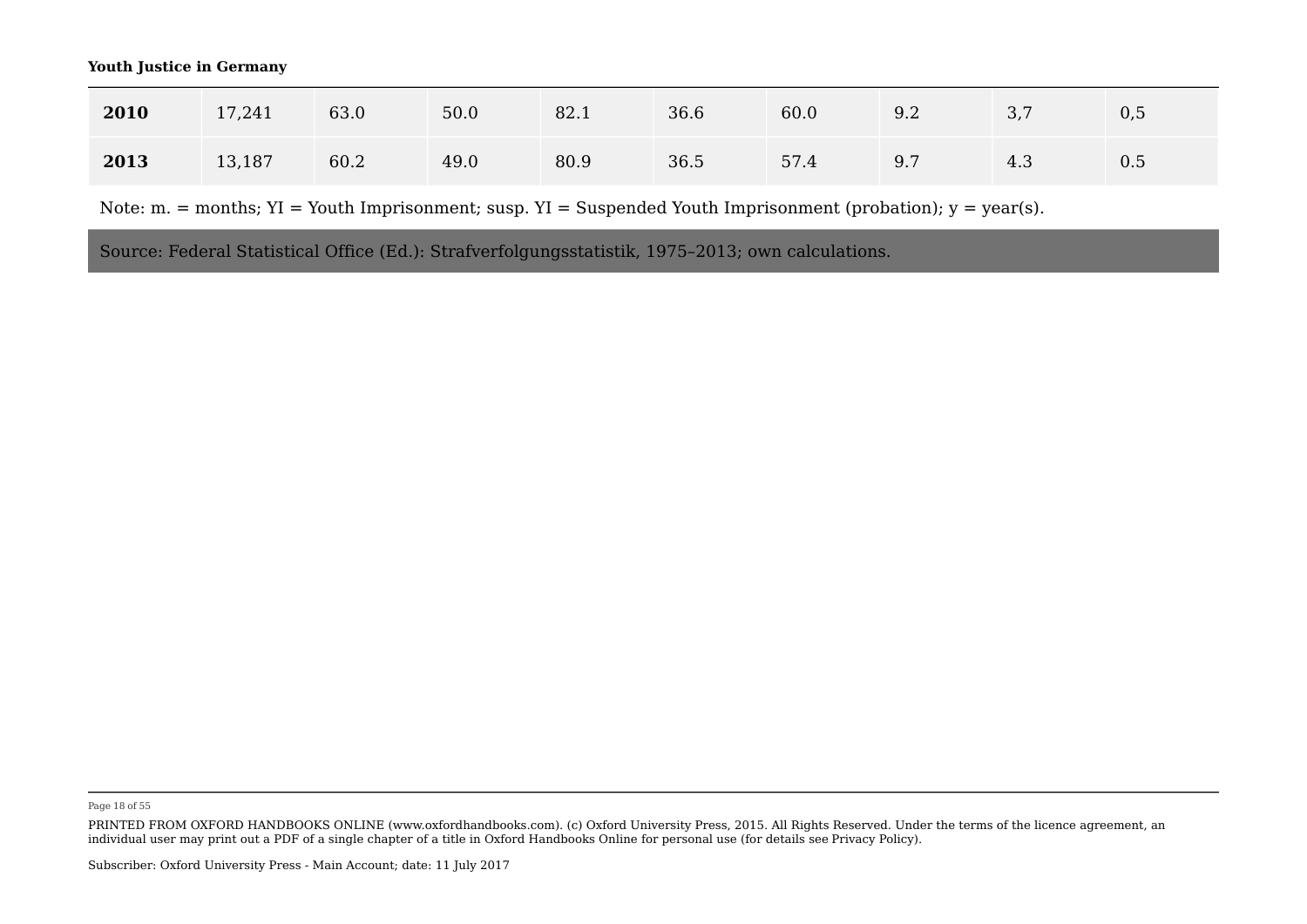Making alternatives to youth imprisonment available to young adults, who are more involved in crime than juveniles (particularly in respect of crimes such as robbery), has contributed to the considerable decline by about 40 percent in the rate of imprisonment of juveniles and young adults between 1983 and 1990. Since 1990 the youth prisoners' rates, however, have increased. But as can be seen in the case of robbery and assault, this is not a result of longer prison sentences being imposed, but rather is attributable to the increase in the absolute numbers of sentenced persons. In the same way, since 2005 the youth prison population decreased because of fewer (violent) crimes and youth prison sentences imposed (see Dünkel, 2011: 579 ff., and section 10).

As indicated under section 1, Germany experienced a reform movement that evolved from the grassroots of the juvenile justice system. Practitioners of private or community organizations (youth welfare departments in the cities) and juvenile prosecutors and judges developed so-called "new community sanctions" from 1974 onward when it became evident that legislative reforms would not be achieved in the near future. These projects were established close to the juvenile courts at the community level, very often by the communal welfare boards, but were then transferred to private organizations. This is a peculiarity of the juvenile welfare system that gives priority to privately run projects (principle of subsidiarity of state versus privately run organizations, see § 4 (2) JWA). The idea of the 1970s and 1980s was to establish appropriate and educational alternatives to the traditional, more repressive sanctions like short-term incarceration in a detention center (*Jugendarrest*, see section 2). The first "new" community sanction to be implemented was the community service order. It was followed or accompanied by the special educational care order. This care order means that a social worker is attached to a juvenile offender as a mentor for a period of usually 6 to 12 months. It is seen as an alternative to the classic probation sanction, in which a probation officer sometimes has 70 or more cases. The care order amounts to more intensive oversight, as in practice a social worker will have no more than 10 to 15 cases. It is evident that the care order can be much more efficient in providing help and social integrative services than a suspended prison sentence with supervision by a probation officer.

Since the beginning of the 1980s another "new" community sanction has been developed: the social training course. This is a group-centered educational measure that targets both leisure-time problems and problems of day-to-day life. Its aim is to improve social competence and skills that are required in private and professional life. Social training courses are organized as regular meetings once or twice per week, often in combination with intensive weekend arrangements (sometimes sporting activities, "adventure" experiences such as sailing, mountaineering, etc.), usually for a period of up to 6 months (see Dünkel, Geng and Kirstein 1998).

The first mediation projects started in the mid-1980s (see Dünkel, 1999: 108; Dünkel and Păroşanu, 2015). At the beginning of the 1990s, 60 percent of the youth welfare departments reported that mediation had been implemented. In 1995 a national poll revealed a total of 368 mediation projects, which is a 68 percent increase from 1992.

Page 19 of 55

PRINTED FROM OXFORD HANDBOOKS ONLINE (www.oxfordhandbooks.com). (c) Oxford University Press, 2015. All Rights Reserved. Under the terms of the licence agreement, an individual user may print out a PDF of a single chapter of a title in Oxford Handbooks Online for personal use (for details see Privacy Policy).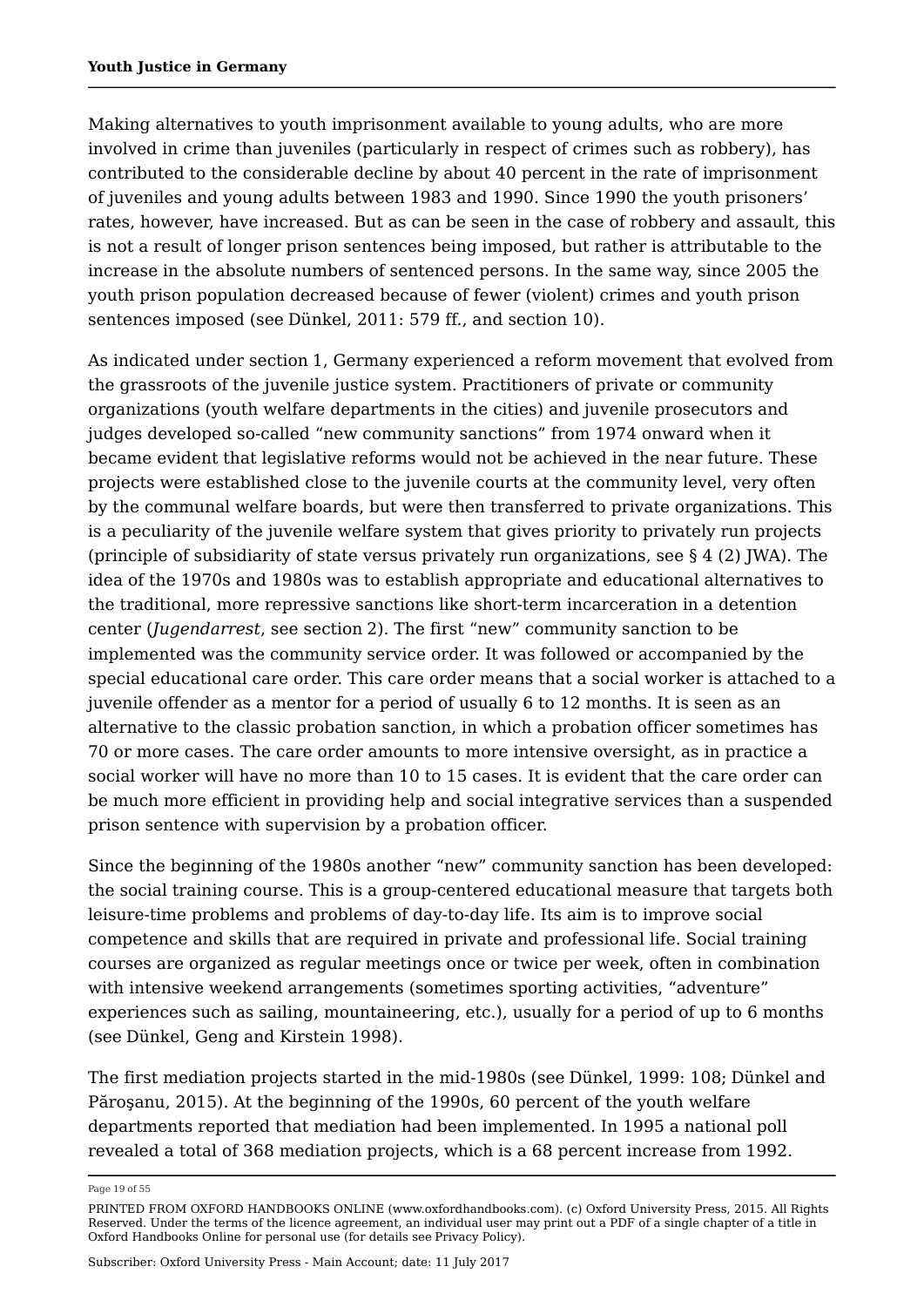However, the authors reported that the majority of mediation schemes ran on an "ad-hoc basis" to cater for individual cases, and not as a priority measure within the ambit of educational measures provided by the JJA (see Wandrey and Weitekamp in Dölling et al., 1998: 130 ff.).

With the reform law of 1990 the legislator recognized the development of "new community sanctions" by creating legal provision for their further and wider application. The Draft Bill mentioned mediation in particular as being "the most promising alternative to the more repressive traditional sanctions" (Bundesratsdrucksache, No. 464/89, 44).

The current JJA in Germany offers many opportunities for arranging mediation or damage restitution. Juvenile prosecutors may waive prosecution if reformatory measures have already been implemented or introduced (§ 45 (2) JJA). The 1990 Act explicitly equates mediation with such a reformatory measure. Significantly, the legislature already accredits sincere efforts by juveniles to resolve conflicts or to provide restitution. This arrangement protects juvenile and young adult offenders if the victim of the crime refuses to cooperate. Successful damage restitution more frequently leads to a dismissal because of "reduced culpability" (pursuant to § 45 (1) JJA; similar to § 153 of the Criminal Procedure Act in adult criminal law). Under the same conditions that apply to Juvenile Court prosecutors, juvenile court judges may waive prosecution to enable subsequent consideration of mediation efforts by young offenders. Restitution of material losses as well as mediation as a sanction that is independent from the Juvenile Court are peculiarities associated with German juvenile law (see §§ 15, 10 JJA). The juvenile justice system, furthermore, provides for damage restitution in conjunction with a suspended term of detention in a remand home or imprisonment. $^{12}$  Taking all this into account, it is clear that elements of restorative justice have been implemented at various levels of the German juvenile justice system. $^{\rm 13}$ 

The juvenile law reform of 1990 served as a booster for the further extension of new community sanctions. In a nationwide poll conducted by the Department of Criminology at Greifswald, we investigated the period 2 years before and 2 years after the law came into effect (December 1, 1990). There was a 23 percent increase in the number of projects before and even a 60 percent increase after the statutory amendment in the case of mediation, which amounts to a ratio of 1 to 2.6 (see Dünkel, 2011: 582 f.). Considerable further increases can also be observed for the care order and for social training courses, but not for the community service order in absolute terms. Almost all youth welfare departments already ran community service programs before 1990, however, which rather limited the scope for further expansion.

Official statistics do not provide information about the use of mediation and other socalled "new community sanctions," with the exception of the community service order as a disciplinary sanction of the youth courts. In 2013 no less than 40 percent of all juveniles and young adults sentenced by youth courts received a community service order (own calculations according to Statistisches Bundesamt, 2015: 312). In contrast, only 3 percent received a reparation order. However, the statistical data are very incomplete, as

Page 20 of 55

PRINTED FROM OXFORD HANDBOOKS ONLINE (www.oxfordhandbooks.com). (c) Oxford University Press, 2015. All Rights Reserved. Under the terms of the licence agreement, an individual user may print out a PDF of a single chapter of a title in Oxford Handbooks Online for personal use (for details see Privacy Policy).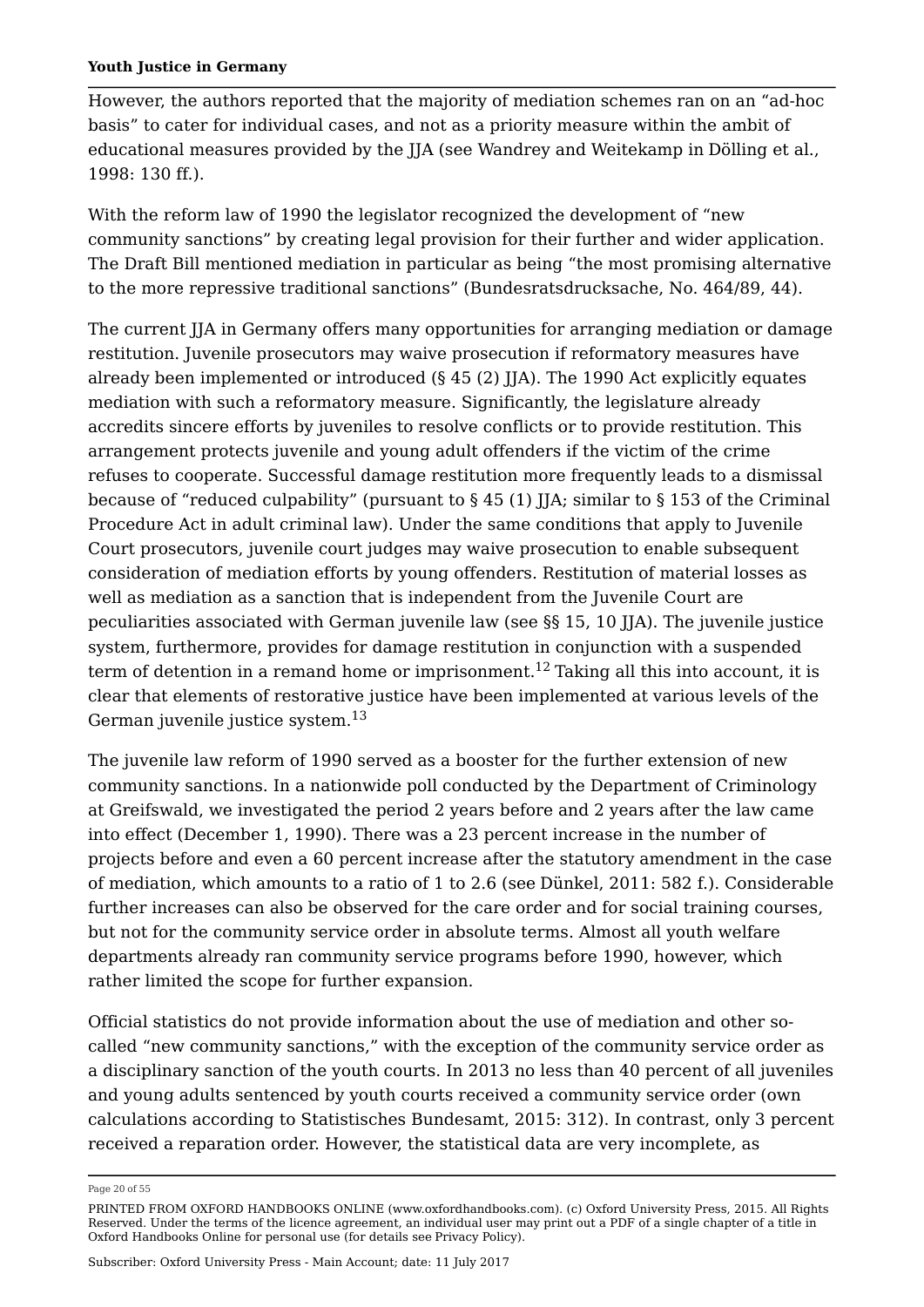mediation and reparation are mainly used in combination with diversion and thus statistically not reported in detail. Court-ordered mediation counts only for about 1 percent of all sentenced juveniles and young adults, but empirical (regional) studies indicate that about 5 to 10 percent of all young offenders dealt by the juvenile justice system may receive a restorative justice measure (see Dünkel and Pǎroșanu 2015: 312, 316).

The main aim of a nationwide study of the University of Greifswald on new community sanctions was to obtain empirical data about the establishment of these sanctions in the Federal States, particularly in East Germany in the general context of implementing the JJA in the former GDR after the re-unification of Germany. The process of social transition went very quickly in terms of legal reforms. The JJA came into force simultaneously with the re-unification in October 1990, shortly before the amendment of the law in all of Germany. The poll was conducted in 1994 and 1995 and included questionnaires sent to all community welfare departments, private organizations running mediation and other community sanction programs, and to juvenile court judges (see Dünkel, Geng, and Kirstein, 1998).

The results were astonishing, as a mere 4 years after re-unification, the East German *Länder* had not only reached equivalent structures and quality of juvenile welfare, but had even overtaken the "old" Federal States (see Table 2). This development continued in the five years that followed, as is demonstrated by several further studies, particularly in the field of mediation (see Steffens, 1999; Schwerin-Witkowski, 2003).

Page 21 of 55

PRINTED FROM OXFORD HANDBOOKS ONLINE (www.oxfordhandbooks.com). (c) Oxford University Press, 2015. All Rights Reserved. Under the terms of the licence agreement, an individual user may print out a PDF of a single chapter of a title in Oxford Handbooks Online for personal use (for details see Privacy Policy).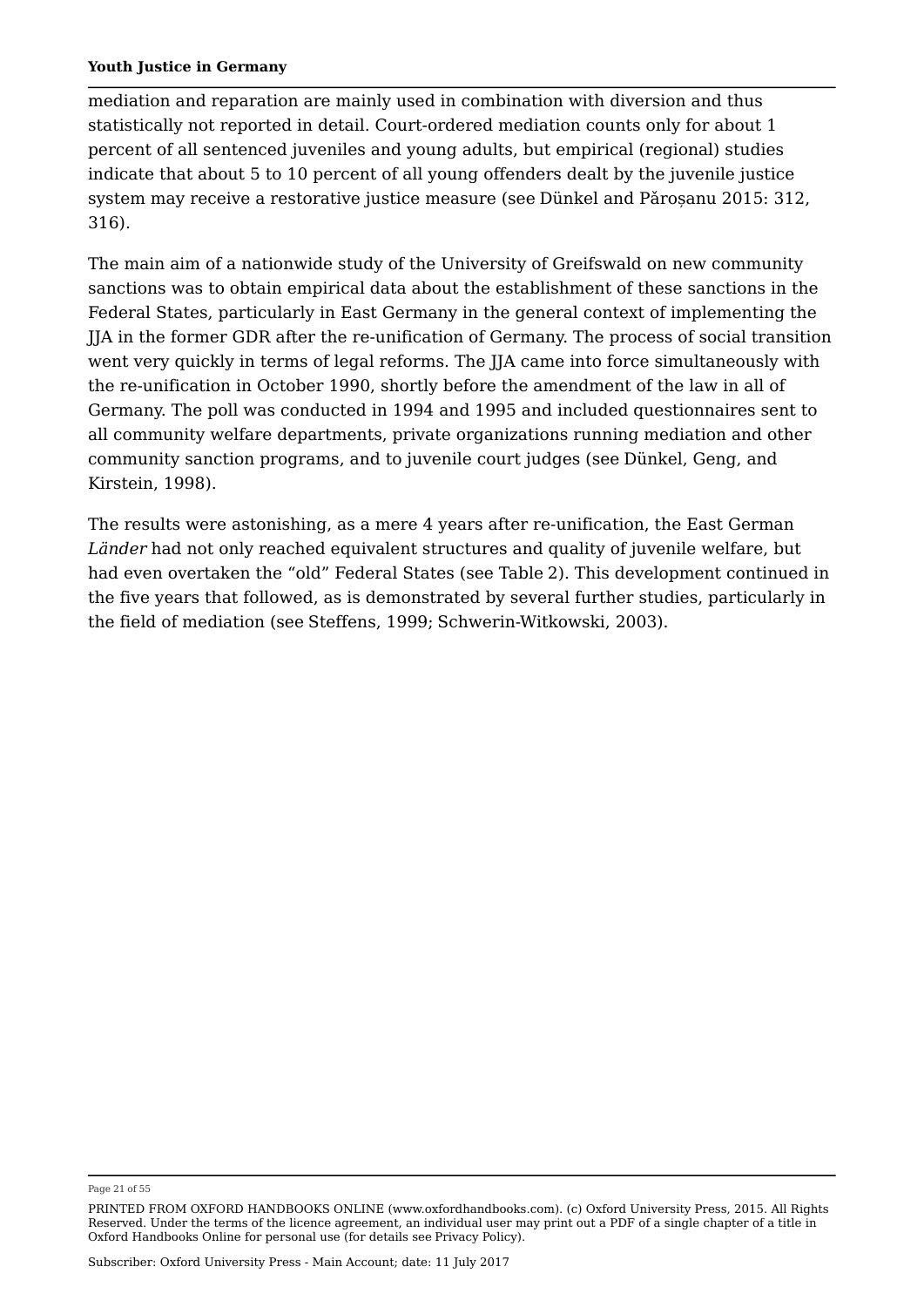Table 2: "New" educational community sanctions (offered by private or state organizations) in the old and new Federal States of Germany in 1994

|                                             | Youth<br>welfare<br>departm<br>ent        | <b>Social training</b><br>course |      | <b>Mediation</b> |      | Care order       |      | <b>Community service</b> |      |
|---------------------------------------------|-------------------------------------------|----------------------------------|------|------------------|------|------------------|------|--------------------------|------|
|                                             | $\boldsymbol{N}$                          | $\boldsymbol{n}$                 | $\%$ | $\boldsymbol{n}$ | $\%$ | $\boldsymbol{n}$ | $\%$ | $\boldsymbol{n}$         | $\%$ |
| Old<br>Federal<br>States<br>(FRG)           | 479                                       | 350                              | 73.1 | 336              | 70.1 | 408              | 85.2 | 461                      | 96.2 |
| New<br>Federal<br>States<br>(former<br>GDR) | 127                                       | 96                               | 75.6 | 112              | 88.2 | 119              | 93.7 | 127                      | 100  |
| <b>Total</b><br><b>Germany</b>              | 606                                       | 446                              | 73.6 | 448              | 73.9 | 527              | 87.0 | 588                      | 97.0 |
|                                             | Source: Dünkel, Geng, and Kirstein, 1998. |                                  |      |                  |      |                  |      |                          |      |

Page 22 of 55

PRINTED FROM OXFORD HANDBOOKS ONLINE (www.oxfordhandbooks.com). (c) Oxford University Press, 2015. All Rights Reserved. Under the terms of the licence agreement, an individual user may print out a PDF of a single chapter of a title in Oxford Handbooks Online for personal use (for details see Privacy Policy).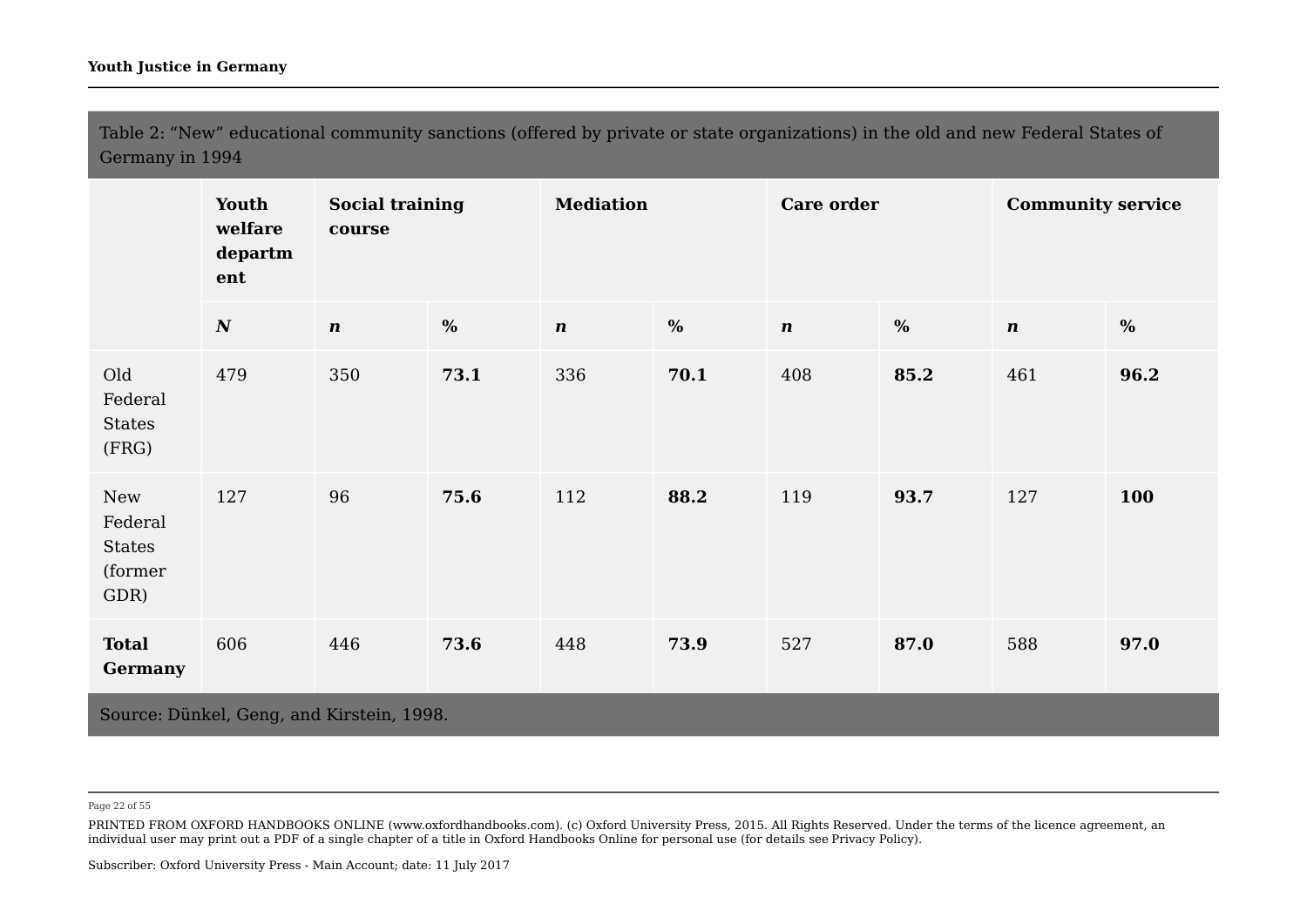Community sanctions have seen much progress in Germany. However, it is mainly the community service order that has gained major importance in juvenile justice practice. The other community sanctions, which are more educational and "constructive" than community service or other traditional sanctions, have made far less of an impact. Consequently, half of the community youth departments stated that they had no more than eight young offenders participating in mediation per year. In 50 percent of the youth departments, no more than eight young persons in West and seven young persons in East Germany were under special educational care, and the numbers of participants in social training courses were 18 and 11, respectively. On the other hand, 80 and 78 community service orders were counted in 50 percent of the youth departments. The total number of young offenders sentenced to community service was six to eight times higher than for the other educational sanctions mentioned (see details in Dünkel, 2006; 2011).

## **7. Young Adults (18 To 20 Years Old) Under the Jurisdiction of the Juvenile Courts (§ 105 JJA)**





*Figure 7:* The German system of sentencing concerning different age groups

In Germany, since the reform law of 1953, all young adults have been transferred to the jurisdiction of Juvenile Courts. Comparing practices internationally, this decision is remarkable, because it points to extending the scope of Juvenile Courts to include young adults over age 18/under 21. Although there is a general tendency in Europe to extend the scope of juvenile justice on

young adults (see Pruin, 2007; Dünkel and Pruin, 2011; Pruin and Dünkel, 2015), the German legislation providing the competence to sentence young adults to juvenile courts still is rather exceptional. $^{14}$  In most other countries it is also more or less exceptional that adult courts really impose educational sanctions on young adults. The development in Germany has been in the opposite direction. Undoubtedly a major reason is that the reform of 1953 created the jurisdiction of the juvenile court for all young adult offenders independently of whether sanctions of the JJA or of the general Criminal Law (StGB) are

Page 23 of 55

PRINTED FROM OXFORD HANDBOOKS ONLINE (www.oxfordhandbooks.com). (c) Oxford University Press, 2015. All Rights Reserved. Under the terms of the licence agreement, an individual user may print out a PDF of a single chapter of a title in Oxford Handbooks Online for personal use (for details see Privacy Policy).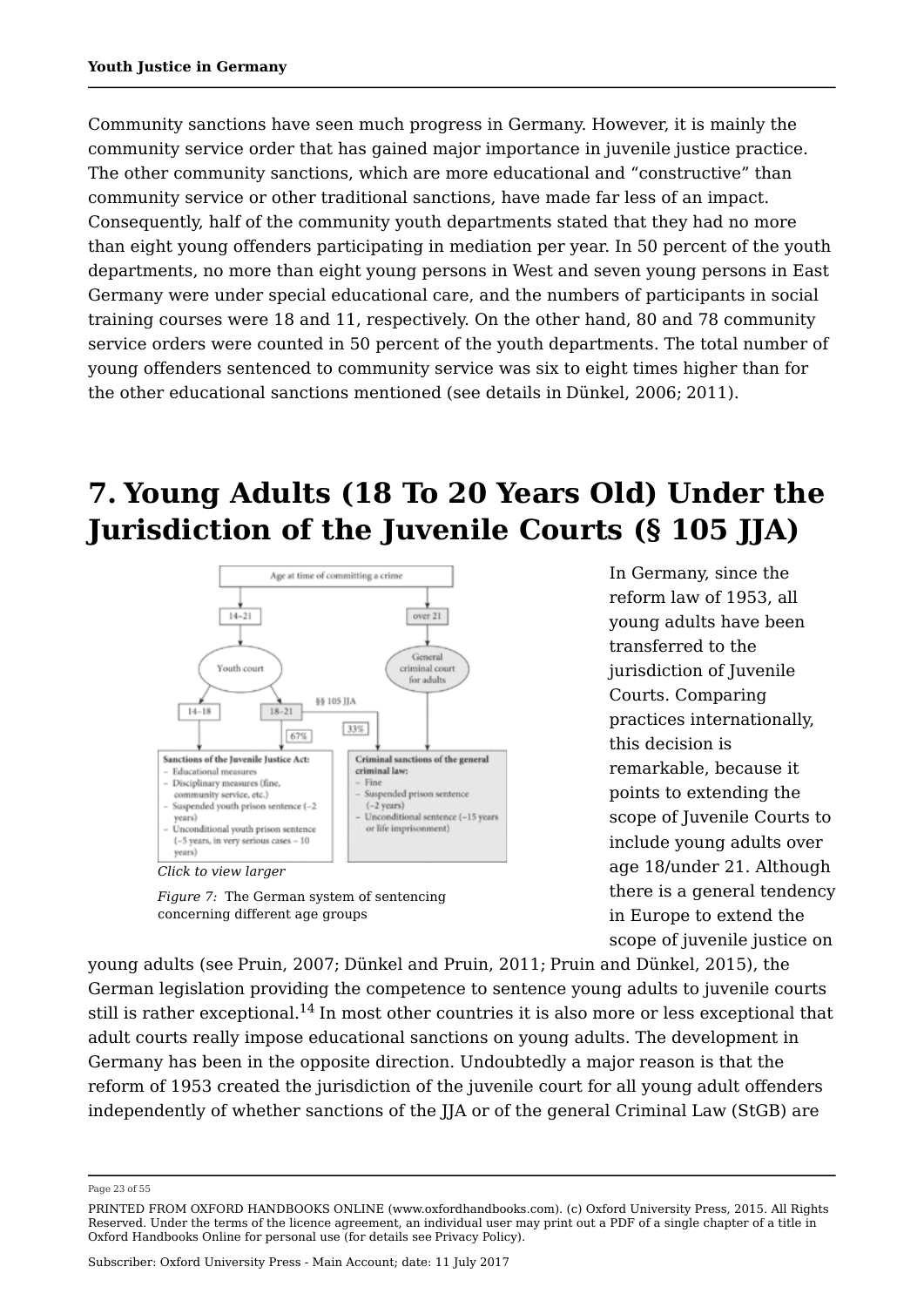to be applied (see § 108 (2) JJA). The system of sanctioning 18- to 20-year-old offenders and the age groups below and above young adulthood are shown in Figure 7.

Section 105 (1) No. 1 of that law provides for the application of juvenile law if "a global examination of the offender's personality and of his social environment indicates that at the time of committing the crime the young adult in his moral and psychological development was like a juvenile," he should be punished according to the JJA (*Reifeentwicklung*).



*Figure 8:* Percentage of young adults sentenced according to the JJA (§ 105 JJA), 1955**–**2012 (former Federal Republic (old "Länder"), since 2007: total Germany)

Source: Heinz, 2014.

Furthermore, juvenile law has to be applied if it appears that the motives and the circumstances of the offence are those of a typically juvenile crime (*Jugendverfehlung,* see § 105 (1) No.2 JJA). In 1965 only 38 percent of young adults were sentenced in terms of the Juvenile Justice Act, but by 1990 this proportion had nearly doubled to 64 percent (see Figure 8). In 1995 this share decreased slightly to

60 percent, but then increased again to 67 percent in 2012 (see Heinz, 2014). Since 2007 there are statistical data for all Federal states available including former East Germany. The overall rate of sentencing according to the JJA was 68 percent, with an average of 52 percent in East and 69 percent in West Germany. This makes it clear that the full integration of young adults into the juvenile justice system in West Germany has been accepted in practice. The regulations mentioned above have also been interpreted very widely by the courts to provide for the application of juvenile law in all cases in which there are doubts about an offender's maturity.<sup>15</sup> The Supreme Federal Court (*Bundesgerichtshof,* BGH) held that a young adult has the maturity of a juvenile if "elements demonstrate that a considerable development of the personality is still ongoing" ("*Entwicklungskräfte noch in größerem Umfang wirksam sind*," BGHSt 12: 116; 36: 38). This is the case for the majority of young adult offenders. Thus, the court does not rely on an imaginative prototype of juvenile, but on aspects of each individual's personal development. There is no doubt that these arguments also hold for a further extension of the Juvenile Court's jurisdiction, for example to include 21- to 24-year-old adults (see section 12). The interpretation of a "typical juvenile crime," which is extensively applied, follows a similar logic. $^{16}$  However, in practice there are considerable regional differences with respect to specific crimes and different regions.

Page 24 of 55

PRINTED FROM OXFORD HANDBOOKS ONLINE (www.oxfordhandbooks.com). (c) Oxford University Press, 2015. All Rights Reserved. Under the terms of the licence agreement, an individual user may print out a PDF of a single chapter of a title in Oxford Handbooks Online for personal use (for details see Privacy Policy).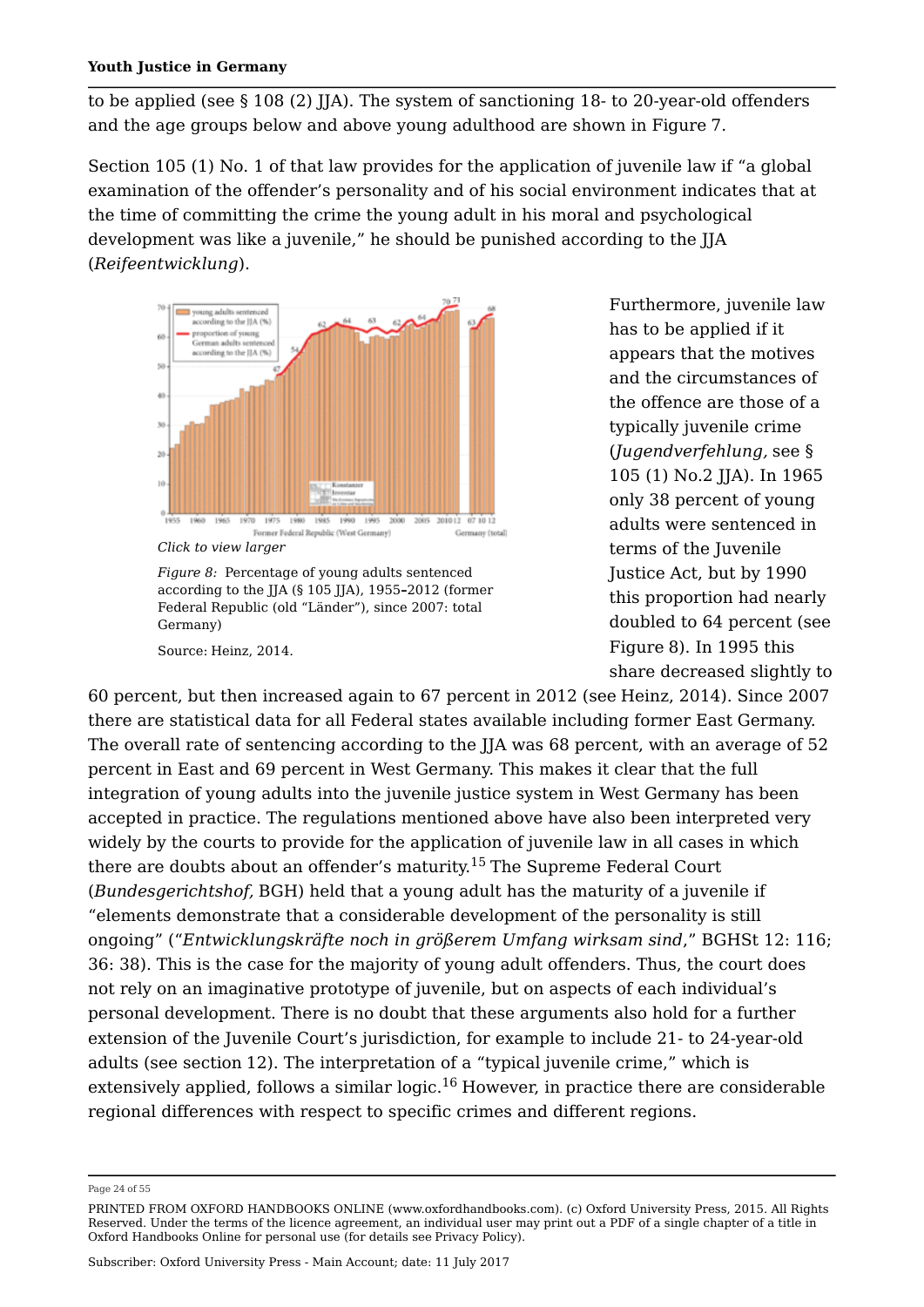For the most serious crimes such as murder, rape, or robbery, nearly all (more than 80 percent or even 90 percent) young adult offenders in 2013 were sentenced according to the juvenile law, which in these cases was milder (see Figure 9). The reason is that the higher minimum and maximum sentences provided by the "ordinary" criminal law do not apply in juvenile law (see § 18 (1) JGG). Juvenile Court judges, therefore, are not bound by the otherwise mandatory life sentence for murder, or the minimum of 5 years of imprisonment for armed robbery. German practice appears to be contrary to the so-called waiver decisions in the United States, where serious young offenders are transferred to the "ordinary" criminal justice system (see Stump, 2003).



*Click to view larger*

*Figure 9:* Percentage of young adults sentenced according to the JJA (§ 105 JJA), 2013, in comparison of different crimes

Source: Federal Statistical Office (Ed.): Strafverfolgungsstatistik, 2013; own calculations.

The only area of offences for which young adult offenders are predominantly sentenced according to adult legal provisions are traffic offences (61 percent in 2013). This is due to the procedural possibility of imposing fines without an oral hearing (*Strafbefehl*), which is excluded from the juvenile penal law.

#### Page 25 of 55

PRINTED FROM OXFORD HANDBOOKS ONLINE (www.oxfordhandbooks.com). (c) Oxford University Press, 2015. All Rights Reserved. Under the terms of the licence agreement, an individual user may print out a PDF of a single chapter of a title in Oxford Handbooks Online for personal use (for details see Privacy Policy).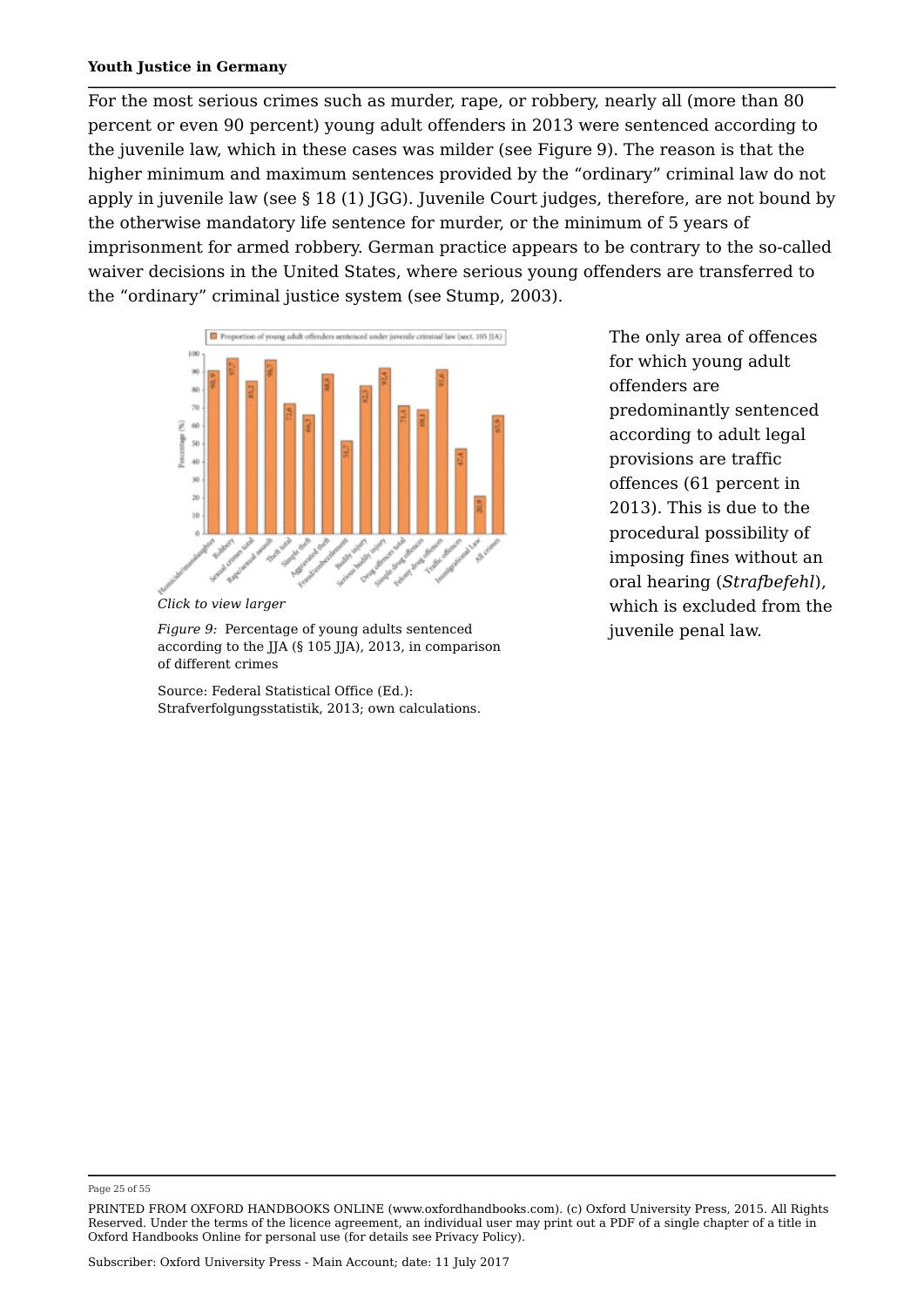

*Click to view larger*

*Figure 10:* Percentage of young adults sentenced according to the JJA (§ 105 JJA), 2013, in comparison of different Federal states (*Länder*)

Source: Federal Statistical Office (Ed.): Strafverfolgungsstatistik, 2013; own calculations. There are constitutional reservations about the regional inequalities that have emerged in practice. When the Federal States are compared, in 2012 the share of young adults being sentenced according to juvenile law ranged from 49 percent in Brandenburg and Saxony to 86 percent in Hamburg and 88 percent in Schleswig-Holstein (see Heinz, 2014). The rates for 2013 vary in a similar way (Baden-Württemberg, Brandenburg,

Mecklenburg-Western Pomerania, and Saxony below 50 percent; Hamburg, Hesse, Saarland, and Schleswig-Holstein 80 percent and more, see Figure 10). Apparently, Juvenile Court judges have different conceptions of the "typical" personality of juvenile offenders and of the "typical" nature of juvenile delinquency. Overall, there is a northsouth divide, with the Federal States in the north increasingly applying juvenile criminal law, whereas in the south juvenile court judges rely to a greater extent on the criminal law for adults.

Regarding the new Federal States (of former East Germany), we must notice that the practice varies, but in general it is more reluctant than in the average of West German Federal States (see above). The low rates in states such as Brandenburg and Saxony are not due to the "distrust" of Juvenile Court judges toward the JJA. Rather, they are the result of a specific bureaucratic routine in the application of the *Strafbefehlsverfahren*, a summary procedure with only a written file in cases of less severe offences, which is only applicable when applying the sanctions of the general criminal law (StGB), in particular, for traffic offences (drunken driving, etc.).

Two discourses can be differentiated in this context. On the one hand, there is the rhetorical" debate in the field of criminal policy and the critique by conservative parties of lenient sentencing through the application of JJA sanctions instead of the provisions of general criminal law.<sup>17</sup> Conservative politicians argue that young adults should be made to assume increased responsibility, thereby allowing for more severe punishment to be imposed. On the other hand, the practitioners on the ground have different problems. They want to eschew the application of the general criminal law in order to avoid the imposition of more severe punishment, and they like to be able to impose fines in a

Page 26 of 55

PRINTED FROM OXFORD HANDBOOKS ONLINE (www.oxfordhandbooks.com). (c) Oxford University Press, 2015. All Rights Reserved. Under the terms of the licence agreement, an individual user may print out a PDF of a single chapter of a title in Oxford Handbooks Online for personal use (for details see Privacy Policy).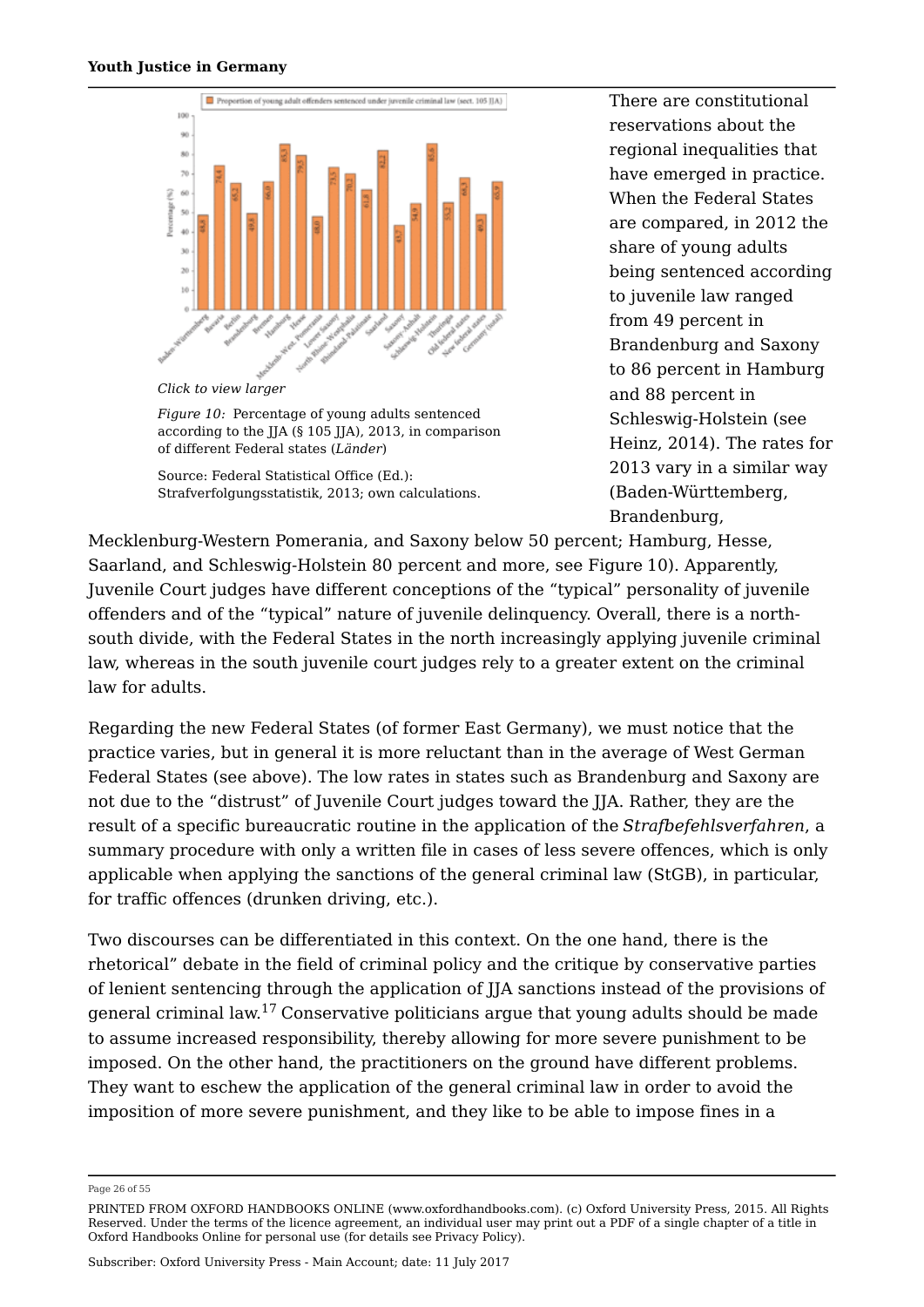summary procedure (without an oral hearing), which up to now has not been provided by the JJA (*Strafbefehl*). This procedure is very economical and time-saving and—as indicated earlier—is used particularly for traffic offenders (drunken driving, etc.).

## **8. Transfer of Juveniles to the Courts for Adults**

In Germany, a transfer of juveniles to the criminal court for adults (waiver) is not possible. Even in the case of young adults (18 to < 21 years) the system is working in the opposite direction compared to the US or other waiver systems: the most serious cases are sanctioned under juvenile law, resulting in milder sentences than would be the case for adults (see section 8). Regardless of which set of legal provisions is applied in sentencing, it is always the Juvenile Court that deals with young adult offenders.

## **9. Preliminary Residential Care and Pre-Trial Detention**

According to §§ 71, 72 JJA, priority should be given to educational alternatives instead of placing a juvenile in pre-trial detention. The alternative will most regularly be an open facility of residential care (welfare home), but it could also be a closed welfare institution. In the 1970s such closed institutions were outlawed by most Federal States and practitioners, as they were seen as a symbol of "state repression." However, at present a more pragmatic debate has led to the reopening of a few facilities for those juveniles who cannot be handled in an open environment, and for whom the aim was nevertheless to avoid pre-trial detention. So in six out of 16 Federal States, some 300 places have been created as closed institutions (see section 10).

*Pre-trial detention* should be the last resort in order to guarantee a juvenile's attendance at trial. In 1990 the legislature even intensified the necessary preconditions for pre-trial detention because of the possible detrimental effects such detention can have, particularly on juvenile offenders (see  $\S 72$  (1) JJA). Pre-trial detention is prohibited for persons less than 14 years of age. For 14- and 15-year-old offenders, in cases of danger of not standing trial (escape), pre-trial detention is only permitted if the juvenile has already absconded in the past or has no permanent home address (see  $\S 72$  (2) JJA).

Nevertheless, the practice of juvenile judges is sometimes problematic, as they also use grounds for pre-trial detention that are not provided by law, such as crisis intervention and short sharp shock ideologies (see Kowalzyck, 2008). Empirical research shows, however, that in general juveniles are only sent to pre-trial detention as a last resort (see Heinz, 2014). The pre-trial detention rates per 100,000 of the age group are included in

Page 27 of 55

PRINTED FROM OXFORD HANDBOOKS ONLINE (www.oxfordhandbooks.com). (c) Oxford University Press, 2015. All Rights Reserved. Under the terms of the licence agreement, an individual user may print out a PDF of a single chapter of a title in Oxford Handbooks Online for personal use (for details see Privacy Policy).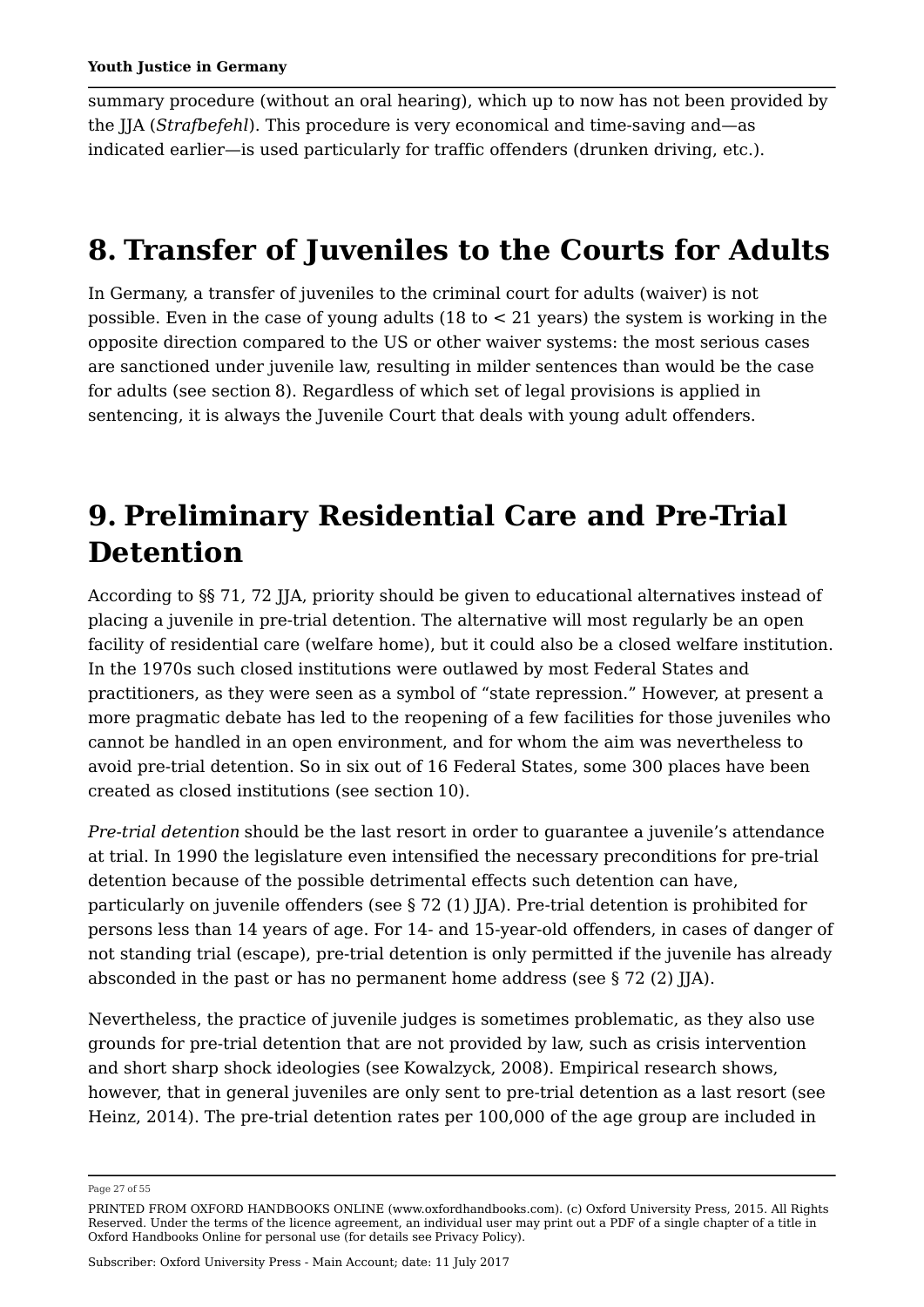Figure 10 and Table 4. The pre-trial detention rates as youth imprisonment in general have decreased considerably in the last 15 years.

## **10. Legal Aspects and the Extent of the Deprivation of Young Persons' Liberty in Youth Prisons**

*Youth imprisonment* covers the age groups of 14- to 17-year-old juveniles, 18- to 20-yearold young adults, and adults aged 21 to 24 who were sentenced by Juvenile Courts as juveniles or young adults. As mentioned at the beginning of the chapter, the duration of sentences to youth imprisonment ranges from 6 months to 5 years. In serious felony cases or in cases involving young adult offenders, the maximum limit is 10 years. The average sentence to be served is between 1 and 2 years; therefore, the average stay in a youth prison is slightly more than 1 year.

The *legal situation* for young prisoners changed at the beginning of 2008. Before 2008 only a few general legal provisions existed in the JJA and in the Prison Act for adult prisoners. There had not been a differentiated legal framework covering the legal rights and duties of young prisoners. The Federal Constitutional Court (*Bundesverfassungsgericht*) outlawed this absence of primary legislation as unconstitutional, as in Germany any restriction of fundamental human rights has to be based on regulations in law. Administrative rules are deemed an insufficient basis. The Federal Constitutional Court obliged the legislators of the Federal States to pass primary legislation before the end of 2007. $^{18}$  In September 2006, a general reform of legislative competences came into force, transferring the competences for prison legislation to the Federal States (*Länder*). The new State Laws in the Federal States vary to some extent and express different political orientations on what is to be seen as the primary goal and basic principles of youth imprisonment, and what are viewed as being the most promising concepts of rehabilitation. $^{19}$  Nevertheless, there is a strong consensus that the organization of youth prisons, even more than in adult prisons, must be oriented toward rehabilitation and education. Furthermore, the unanimous opinion is that youth prisoners shall be accommodated in small living groups and individual cells during the night. All youth prisons should also provide a variety of school and vocational training programs, special (social) therapeutic units, and a system of progressive preparation for release (including leaves of absence, early release schemes, and continuous care and aftercare). $^{\rm 20}$  Although the competence of youth prison legislation has been transferred to the Federal States, legislation concerning prisoners' complaints, rights, and procedures are still Federal Law. The reform law of December 13, 2008 (mentioned under section 1) brought major improvements, guaranteeing juvenile and young adult inmates an oral

hearing, as well as regular legal advice, when complaining to the court. $^{\mathrm{21}}$ 

Page 28 of 55

PRINTED FROM OXFORD HANDBOOKS ONLINE (www.oxfordhandbooks.com). (c) Oxford University Press, 2015. All Rights Reserved. Under the terms of the licence agreement, an individual user may print out a PDF of a single chapter of a title in Oxford Handbooks Online for personal use (for details see Privacy Policy).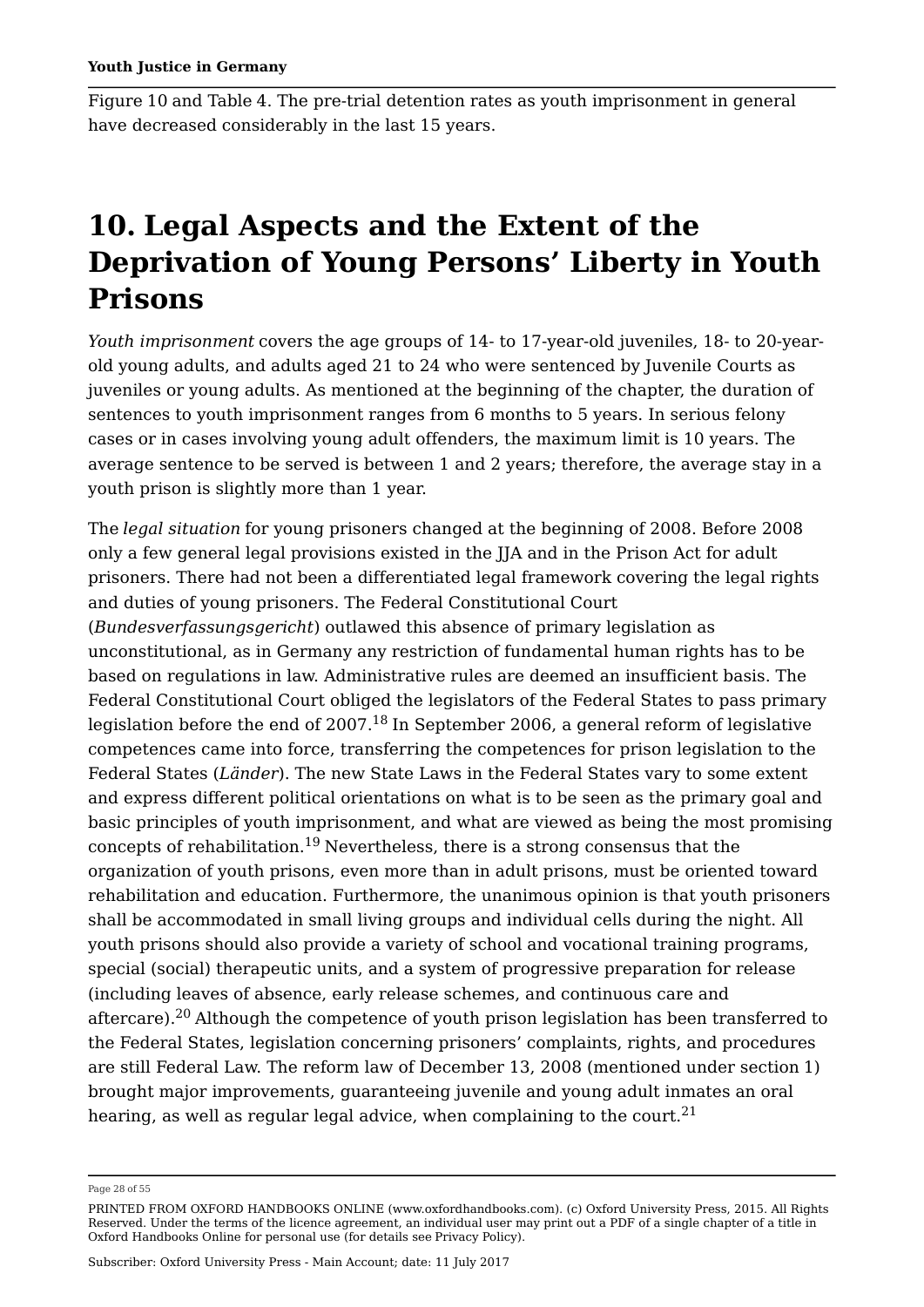The actual situation in German youth prisons can be described as follows: In 2014 there were approximately 5,000 young people aged between 14 and 25 in youth custody (March 31, 2014: 4,910), 181 (or 3.7 percent) of them female. Furthermore, 1,908 (of these, 51 females) had been sentenced according to the JJA but were transferred to adult prisons because of reaching the age of 25 or due to better treatment offers in adult prisons after reaching the age of 18 (see § 89b JJA; they are counted as "youth prisoners" in Figure 11 and Table 3).

Youth imprisonment rates differ considerably across the Federal States. They are higher in the East, partly because there is more violent crime in the eastern regions. The case of Schleswig-Holstein is interesting in this respect: the imprisonment rate there (2014: 49 per 100,000 of the 14 to 25 age group) has been reduced to a level less than half of that of many other states; in neighboring Mecklenburg-Western Pomerania, for example, it was 129 per 100,000 (see Figure 11). This reflects an explicit criminal policy of opting for different types of sentences and alternatives to custody.





*Figure 11:* Young offenders in German juvenile prisons

Source: Federal Statistical Office (Ed.): Strafvollzugsstatistik, 1992**–**2014 (see www.destatis.de); own calculations.

In the last 10 years a reduction in the rates of youth imprisonment has been observable in almost all Federal States (see Figure 11 and Table 3). With the exception of Berlin, an even stronger decrease can be seen for the rates of juveniles and young adults in pre-trial detention. The overall pretrial detention rate for 14 to 20-year-old alleged young offenders fell from 47 per 100,000 of the age group in 2000 to 13 in 2014 (= –51.6 percent, see Table 3).

Page 29 of 55

PRINTED FROM OXFORD HANDBOOKS ONLINE (www.oxfordhandbooks.com). (c) Oxford University Press, 2015. All Rights Reserved. Under the terms of the licence agreement, an individual user may print out a PDF of a single chapter of a title in Oxford Handbooks Online for personal use (for details see Privacy Policy).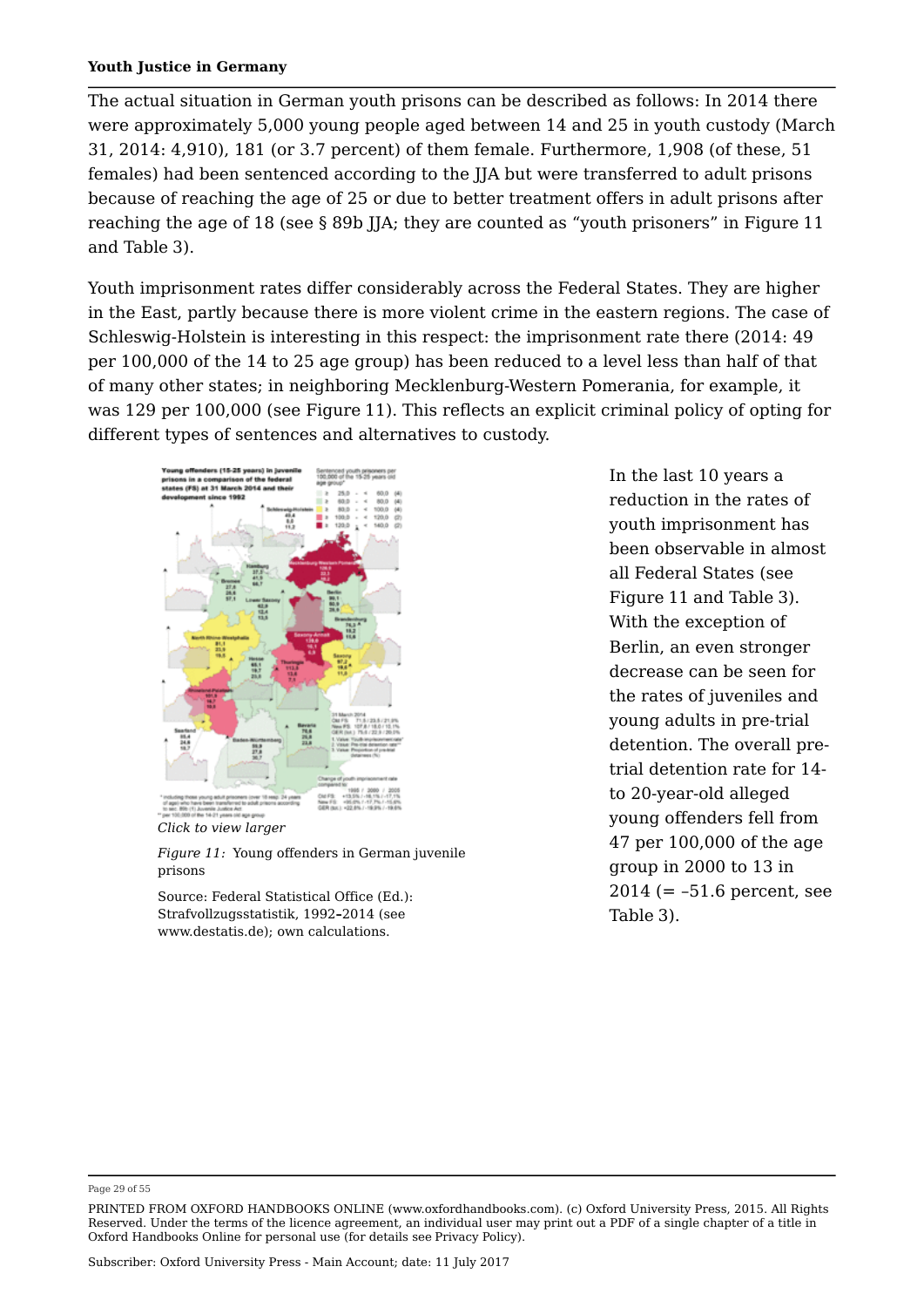Table 3: Imprisonment rates for juveniles and young adults in youth prisons and in pre-trial detention 2000 and 2014 (March 31) in a comparison of the Federal States

|                                      | Youth imprisonment rates |       | $2014$ comp. to<br>2000 | Pre-trial detention rates* |      | $2014$ comp. to<br>2000 |
|--------------------------------------|--------------------------|-------|-------------------------|----------------------------|------|-------------------------|
|                                      | 2000                     | 2014  | in $%$                  | 2000                       | 2014 | in $%$                  |
| <b>Baden-</b><br>Württemberg         | 69.4                     | 59.9  | $-13.8$                 | 44.3                       | 27.8 | $-37.1$                 |
| <b>Bavaria</b>                       | 76.7                     | 70.6  | $-8.0$                  | 50.0                       | 25.8 | $-48.4$                 |
| <b>Berlin</b>                        | 92.9                     | 99.1  | 6.7                     | 59.8                       | 50.9 | $-14.8$                 |
| <b>Brandenburg</b>                   | 124.1                    | 76.3  | $-38.5$                 | 49.8                       | 18.2 | $-63.4$                 |
| <b>Bremen</b>                        | 134.4                    | 27.8  | $-79.3$                 | 59.4                       | 26.6 | $-55.2$                 |
| Hamburg                              | 52.4                     | 37.3  | $-28.9$                 | 69.5                       | 41.9 | $-39.8$                 |
| <b>Hesse</b>                         | 84.4                     | 65.1  | $-22.9$                 | 46.1                       | 19.7 | $-57.2$                 |
| Mecklenburg-<br>Western<br>Pomerania | 148.4                    | 128.9 | $-13.2$                 | 53.4                       | 22.3 | $-58.3$                 |

Page 30 of 55

PRINTED FROM OXFORD HANDBOOKS ONLINE (www.oxfordhandbooks.com). (c) Oxford University Press, 2015. All Rights Reserved. Under the terms of the licence agreement, an individual user may print out a PDF of a single chapter of a title in Oxford Handbooks Online for personal use (for details see Privacy Policy).

Subscriber: Oxford University Press - Main Account; date: 11 July 2017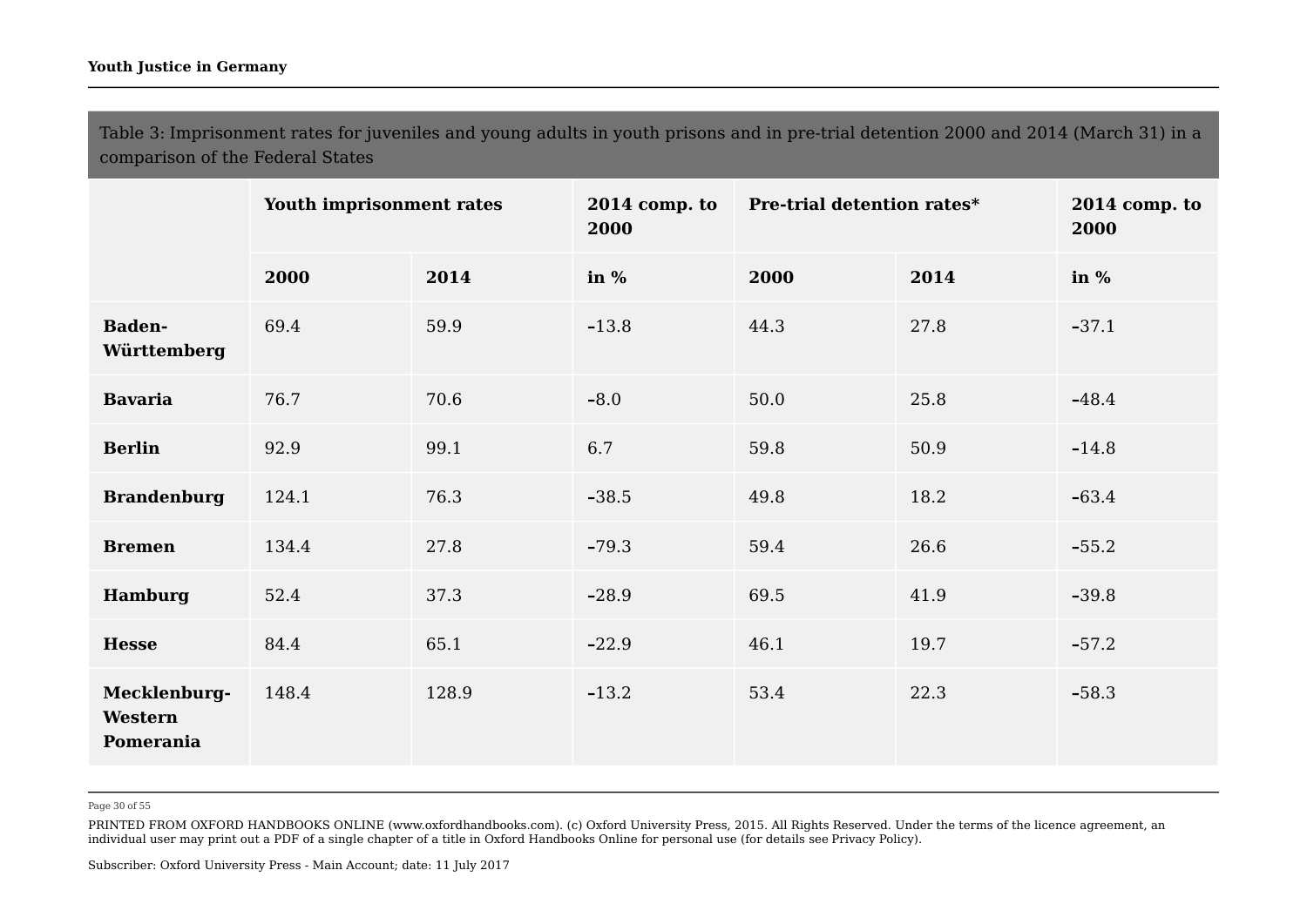| <b>Lower Saxony</b>                                       | 92.1  | 62.9  | $-31.8$ | 34.7 | 12.4 | $-64.3$ |  |
|-----------------------------------------------------------|-------|-------|---------|------|------|---------|--|
| <b>North Rhine-</b><br>Westphalia                         | 92.9  | 81.1  | $-12.7$ | 46.1 | 23.9 | $-48.1$ |  |
| <b>Rhineland-</b><br>Palatinate                           | 116.1 | 101.9 | $-12.3$ | 38.5 | 16.7 | $-56.6$ |  |
| <b>Saarland</b>                                           | 114.2 | 85.4  | $-25.2$ | 46.0 | 24.6 | $-46.5$ |  |
| <b>Saxony</b>                                             | 145.0 | 97.2  | $-32.9$ | 61.6 | 19.6 | $-68.2$ |  |
| <b>Saxony-Anhalt</b>                                      | 132.8 | 139.0 | 4.7     | 58.1 | 16.1 | $-72.3$ |  |
| Schleswig-<br>Holstein                                    | 56.6  | 49.4  | $-12.7$ | 34.9 | 8.0  | $-77.2$ |  |
| Thuringia                                                 | 98.3  | 113.5 | 15.5    | 37.8 | 13.6 | $-64.1$ |  |
| "Old" Federal<br><b>States (West-</b><br><b>Germany</b> ) | 85.2  | 71.5  | $-16.1$ | 45.6 | 23.5 | $-48.6$ |  |

Page 31 of 55

PRINTED FROM OXFORD HANDBOOKS ONLINE (www.oxfordhandbooks.com). (c) Oxford University Press, 2015. All Rights Reserved. Under the terms of the licence agreement, an individual user may print out a PDF of a single chapter of a title in Oxford Handbooks Online for personal use (for details see Privacy Policy).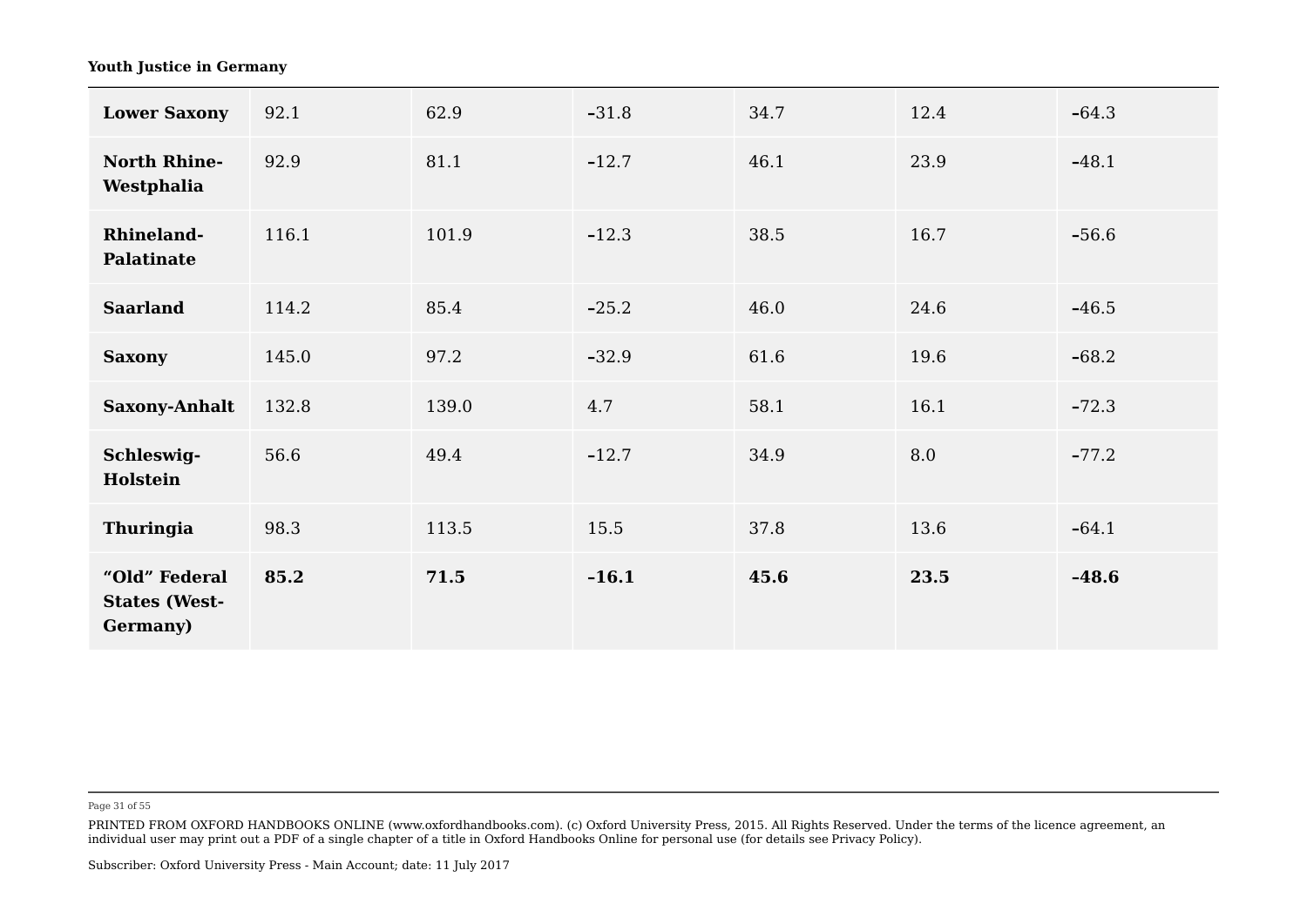| "New"<br><b>Federal States</b><br>(East-<br><b>Germany</b> ) | 131.0 | 107.8 | $-17.7$ | 53.3 | 18.0 | $-66.2$ |  |
|--------------------------------------------------------------|-------|-------|---------|------|------|---------|--|
| <b>Germany total</b>                                         | 94.3  | 75.6  | $-19.8$ | 47.2 | 22.9 | $-51.6$ |  |

 $(*)$  Sentenced per 100,000 of the 15- to 25-year-old population.

 $(*^*)$  Per 100,000 of the 14- to 21-year-old population.

Source: Federal Statistical Office (Ed.): Strafvollzugsstatistik, 2000, 2014 (see www.destatis.de); own calculations. \*

Page 32 of 55

PRINTED FROM OXFORD HANDBOOKS ONLINE (www.oxfordhandbooks.com). (c) Oxford University Press, 2015. All Rights Reserved. Under the terms of the licence agreement, an individual user may print out a PDF of a single chapter of a title in Oxford Handbooks Online for personal use (for details see Privacy Policy).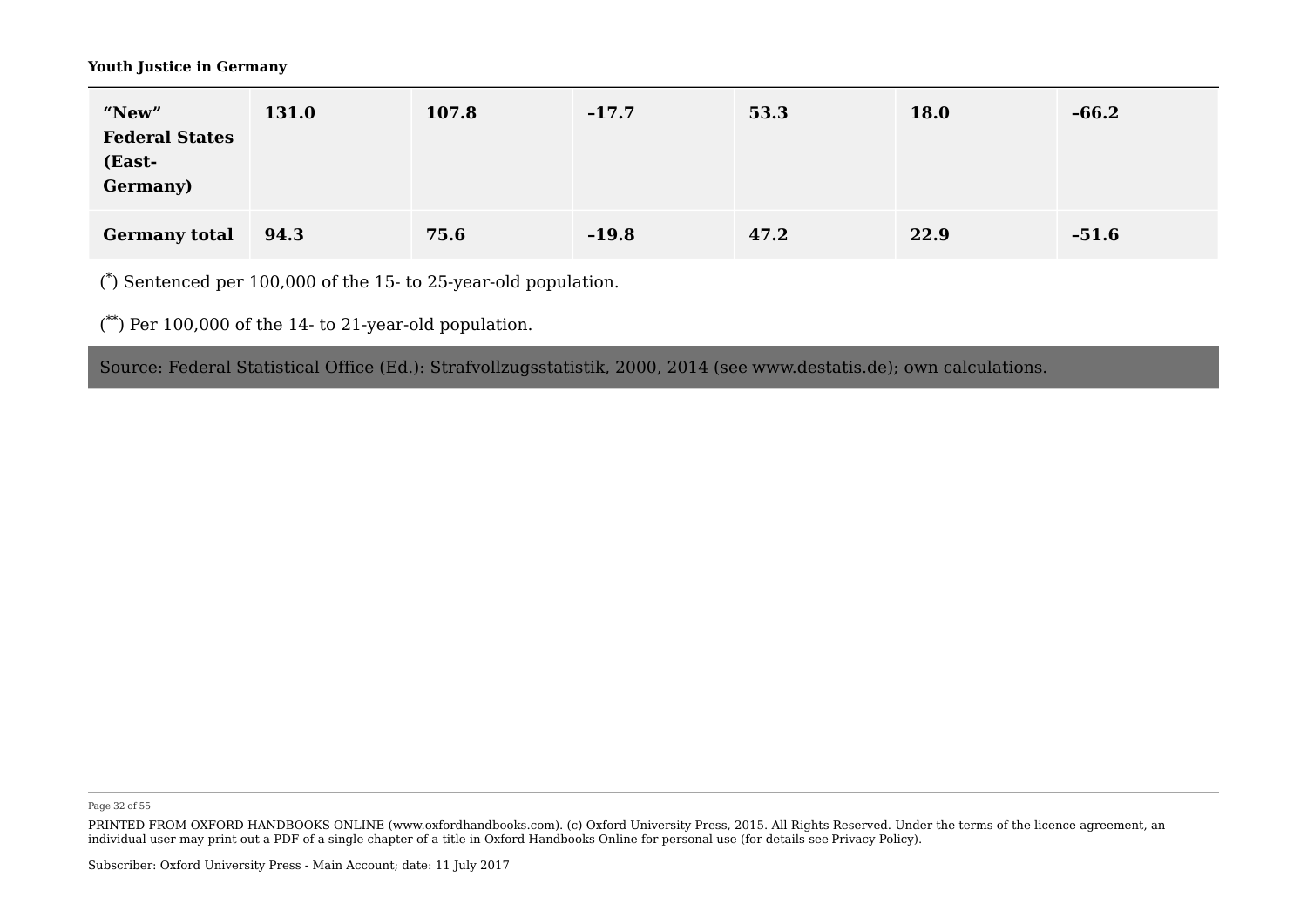Strictly speaking, youth custody in Germany does not necessarily imply prison for juveniles: very often it is prison for young adults aged over 18. This reflects the fact that the system of criminal law for juveniles includes young adults aged 18 to 20 in the jurisdiction of Juvenile Courts. As a result, youth custody facilities house many young adults aged up to 24 who are serving custodial sentences. Only 9.4 percent of the total population of 5,518 youth prisoners (March 31, 2013) were "real juveniles" aged 14 to 18; 90.6 percent of "youth" prisoners in Germany in 2013 were young adults between 18 and 24 years of age (46.2 percent aged 18 to 20; 44.4 percent aged 21 to 24). 22





Source: Federal Statistical Office (Ed.): Strafvollzugsstatistik, 1980**–**2013 (see www.destatis.de); own calculations.

Most young detainees are serving sentences for offences involving violence: in 2013 the figures were 23.6 percent for bodily harm/assault; 32.4 percent for robbery; 3.8 percent for homicide; and 4.1 percent for sexual offences. Drug-related offences including drug trafficking accounted for 3.6 percent. These figures have changed considerably over the last 25 years (less simple property and more violent offenders; see Figure 12).

The youth custody system in Germany differs from the prison system for adults in many respects. First, a much wider range of educational and vocational training is offered.<sup>23</sup> Levels of staffing—especially numbers of psychologists, social workers, and teachers employed—are much better. $^{24}$  In 2001, for example, there was on average one social worker for every 35 detainees in youth custody facilities, and one psychologist for every 76 detainees, compared with double the number of detainees per professional in adult prisons, which were thus clearly disadvantaged. Most youth custody facilities are smaller than adult prisons. $^{25}$  Many of the facilities were constructed or substantially renovated within the last 25 years. Single-cell accommodation is provided now in all facilities, and facilities meet the standards of a modern custodial establishment geared toward resocialization, with residential units and a range of training opportunities (for some recent data, see the results of an empirical study by the Department of Criminology in Greifswald; see section 11). 23

#### Page 33 of 55

PRINTED FROM OXFORD HANDBOOKS ONLINE (www.oxfordhandbooks.com). (c) Oxford University Press, 2015. All Rights Reserved. Under the terms of the licence agreement, an individual user may print out a PDF of a single chapter of a title in Oxford Handbooks Online for personal use (for details see Privacy Policy).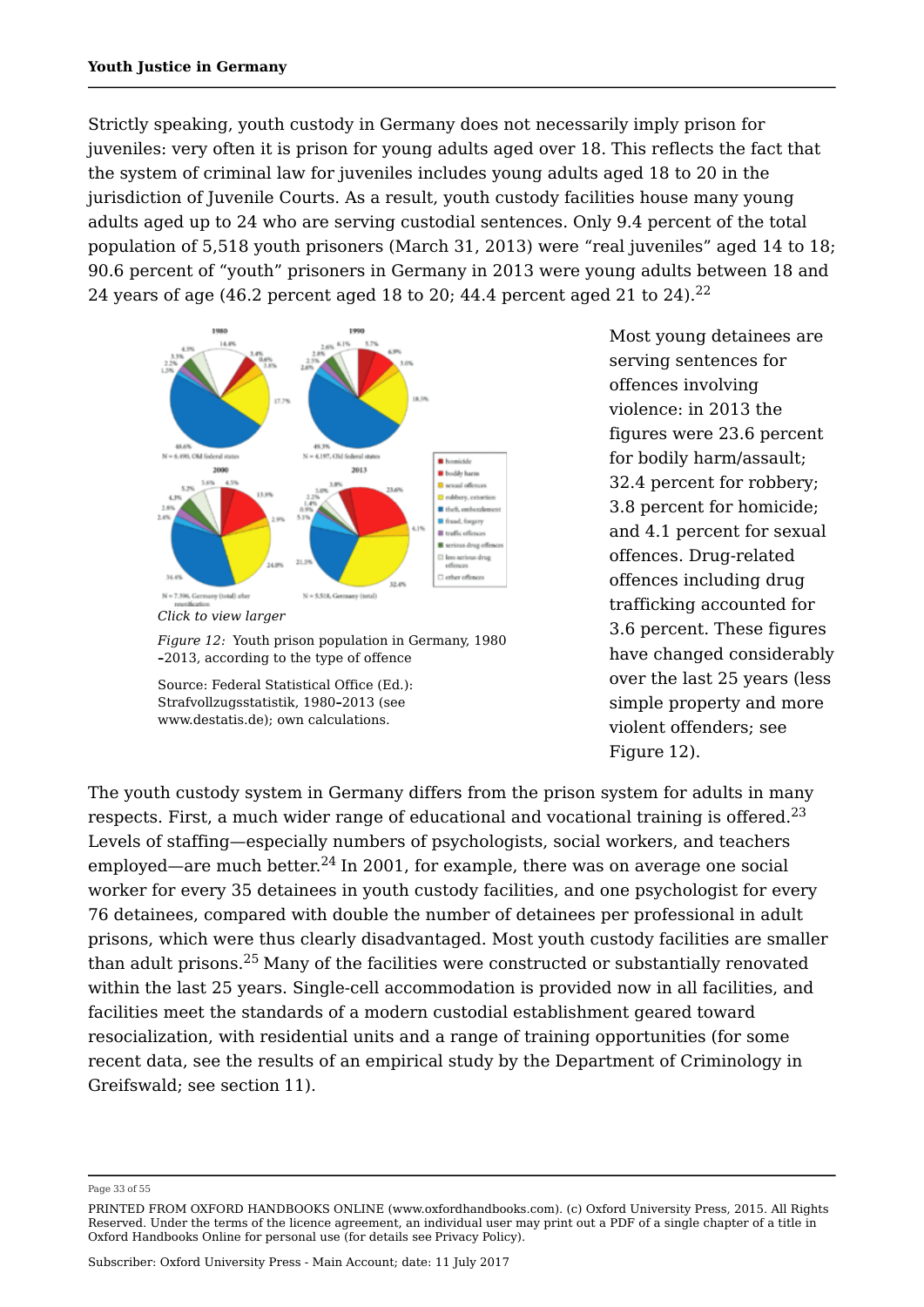There are, however, still considerable problems with discipline and subcultures. One factor is the presence of a high proportion of violent offenders, among whom impulsive and sometimes violent reactions to fellow detainees and staff are more common. There are significant differences in this regard from facility to facility. Certain directors manage to run their establishments virtually without recourse to disciplinary measures; indeed, solitary confinement has been abolished in practice in some facilities and throughout some Federal States.<sup>26</sup> Both the specific circumstances of youth custody and the fact that the term *education* is not precisely defined leave much room for discretion and for different conceptions of education in prison and differing arrangements for it. The individual attitudes of directors have a huge influence here.

A further feature that clearly distinguishes youth custody facilities from adult prisons is the rarity with which detainees are granted home visits, allowed to work outside the prison (e.g., doing a day job for an outside employer without supervision by prison staff), or are transferred to open prisons (on March 31, 2014 only 9.9 percent of juveniles, compared with 16.4 percent of detainees in prisons for adults, were in open institutions). $^{27}$  This is explained in part by the risk of juveniles abusing the system (e.g., because of the high proportion of juveniles serving sentences for violence), but also to some extent by different styles and traditions of applying the prison law in that respect. There is no other explanation for the fact that detainees in Bremen, Hamburg, and Schleswig-Holstein are granted home leave 7 to 17 times more frequently than their counterparts in Bavaria, without there being any indication for a parallel increase in the rates of system abuse in these three States. $^{28}$  The same is true in relation to daily work leave, which is granted 40 times more often in Lower Saxony than in Bavaria.<sup>29</sup> There are equally clear regional differences between the figures for juveniles in open institutions at any given time. While in Brandenburg, Lower-Saxony, and North-Rhine-Westphalia 12 to 4 percent were accommodated in open facilities, the proportion in 7 out of the 16 Federal States was less than 4 percent (average on March 31, 2013: 7.5 percent).<sup>30</sup> 30

Apart from the structural characteristics of the youth custody system, certain interesting types of reform have been introduced in Germany with regard to practice, both for their potential in promoting reintegration and for their innovative organizational style. On the one hand, efforts have been made to decentralize the traditionally hierarchical model of prison organization in favor of a team-based approach with much delegation of decision making (as at Rockenberg, Hesse). Outward-bound-type initiatives (with rock climbing, biking or canoeing, for example, as at Adelsheim, Baden-Württemberg) have also been introduced with the aim of giving detainees an intensive experience of group activity, fostering a sense of responsibility and confidence. There have also been successful experiments with forms of aggressor-victim mediation and with "democratic" prison communities (based on *Kohlberg'*s theory of moral development).<sup>31</sup> Recently, antiaggression courses for young perpetrators of violent crime have become widespread. $^\mathrm{32}$ Developments in some parts of the "new" (East German) Federal States still lag behind due to the reality of inadequate facilities and staff shortages (especially shortages in well-

Page 34 of 55

PRINTED FROM OXFORD HANDBOOKS ONLINE (www.oxfordhandbooks.com). (c) Oxford University Press, 2015. All Rights Reserved. Under the terms of the licence agreement, an individual user may print out a PDF of a single chapter of a title in Oxford Handbooks Online for personal use (for details see Privacy Policy).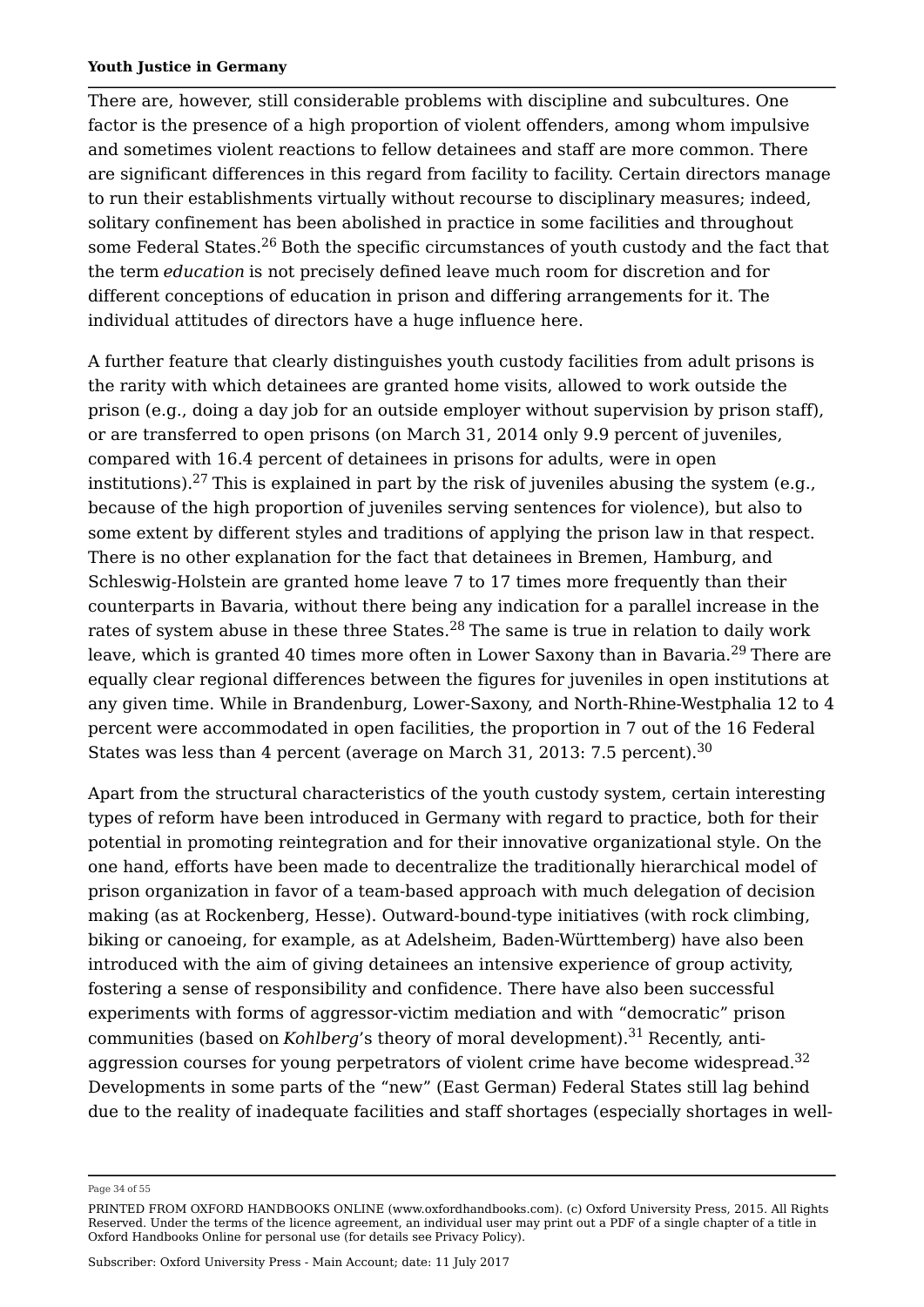qualified personnel). But in general the situation has changed remarkably, and since the mid-2000s youth imprisonment has largely adjusted to West German conditions.

The positive aspects of practice-rooted prison reforms indicate that it is possible to have a good youth custody system even where the legislative framework and the physical facilities are unsatisfactory. The key factors remain commitment on the part of staff and the motivational influence of the institutions' directors and management personnel.

## **11. Youth Prisons—Development of Treatment/ Vocational Training and Other Educational Programs in Practice**

With respect to youth imprisonment, the Department of Criminology at Greifswald University conducted two survey studies on the actual situation and treatment programs in youth prisons. In 2006 and 2010 a written questionnaire was sent out to all 29 youth prisons in order to get basic information about treatment programs, staffing, and measures for the preparation of release and reintegration into society. The results reveal a much better infrastructure of (and for) treatment than in prisons for adults. More indepth research about juvenile prisons and their impact on young offenders during their time in prison, as well as after release, has been conducted by the Criminological Institute of Hannover/Lower Saxony. 33

First of all, the results of the Greifswald study demonstrated that the general situation (problems of overcrowding, poor living conditions, etc.) has improved. Overcrowding, which already in 2006 was restricted only to some of the closed youth prisons, until 2010 has disappeared at all, a trend which continues also over the period from 2010 until today  $(2015).<sup>34</sup>$  On average 87 percent of the places in closed and 65 percent in open youth prisons were occupied.

Staffing varied considerably from prison to prison, as staffing and the quality of treatment are the responsibility of each Federal State. Staffing in general is good with a staff– prisoner ratio of about 1: 1 up to 1.5. Looking only at the staff members who are directly involved in treatment and care, such as psychologists and social workers, the following differences and developments can be observed: Whereas in Schleswig-Holstein and Hamburg one psychologist had to take care of 15 or 36 young prisoners, the numbers in Thuringia and Saxony-Anhalt were between 110 and 82 (see Table 4). Due to the new legislation and the jurisprudence of the Federal Constitutional Court, staff equipment (with few exceptions) improved considerably during the period 2006–2010, particularly in Hesse, Mecklenburg-Western Pomerania, and Rhineland-Palatinate. Berlin and Hamburg, which already had a very good staff-prisoner ratio, rose to the best-equipped facilities with regard to treatment staff.

Page 35 of 55

PRINTED FROM OXFORD HANDBOOKS ONLINE (www.oxfordhandbooks.com). (c) Oxford University Press, 2015. All Rights Reserved. Under the terms of the licence agreement, an individual user may print out a PDF of a single chapter of a title in Oxford Handbooks Online for personal use (for details see Privacy Policy).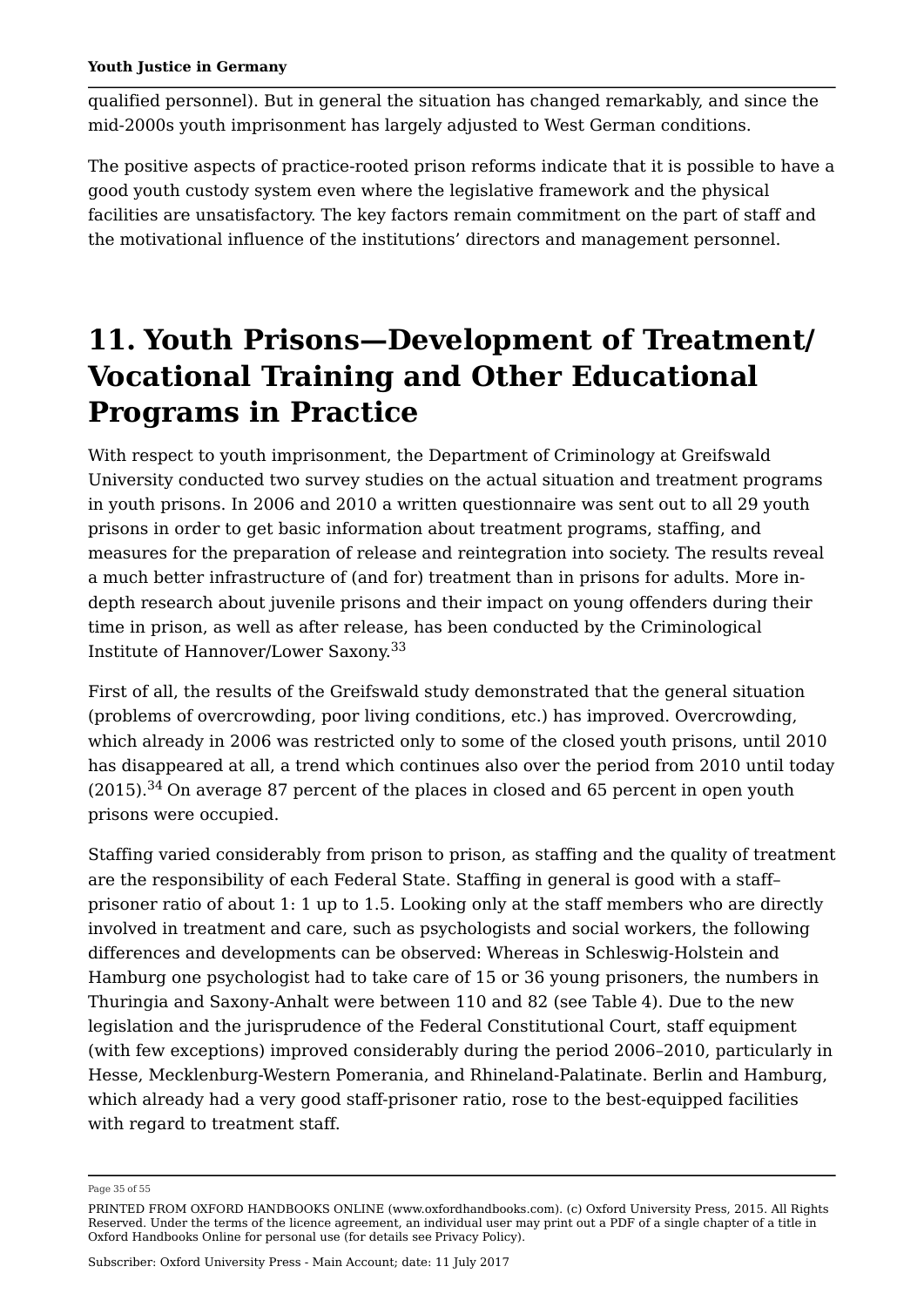Regarding social workers (based and working in the institution). the staff-prisoner ratio improved considerably. In the worst cases of Schleswig-Holstein and Baden-Württemberg, one social worker in 2010 had to take care of 37 and 32 prisoners, while in Hamburg, Hessen and Rhineland-Palatinate there were only 6, 7, and 11 prisoners per social worker (German average: 17). The variation was considerable again (see Table 4).

Page 36 of 55

PRINTED FROM OXFORD HANDBOOKS ONLINE (www.oxfordhandbooks.com). (c) Oxford University Press, 2015. All Rights Reserved. Under the terms of the licence agreement, an individual user may print out a PDF of a single chapter of a title in Oxford Handbooks Online for personal use (for details see Privacy Policy).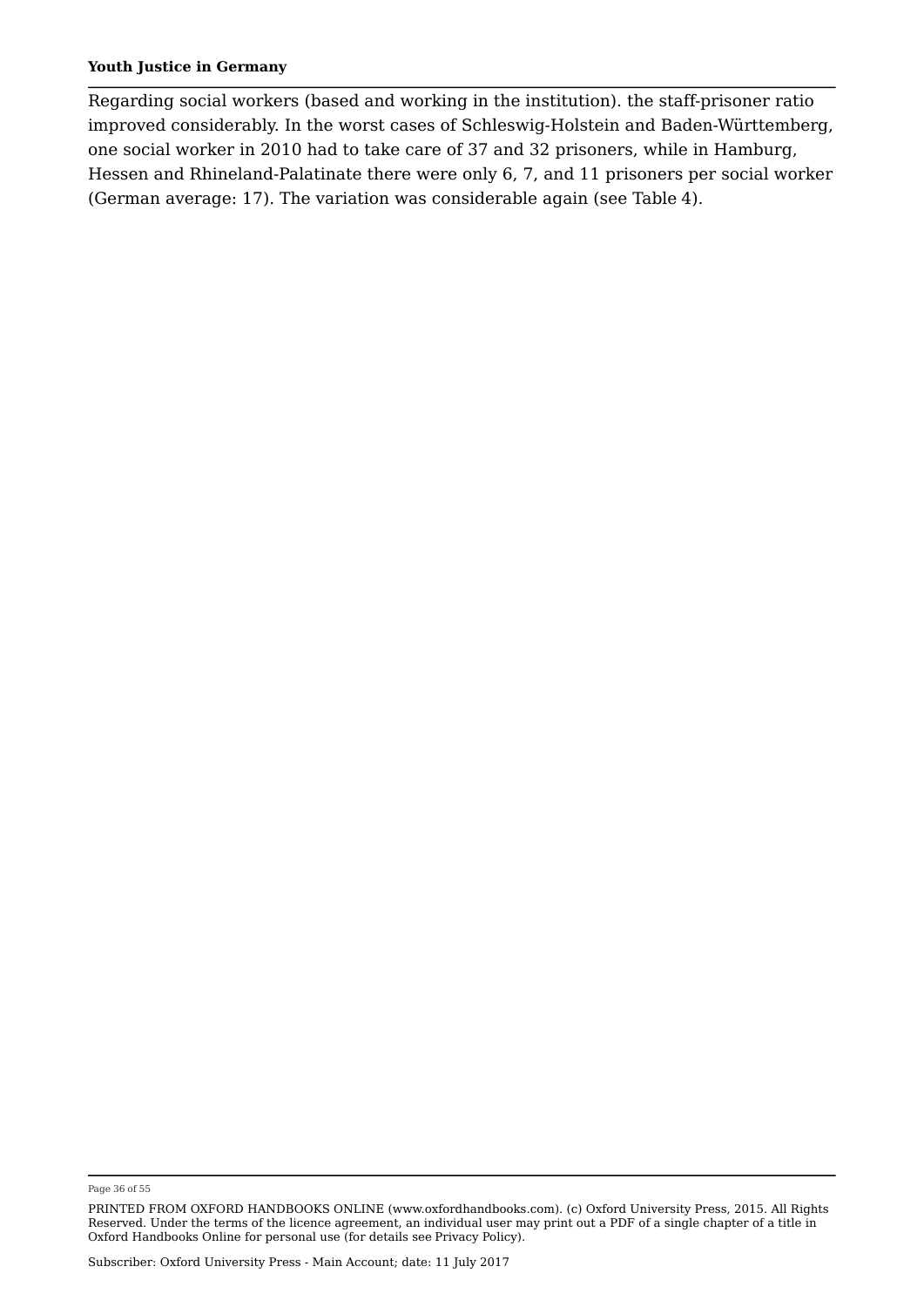Table 4: Number of prisoners per psychologist and social worker in youth prisons in Germany 2006 and 2010.

|                                          | Prisoners per<br>psychologist | Prisoners per social worker/<br>social pedagogue |
|------------------------------------------|-------------------------------|--------------------------------------------------|
| <b>Baden-Württemberg</b>                 | 57(84)                        | 32(47)                                           |
| <b>Bavaria</b>                           | <b>43</b> (88)                | 22(42)                                           |
| <b>Berlin</b>                            | 26(42)                        | 17(26)                                           |
| <b>Brandenburg</b>                       | 44 (38)                       | 21(45)                                           |
| <b>Bremen</b>                            | 59(43)                        | 15(21)                                           |
| <b>Hamburg</b>                           | 35(35)                        | 6(24)                                            |
| <b>Hesse</b>                             | 68 (130)                      | 7(20)                                            |
| Mecklenburg-<br><b>Western Pomerania</b> | 46 (137)                      | 25(46)                                           |
| <b>Lower Saxony</b>                      | 67(56)                        | 18(18)                                           |
| <b>North Rhine-</b><br>Westphalia        | 62 (84)                       | 22 (36)                                          |
| Rhineland-Palatinate                     | 34(54)                        | 11(29)                                           |
| <b>Saarland</b>                          | 77(110)                       | 14 (28)                                          |
| <b>Saxony</b>                            | 52(50)                        | 28(34)                                           |
| <b>Saxony-Anhalt</b>                     | 110 (123)                     | 25(93)                                           |
| Schleswig-Holstein                       | 15(33)                        | 37(26)                                           |
| <b>Thuringia</b>                         | 82 (147)                      | 31(74)                                           |
| "Old" Federal States<br>(West-Germany)   | 47 (66)                       | 16(28)                                           |

Page 37 of 55

PRINTED FROM OXFORD HANDBOOKS ONLINE (www.oxfordhandbooks.com). (c) Oxford University Press, 2015. All Rights Reserved. Under the terms of the licence agreement, an individual user may print out a PDF of a single chapter of a title in Oxford Handbooks Online for personal use (for details see Privacy Policy).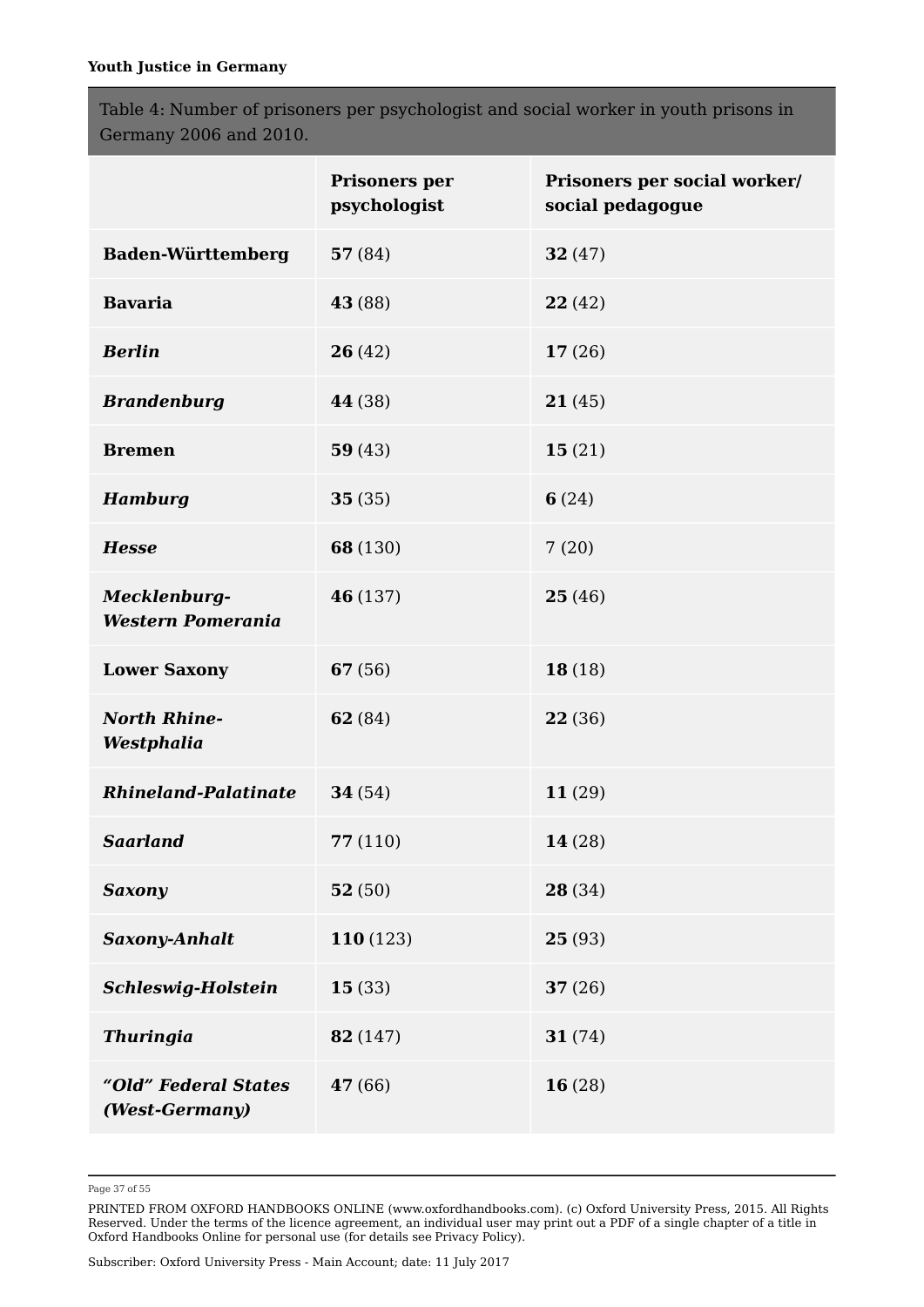| "New" Federal States<br>(East-Germany) | 61 $(72)$ | 26(50) |  |
|----------------------------------------|-----------|--------|--|
| <b>Germany total</b>                   | 50(67)    | 17(32) |  |

Numbers of prisoners per one psychologist and one social worker 2010 (in brackets: 2006)

## Source: Dünkel and Geng, 2007a, 2012: 123, 125.

The treatment programs primarily involved school and vocational training, which were elements of rehabilitation in all youth prisons. In addition, almost all prisons (82 percent) offered some kind of (cognitive-behavioral) anti-aggression program.<sup>35</sup> However, the numbers of participants remained modest and only a minority of the young prisoner population could profit from more intensive rehabilitative programs. On the other hand, 68 percent of the closed youth prisons  $(n = 28)$  had specific preparatory release programs available and 82 percent depth regulation schemes. Ten out of 28 youth prisons (36 percent) provided for specific aftercare programs organized by the prison authorities. Prison furloughs of several days to help to adapt to social life outside prison were granted in all open facilities ( $n = 22$ , 21 of them were departments attached to closed youth prisons, one was an independent youth prison). The proportion of youth prisoners who were granted leaves of absence varied considerably, but the statistics are not always reliable. In some federal States such as Berlin and Bremen, 80–90 percent of youth prisoners were granted such day leaves or work releases, leaving the prison every day for work and coming back only for the night, whereas in other youth prisons, in particular in Saxony and other Eastern German Federal States, less than 20 percent received such leaves.<sup>36</sup> These results indicate that German youth prisons are not yet fully developed as institutions of effective rehabilitation.

Recent studies of recidivism after release from youth prisons revealed reconviction rates of 60-70 percent. However, in turn only about 35 percent returned to prison.<sup>37</sup> Despite high reconviction rates, there are some indications of effective treatment programs that continue the treatment or educational/vocational program after release.<sup>38</sup> There are some positive experiences with anti-aggression programs and cognitive behavioral programs in the tradition of "Reasoning and Rehabilitation" schemes. A reduction of reconviction rates by 10–20 percent can be expected if programs follow principles of effective offender treatment as outlined by the Anglo-Saxon literature. 39

Page 38 of 55

PRINTED FROM OXFORD HANDBOOKS ONLINE (www.oxfordhandbooks.com). (c) Oxford University Press, 2015. All Rights Reserved. Under the terms of the licence agreement, an individual user may print out a PDF of a single chapter of a title in Oxford Handbooks Online for personal use (for details see Privacy Policy).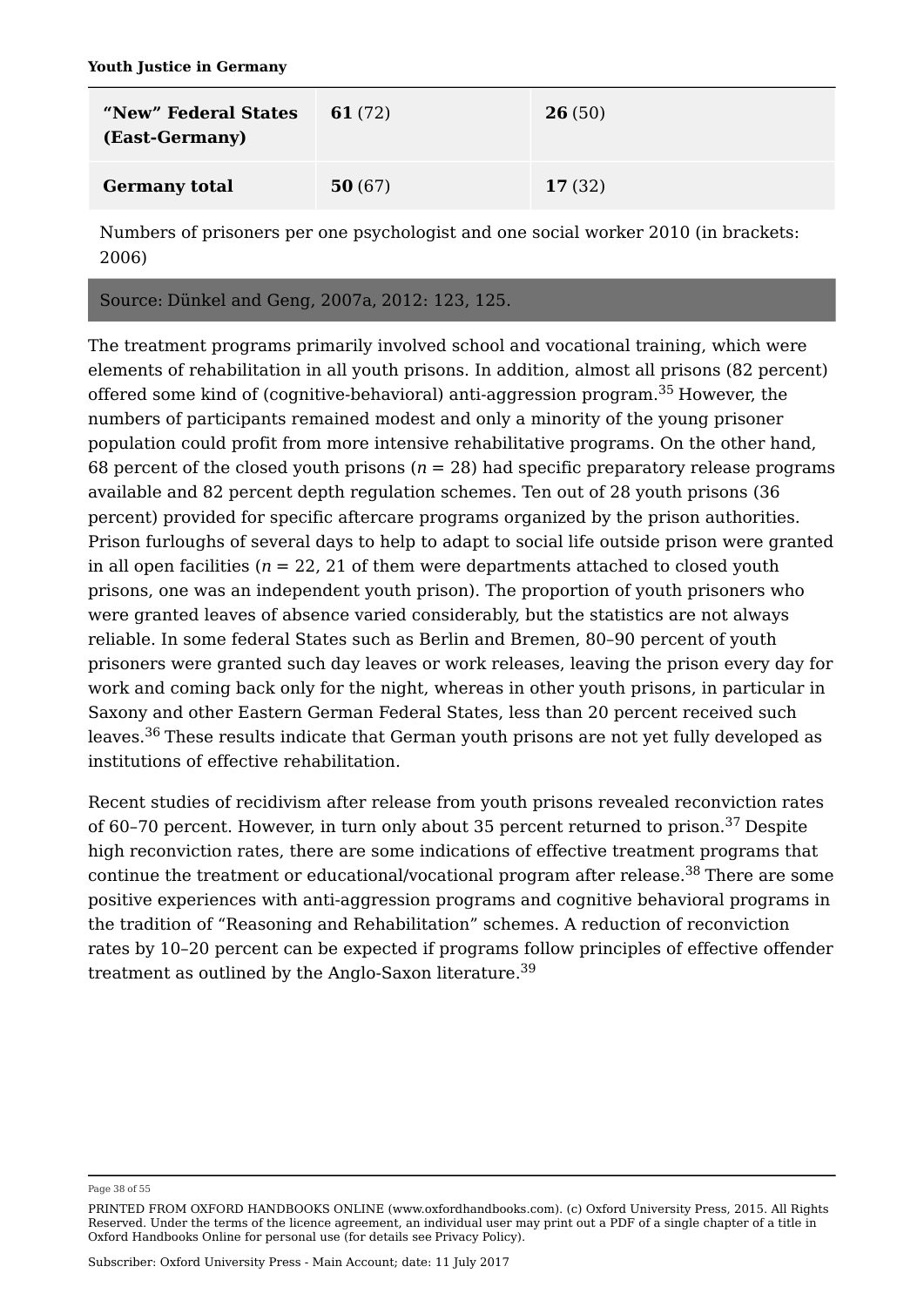## **12. Current Reform Debates and Challenges for the Juvenile Justice System**

The contemporary tendencies in juvenile criminal policy to some extend are ambivalent. Conservative parties in the 1990s demanded a lowering of the age of criminal responsibility from 14 to 12, since the registered crime rate of children had increased (an argument that has been refuted by the development in the last 15 years by a strong decline of child crime rates; most of the increase before that period was attributable to petty non-violent offending). After the civil law reform of 2008 brought improved outcomes through earlier and more intensive socio-pedagogic intervention in the family and welfare system, $^{40}$  this demand is no longer raised. Nonetheless, conservative politicians urge that the widely extended practice of sentencing young adults according to the JJA should be removed in order to impose harsher punishment for this age group, and that the application of the JJA should be the exception and not the rule. The simple but enticing argument is that young adults have many responsibilities in civil law and should therefore also be responsible like adults in penal matters. Yet these arguments totally neglect the psychological and pedagogic foundation of the JJA. Today, the development of personality and the phase of integration into adult life take an even longer rather than shorter time. $^{41}$  New evidence from neuroscience supports these arguments with regard to brain maturation, demonstrating that significant maturation developments occur until about the age of 25. $^{42}$  Therefore, German juvenile criminologists and most of the practitioners in juvenile justice urge the retention of current age limits for young adults. They go even further by calling for an extension of the JJA's remit to cover young adults without any exception, $^{43}$  and even to include 21 to 24-year-old adults in certain cases where the sanctions of the JJA appear more appropriate.<sup>44</sup> Indeed, in Europe the age limits for criminal responsibility vary considerably. $^{45}$  On the one hand, in some countries the tendency to lower the age of criminal responsibility to as low as ten years has been put into practice, such as England and Wales (similar tendencies can be observed in the Netherlands). On the other hand, most Scandinavian countries have retained their moderate approach, with 15 as the age of criminal responsibility. It will be difficult to harmonize the different approaches in Europe, and with regard to the "getting tough" policy in some countries it is not even desirable. However, the majority of countries, particularly in the Baltic, Central, and Eastern European countries, have more or less developed a consensus about age limits of 14, 18, and 21 years. $^{46}$  So in conclusion, it seems to be desirable for Germany to maintain its juvenile crime policy and even expand the application of the JJA to young adults without exception.

A major reform debate took place in September 2002 when the German *Juristentag* (a biannual meeting of German lawyers) discussed the issue, "Is the German Juvenile Justice System Still Up to Date?" The principal expert opinion was presented by Hans-Jörg Albrecht, director of the Max-Planck-Institute for Foreign and International Penal Law at

Page 39 of 55

PRINTED FROM OXFORD HANDBOOKS ONLINE (www.oxfordhandbooks.com). (c) Oxford University Press, 2015. All Rights Reserved. Under the terms of the licence agreement, an individual user may print out a PDF of a single chapter of a title in Oxford Handbooks Online for personal use (for details see Privacy Policy).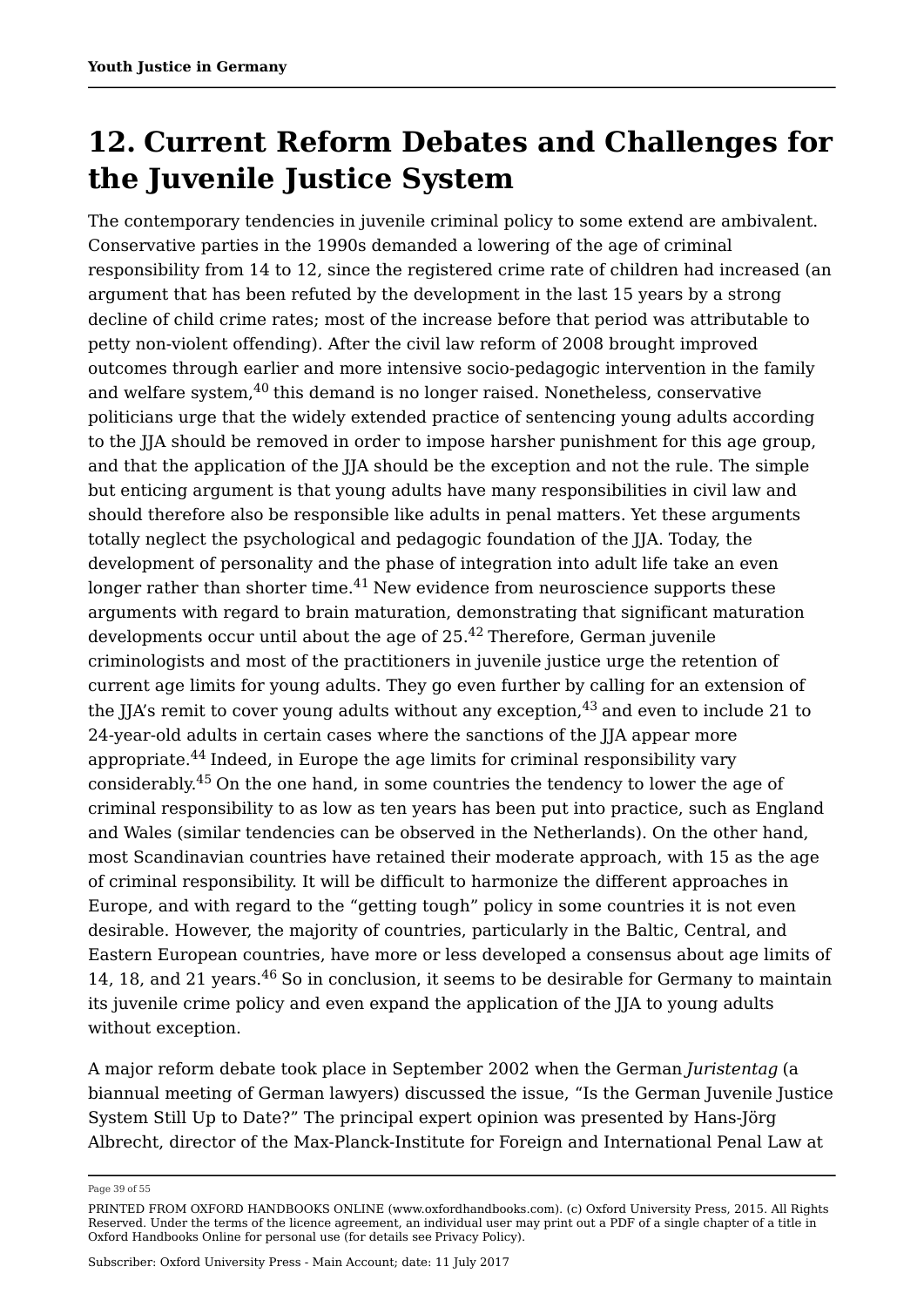Freiburg. His main concluding proposal was to abolish the idea of education, but to nevertheless retain a separate juvenile justice system with proportionate (and with respect to adult offenders, milder) sanctions.<sup>47</sup> Concerning the abolition of the *leitmotiv* of education, his ideas have been rejected by almost everyone in the German lawyers' assembly, as well as by juvenile criminologists and penal lawyers. $^{48}$  Some of Albrecht's concrete proposals, however, corresponded with proposals from the *Deutsche Vereinigung für Jugendgerichte und Jugendgerichtshilfen* (DVJJ), an organization of Juvenile Court judges, prosecutors, social workers active in juvenile justice and welfare, and criminologists. This organization has influenced the reform debate over the last 30 years quite considerably. The DVJJ stands for keeping the idea of education in the sense of special prevention and also to extend the scope of constructive solutions, such as mediation and other community sanctions. In this context a "reconstruction" of the system of community sanctions is being advocated, as well as the further restriction (limitation) of youth prison sentences (abolishing the imposition of a prison sentence because of "dangerous tendencies") and of pre-trial detention. They urge for young adults to be generally covered by the  $IIA<sup>49</sup>$ 49

Neither the former governments of the Social-Democratic Party and the Green Party (1998–2005) nor the coalition of Social Democrats (SPD) and the Conservative Party (CDU/CSU) (2005–2009 and again since 2013) have been devoted to changing the juvenile justice legislation much. As mentioned in section 1, only small reforms have been passed that in part can be seen as more repressive, but they refer only to some minor groups of very serious offenders (see the reform laws of 2008 and 2013 to introduce *preventive detention* for dangerous juvenile offenders) who have been sentenced to a youth prison sentence of at least 7 years for homicide or other serious violent or sexual offences. $^{50}$  Preventive detention according to the new § 7 (2)-(4), 106 (3) JJA is enforced after a person has served the full prison sentence. It is conditionally imposed together with the original conviction. There must be two psychiatric or psychological experts predicting a concrete danger that the juvenile will commit further serious crimes that will cause serious harm to potential victims. The law was passed because of one murder case, in which a recidivist young adult killed a child and was seen as being extremely dangerous. The reform law is typically symbolic legislation that aims to calm moral panic. The original reform of 2008 was reversed after several decisions of the European Court on Human Rights (ECtHR), which stated that the German measure for preventive detention violates Art. 5 and 7 of the European Convention on Human Rights (ECHR). The first decision in December 2009 $^{51}$  stated that the preventive measure in its content is equivalent to a proper punishment and therefore the preventive sentence would constitute an unlawful (double) punishment in the sense of Art. 7 ECHR (one of the reasons was the similarity of the execution of the preventive measure in the same prisons and under the same living conditions as ordinary prison sentences). The German Constitutional Court took up the arguments of the ECtHR and concluded that all regulations concerning preventive detention are in violation of the German Constitution $^{52}$ and therefore had to be replaced by new legislation (before May 31, 2013). The law from

Page 40 of 55

PRINTED FROM OXFORD HANDBOOKS ONLINE (www.oxfordhandbooks.com). (c) Oxford University Press, 2015. All Rights Reserved. Under the terms of the licence agreement, an individual user may print out a PDF of a single chapter of a title in Oxford Handbooks Online for personal use (for details see Privacy Policy).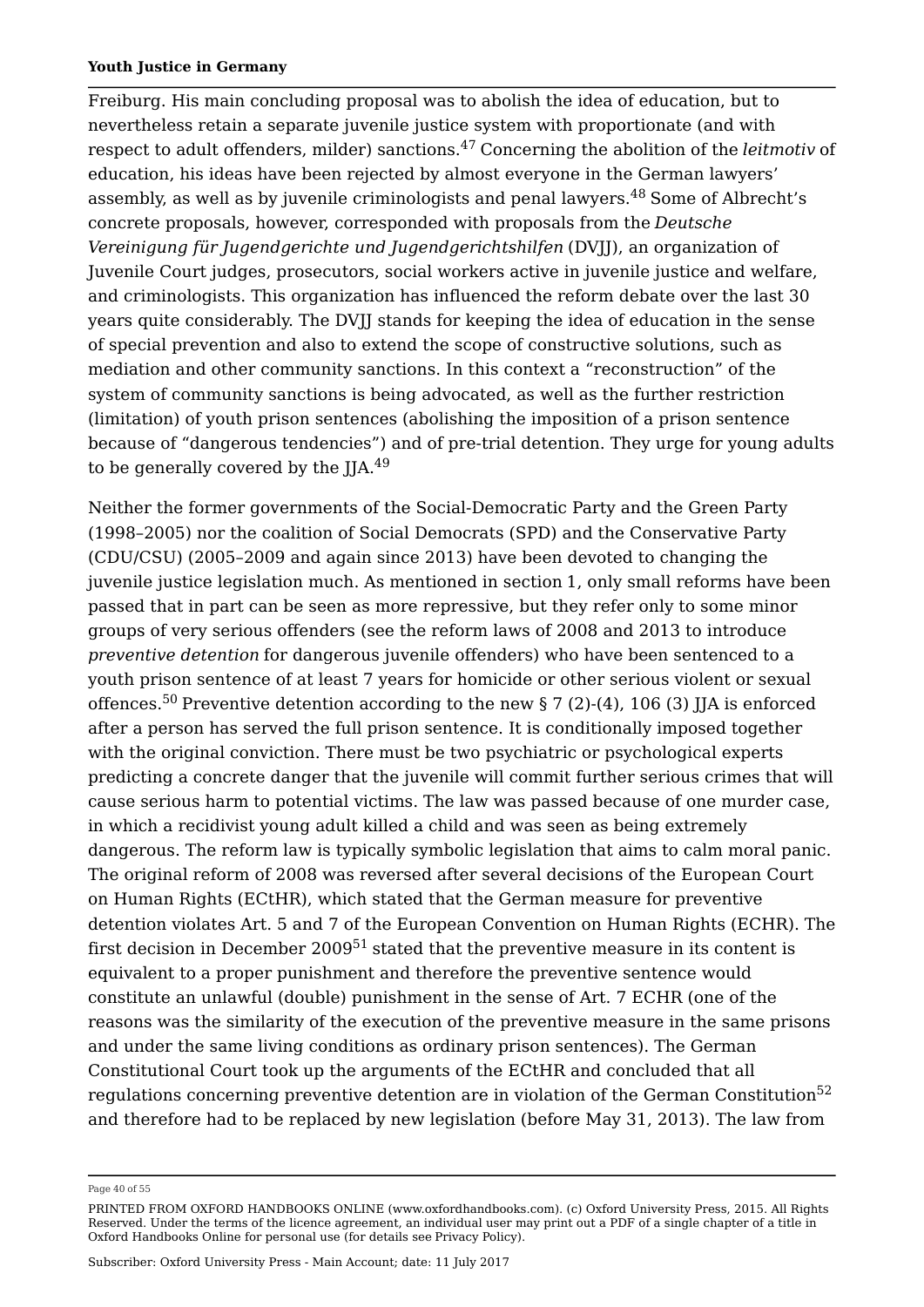2013 makes preventive detention the absolute exception. Preventive detention since 2013 is provided only for very dangerous violent offenders with personality disorders.

Feelings of insecurity are exploited by most political parties (except, it should be noted, the Green Party). Right-wing populist parties in some State Parliaments, like in Hamburg, have campaigned successfully during elections with law-and-order paroles. The role of the mass media is very important in this context. On the other hand, the election campaign in the Federal State of Hesse in January 2008, which was very strongly dominated by getting-tough policies in juvenile justice, resulted in a complete disaster for the Christian Democratic Party. Since then a consensus of the major parties seems to be prevailing, namely that the existing juvenile justice system should be left more or less untouched. Furthermore, the "culture of education" of those working in juvenile justice is strongly engendered in Germany by permanent further-education of practitioners that is organized by the DVJJ and other organizations. It is remarkable that the governments of the 21st century have left the far-reaching regulations and practice of applying the Juvenile Justice Act to young adult offenders untouched.

## **13. Summary and Outlook**

The German juvenile justice and welfare system shows a remarkable stability and maintenance of the educational ideal. Although more repressive tendencies in parts cannot be denied, the system has not changed and will not change considerably toward a "neo-liberal" approach. $^{53}$  Sentencing practice is comparably reasonable, for it retains youth imprisonment as an intervention of absolute "last resort," also for young adult offenders. Only 2 to 3 percent of all juveniles and young adults receive an unconditional youth prison sentence. Only a small number, about 250 juveniles, are held in closed welfare institutions on any given day, and about 5,500 are held in youth prisons. In 90 percent of the cases, the latter group is aged 18 to 25 years.

Therefore, one can honestly state that juvenile welfare and justice have succeeded in providing reasonable and cautious sentencing, although problems of registered serious (violent) crimes and of specific groups of offenders (migrants, foreigners, drug offenders, Neo-Nazi-offenders, etc.) increased in the 1990s. Recently a considerable decline of youth violence can be observed and a reduction of young offenders in youth prisons as well.

Page 41 of 55

PRINTED FROM OXFORD HANDBOOKS ONLINE (www.oxfordhandbooks.com). (c) Oxford University Press, 2015. All Rights Reserved. Under the terms of the licence agreement, an individual user may print out a PDF of a single chapter of a title in Oxford Handbooks Online for personal use (for details see Privacy Policy).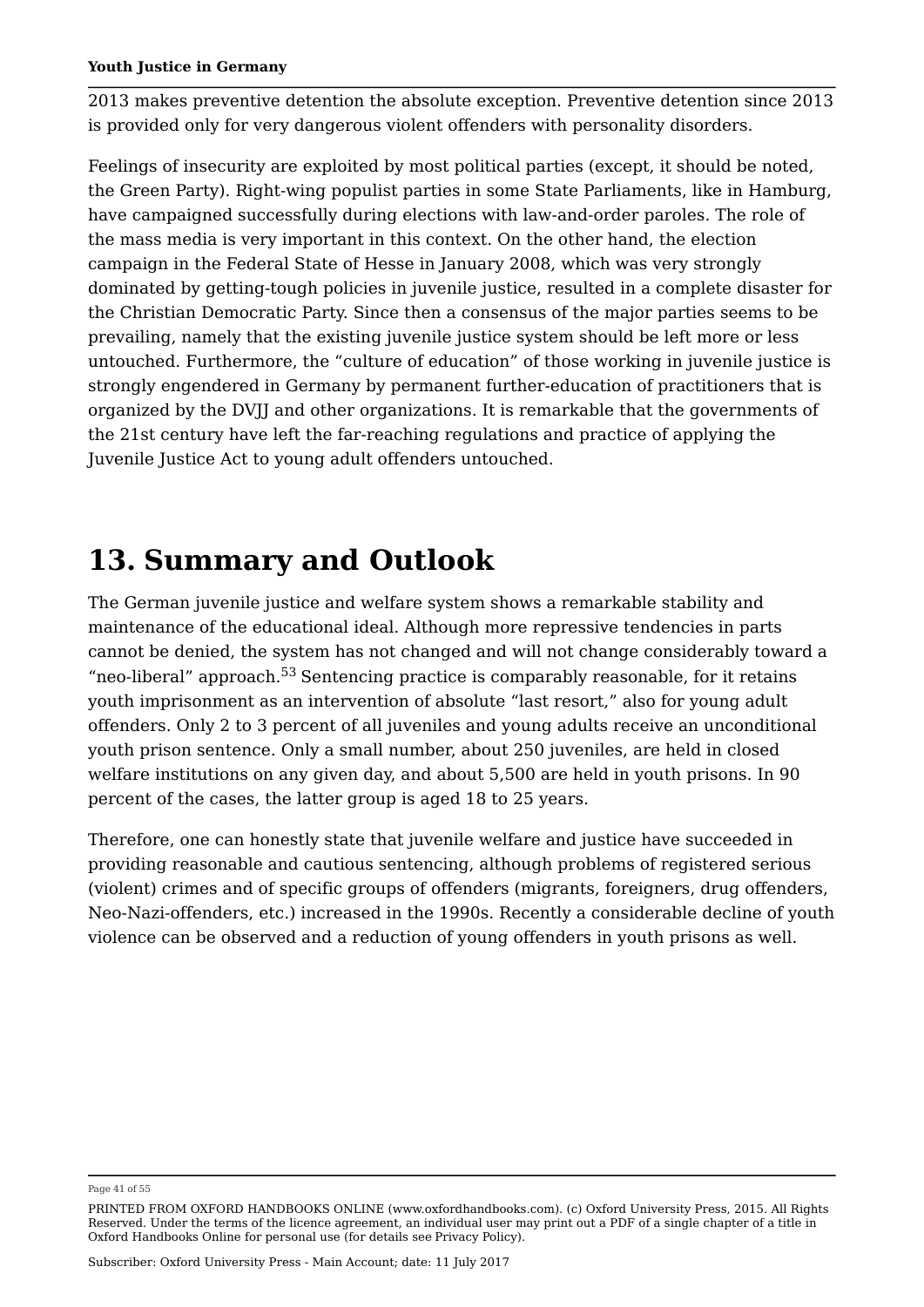

*Figure 13:* Sanctions of the German juvenile justice system (*Jugendgerichtsgesetz*, JGG)

Updated version of the graph in Dünkel 2011, p. 622.

It was the honorable Franz von Liszt who shortly after 1900 stated that good social policy is the best criminal policy. The idea of crime prevention has been developed more and more in the past 20 years in Germany. Successful projects have been established; for example, programs to prevent violent or xenophobic crimes in quite a few cities

and communities.<sup>54</sup> This development does not detract from the need for reforms of the juvenile justice system, but it points the way to dealing with the causes of crime. Juvenile justice can play only a marginal role in this regard and cannot solve general societal problems (like poverty, unemployment, discrimination, etc.).

## **Bibliography**

*Albrecht, H.-J.* (2002): Ist das deutsche Jugendstrafrecht noch verfassungsgemäß? Gutachten für den 64. Deutschen Juristentag. München: C. H. Beck.

*Andrews, D. A.*, *et al.* (1990): Does Correctional Treatment work? A Clinically Relevant and Psychologically Informed Metaanalysis. *Criminology* 28, p. 369–404.

*Arbeitsgruppe "Familiengerichtliche Maßnahmen bei Gefährdung des Kindeswohls*" (2006): Abschlussbericht. Berlin: Bundesministerium der Justiz (see also **www.bmj.bund.de**).

*Bailleau, F.*, *Cartuyvels, Y*. (2007): La Justice Pénale des Mineurs en Europe—Entre modèle Welfare et infléxions néo-libérales. Paris: L'Harmattan.

*Bareinske, C.* (2004): Sanktion und Legalbewährung im Jugendstrafverfahren in Baden-Württemberg. Freiburg i. Br.: Max-Planck-Institut für ausländisches und internationales Strafrecht.

*Bereswill, M.*, *Greve, W.* (2001) (Eds.): Forschungsthema Strafvollzug. Baden-Baden: Nomos Verlagsgesellschaft.

*Bereswill, M.*, *Höynck, T.* (2002) (Eds.): Jugendstrafvollzug in Deutschland. Grundlagen, Konzepte, Handlungsfelder. Beiträge aus Forschung und Praxis. Mönchengladbach: Forum Verlag Godesberg.

Page 42 of 55

PRINTED FROM OXFORD HANDBOOKS ONLINE (www.oxfordhandbooks.com). (c) Oxford University Press, 2015. All Rights Reserved. Under the terms of the licence agreement, an individual user may print out a PDF of a single chapter of a title in Oxford Handbooks Online for personal use (for details see Privacy Policy).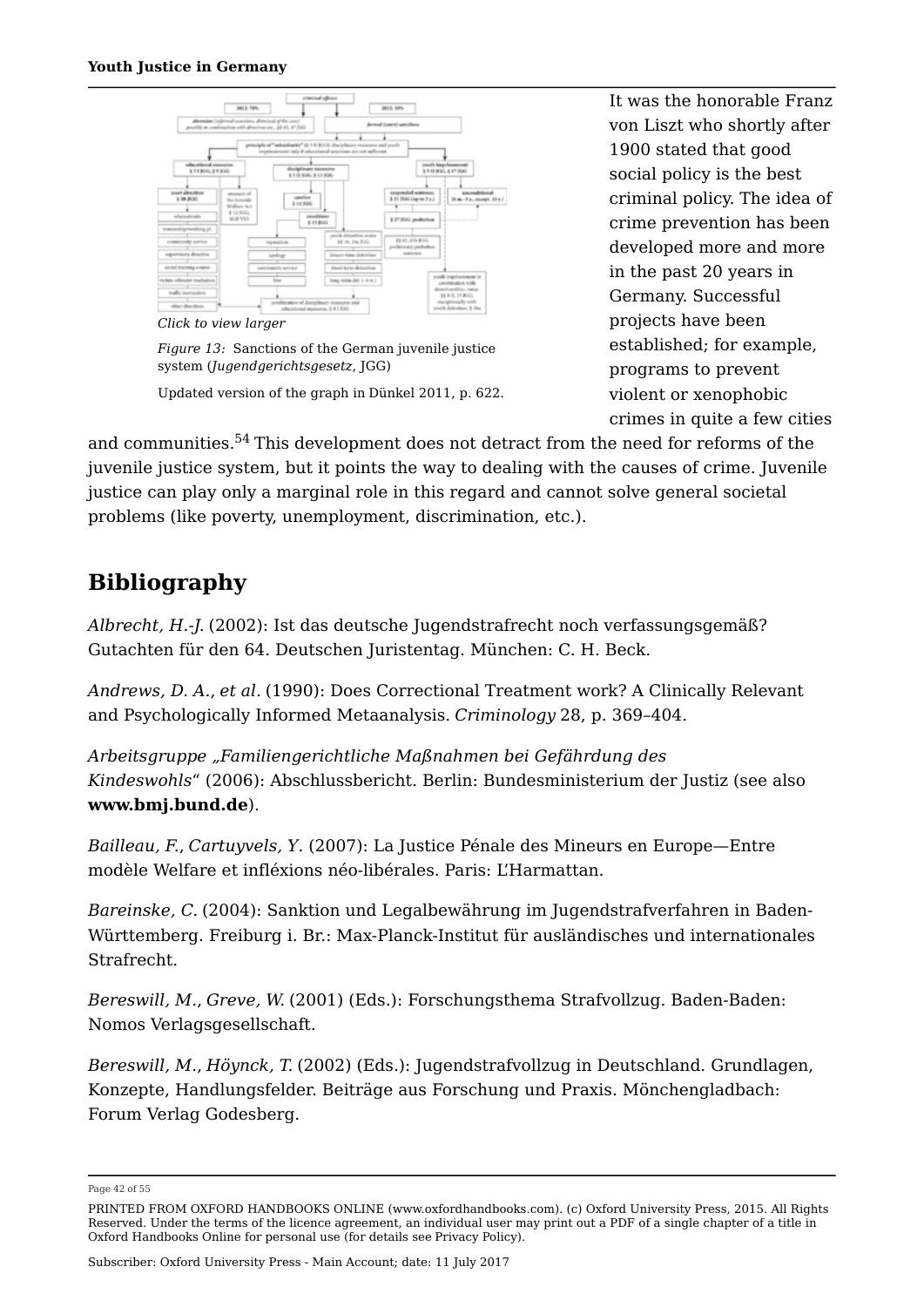*Bereswill, M.*, *Koesling, A.*, *Neuber, A.* (2007): Brüchige Erfolge—Biographische Diskontinuität, Inhaftierung und Integration. In: Goerdeler, J., Walkenhorst, P. (Eds.): Jugendstrafvollzug in Deutschland. Neue Gesetze, neue Strukturen, neue Praxis? Mönchengladbach: Forum Verlag Godesberg, p. 294–312.

*Bundesministerium des Inneren, Bundesministerium der* J*ustiz* (2006): Zweiter Periodischer Sicherheitsbericht. Berlin: BMI/BMJ (published also under **www.BMI.de/ Berichte**).

*Bundesministerium der Justiz* (1989) (Ed.): Jugendstrafrechtsreform durch die Praxis. Bonn: Bundesministerium der Justiz.

*Bundesverfassungsgericht* (Federal Constitutional Court), decision for 4 May 2011. In: Neue Juristische Wochenschrift 2011, 1931 ff.

*Cavadino, M.*, *Dignan, J.* (2006): Penal Systems. A Comparative Approach. London, Thousand Oaks, New Delhi: Sage.

*Council of Europe* (2003): New ways of dealing with juvenile delinquency and the role of juvenile justice. Recommendation (2003) 20. Strasbourg: Council of Europe.

*Crasmöller, B.* (1996): Wirkungen strafrechtlicher Sozialkontrolle jugendlicher Kriminalität. Pfaffenweiler: Centaurus Verlag.

*Deutsche Vereinigung für Jugendgerichte und Jugendgerichtshilfen, 2. Jugendstrafrechtsreformkommission* (2002): Vorschläge für eine Reform des Jugendstrafrechts. Abschlussbericht. DVJJ-Journal Extra No. 5 (see also *DVJJ-Journal* 13, p. 228–276).

*Diemer, H.*, *Schatz, H.*, *Sonnen, B.-R.* (2011): Jugendgerichtsgesetz mit Jugendstrafvollzugsgesetzen. Kommentar. 6th ed., Heidelberg: C. F. Müller.

*Dölling, D.*, *et al.* (1998): Täter-Opfer-Ausgleich in Deutschland. Bestandsaufnahme und Perspektiven. Bonn: Forum Verlag.

*Dünkel, F.* (1990): Freiheitsentzug für junge Rechtsbrecher. Situation und Reform von Jugendstrafe, Jugendstrafvollzug, Jugendarrest und Untersuchungshaft in der Bundesrepublik Deutschland und im internationalen Vergleich. Bonn: Forum Verlag Godesberg.

*Dünkel, F.* (1994): Les orientations actuelles de politique criminelle. In: Dünkel, F., et al.: Jeunes délinquants et jeunes en danger en milieu ouvert: utopie ou réalité? Cadres légaux et nouvelles pratiques—approche comparative. Toulouse: Erès, p. 41–78.

*Dünkel, F.* (1996): Täter-Opfer-Ausgleich. German experiences with mediation in a European perspective. *European Journal on Criminal Policy and Research* 4, p. 44–66.

Page 43 of 55

PRINTED FROM OXFORD HANDBOOKS ONLINE (www.oxfordhandbooks.com). (c) Oxford University Press, 2015. All Rights Reserved. Under the terms of the licence agreement, an individual user may print out a PDF of a single chapter of a title in Oxford Handbooks Online for personal use (for details see Privacy Policy).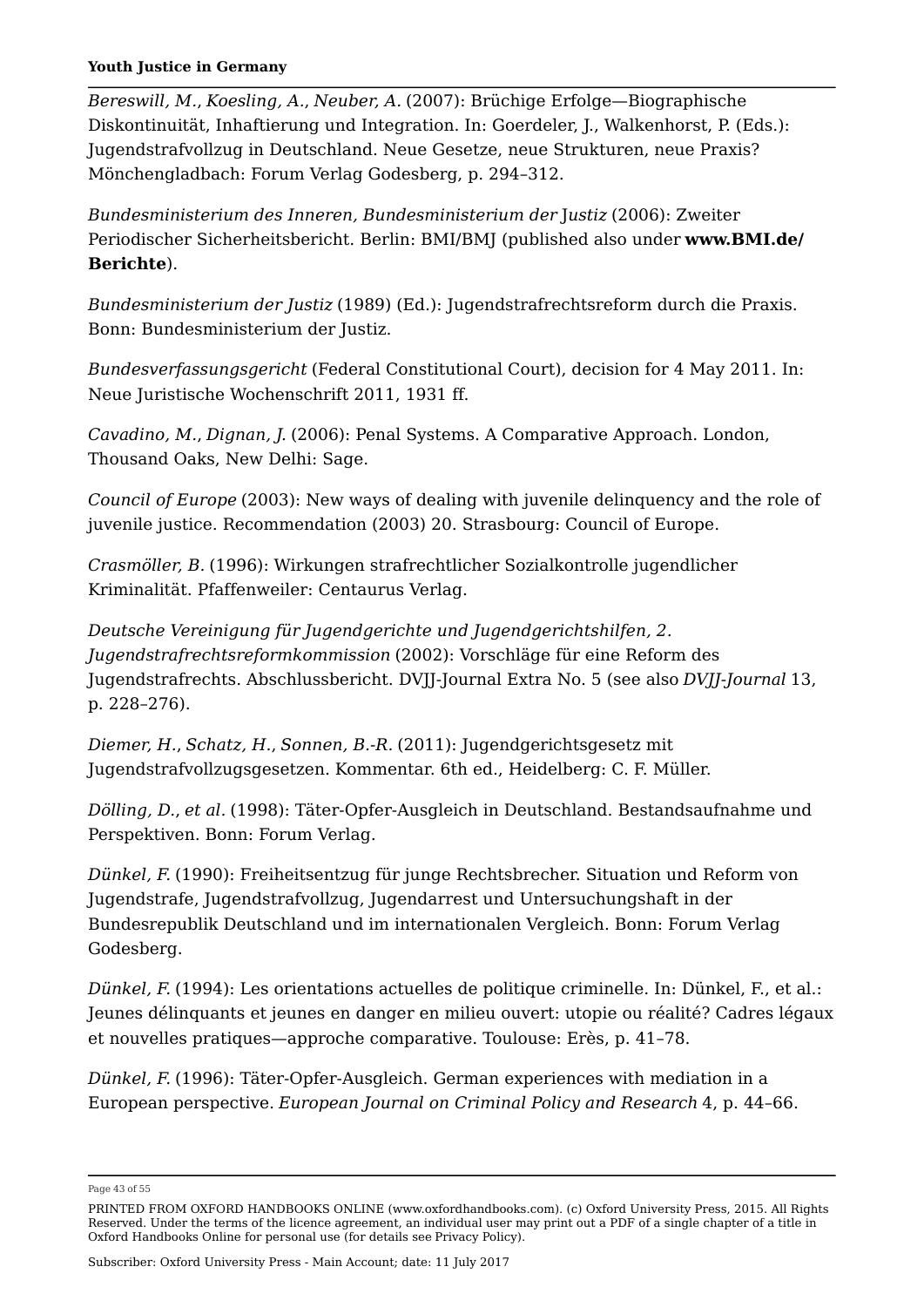*Dünkel, F.* (1996a): Empirische Forschung im Strafvollzug. Mönchengladbach: Forum Verlag Godesberg.

*Dünkel, F.* (1999): La justice réparatrice en Allemagne. *Criminologie* 32, p. 107–132.

*Dünkel, F.* (2002): Jugendstrafrecht—Streit um die Reform. Anmerkungen zum Gutachten von H.-J. Albrecht zum 64. Deutschen Juristentag 2002. *Neue Kriminalpolitik* 14, p. 90–93.

*Dünkel, F.* (2003): Entwicklungen der Jugendkriminalität und des Jugendstrafrechts in Europa—ein Vergleich. In: Riklin, F. (Ed.): Jugendliche, die uns Angst machen. Was bringt das Jugendstrafrecht? Luzern: Caritas-Verlag, p. 50–124.

*Dünkel, F.* (2004): Untersuchungshaft und Untersuchungshaftvermeidung bei Jugendlichen und Heranwachsenden. Ergebnisse eines empirischen Forschungsprojekts in Mecklenburg-Vorpommern. In: Grafl, C., Medigovic, U. (Eds.): Festschrift für Manfred Burgstaller zum 65. Geburtstag. Wien, Graz, p. 471–492.

*Dünkel, F.* (2005): Migration and ethnic minorities: impacts on the phenomenon of youth crime. The situation in Germany. In: Queloz, N., et al. (Eds.): Youth Crime and Juvenile Justice. The challenge of migration and ethnic diversity. Bern: Staempfli, p. 45–71.

*Dünkel, F.* (2005a): Präventionsprogramme gegen Rechtsextremismus und Fremdenfeindlichkeit—Was hat sich bewährt? In: Arnold, J., et al. (Eds.): Menschengerechtes Strafrecht. Festschrift für Albin Eser zum 70. Geburtstag. München: C. H. Beck, p. 1293–1309.

*Dünkel, F.* (2006): Juvenile Justice in Germany: Between Welfare and Justice. In: Junger-Tas, J., Decker, S. H. (Eds.): International Handbook of Juvenile Justice. Berlin, New York: Springer, p. 225–262.

*Dünkel, F.* (2006a): Jugendstrafvollzug und Verfassungsrecht. Eine Besprechung des Urteils des BVerfG vom 31.5.2006 zur Verfassungsmäßigkeit des Jugendstrafvollzugs und Folgerungen für die anstehende Gesetzesreform. *Neue Kriminalpolitik* 18, p. 112–116.

*Dünkel, F.* (2006b): Der Jugendstrafvollzug in Deutschland: rechtliche, rechtstatsächliche, kriminologische und präventive Aspekte. In: Northhoff, R. (Ed.): Handbuch der Kriminalprävention. Baden-Baden: Nomos Verlag, 7th delivery, December 2006, Kap. 5.22, p. 1–67.

*Dünkel, F.* (2006c): Entwicklungen der Jugendkriminalität und des Jugendstrafrechts in Europa—ein Vergleich. In: Konferenz der Städtischen Polizeidirektorinnen und Polizeidirektoren KSPD und dem Polizeidepartement der Stadt Zürich (Ed.): Jugendprobleme—Jugendkriminalität. Zürich, Basel, Genf: Schulthess Juristische Medien AG, p. 67–113.

Page 44 of 55

PRINTED FROM OXFORD HANDBOOKS ONLINE (www.oxfordhandbooks.com). (c) Oxford University Press, 2015. All Rights Reserved. Under the terms of the licence agreement, an individual user may print out a PDF of a single chapter of a title in Oxford Handbooks Online for personal use (for details see Privacy Policy).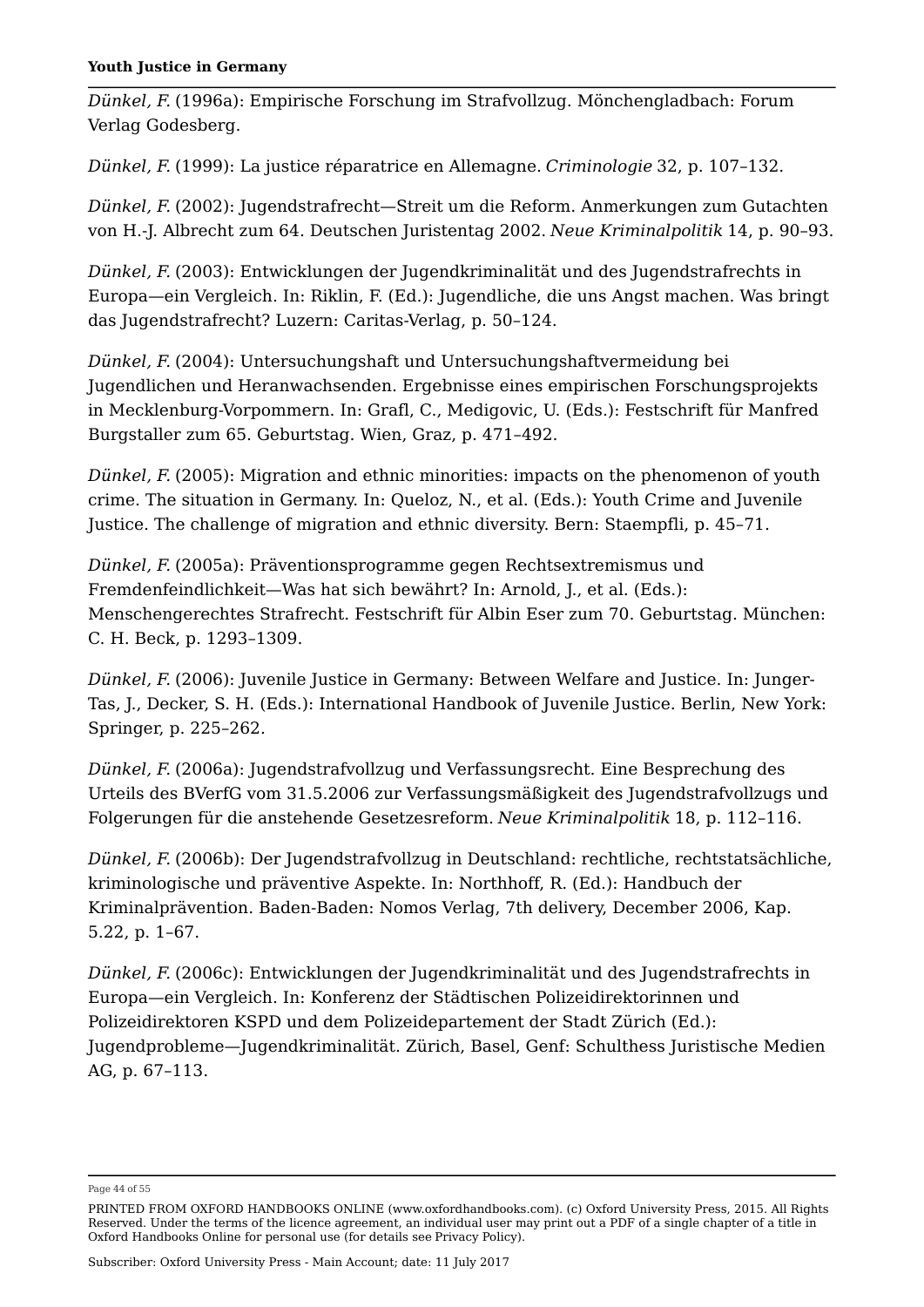*Dünkel, F.* (2007): Die Farce der Föderalismusreform—ein Vergleich der vorliegenden Gesetzesentwürfe zum Jugendstrafvollzug. Stand: 24.9.2007. Internet-publication **http:// jura.uni-greifswald.de/duenkel**.

*Dünkel, F.* (2008): Rechtsschutz im Jugendstrafvollzug—Anmerkungen zum Zweiten Gesetz zur Änderung des Jugendgerichtsgesetzes vom 13.12.2007. *Neue Kriminalpolitik* 20, p. 2–4.

*Dünkel, F.* (2008a): Reformgesetz zu "Familiengerichtlichen Maßnahmen bei Gefährdung des Kindeswohls" in Kraft getreten! *Neue Kriminalpolitik* 20, p. 122–124.

*Dünkel, F.* (2011): Germany. In: Dünkel, F., Grzywa, J., Horsfield, P., Pruin, I. (Eds.): Juvenile Justice Systems in Europe. Current Situation and Reform Developments. 2nd ed., Mönchengladbach: Forum Verlag Godesberg, p. 547–622.

*Dünkel, F.* (2012): Neue Punitivität im Jugendstrafrecht? Anmerkungen aus europäisch vergleichender Perspektive. In: Hilgendorf, E., Rengier, R. (Eds.): Festschrift für Wolfgang Heinz. Baden-Baden: Nomos Verlag, p. 381–397.

*Dünkel, F.* (2013): Youth Justice Policy in Europe—Between Minimum Intervention, Welfare and New Punitiveness. In: Daems, T., van Zyl Smit, D., Snacken, S. (Eds.): European Penology? Oxford, Portland/Oregon: Hart Publishing, p. 145–170.

*Dünkel, F.* (2014): Reformen des Jugendkriminalrechts als Aufgabe rationaler Kriminalpolitik. *Recht der Jugend und des Bildungswesens* 62, p. 294–298.

*Dünkel, F., Drenkhahn, K.* (2001): Behandlung im Strafvollzug: von "nothing works" zu "something works". In: Bereswill, M., Greve, W. (Eds.): Forschungsthema Strafvollzug. Baden-Baden: Nomos, p. 387–417.

*Dünkel, F.*, *Gebauer, D.*, *Geng, B.* (2008): Jugendgewalt und Möglichkeiten der Prävention —Empirische Befunde einer Langzeitstudie zu Gewalterfahrungen von Jugendlichen in der Hansestadt Greifswald und auf der Insel Usedom 1998–2006. Mönchengladbach: Forum Verlag Godesberg.

*Dünkel, F.*, *Geng, B.* (1999): Rechtsextremismus und Fremdenfeindlichkeit. Bestandsaufnahme und Interventionsstrategien. Mönchengladbach: Forum Verlag Godesberg.

*Dünkel, F.*, *Geng, B.* (2003) (Eds.): Jugendgewalt und Kriminalprävention. Empirische Befunde zu Gewalterfahrungen von Jugendlichen in Greifswald und Usedom/Vorpommern und ihre Auswirkungen für die kommunale Kriminalprävention. Mönchengladbach: Forum Verlag Godesberg.

*Dünkel, F.*, *Geng, B.* (2007): Aktuelle Daten zum Strafvollzug in Deutschland. *Forum Strafvollzug*—*Zeitschrift für Strafvollzug und Straffälligenhilfe* 56, p. 14–18.

Page 45 of 55

PRINTED FROM OXFORD HANDBOOKS ONLINE (www.oxfordhandbooks.com). (c) Oxford University Press, 2015. All Rights Reserved. Under the terms of the licence agreement, an individual user may print out a PDF of a single chapter of a title in Oxford Handbooks Online for personal use (for details see Privacy Policy).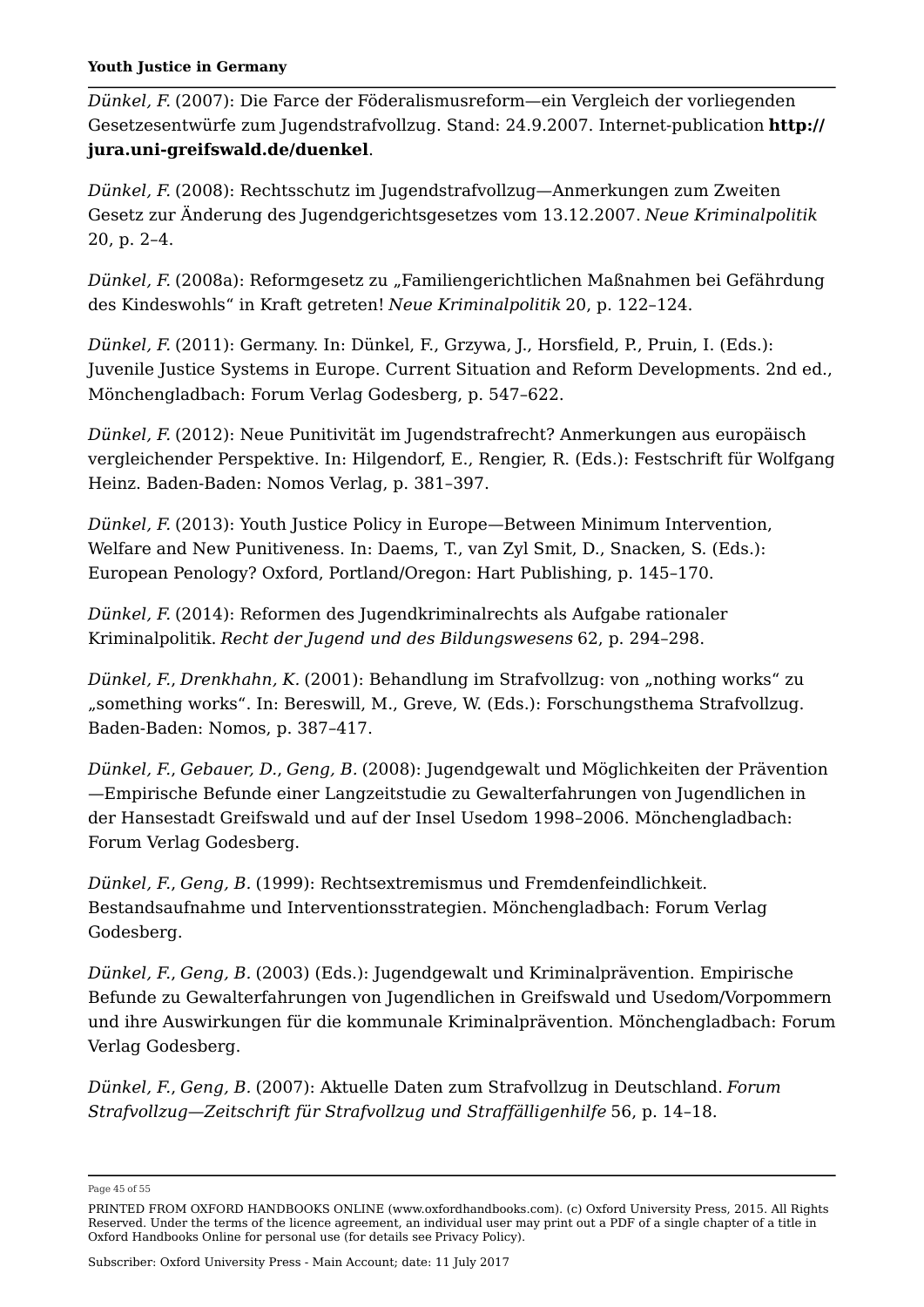*Dünkel, F.*, *Geng, B.* (2007a): Aktuelle rechtstatsächliche Befunde zum Jugendstrafvollzug in Deutschland. *Zeitschrift für Jugendkriminalrecht und Jugendhilfe* 18, p. 143–152.

*Dünkel, F.*, *Geng, B.* (2011): Neues aus der (Jugend-)Anstalt. Folgen des Urteils des BVerfG zur Verfassungsmäßigkeit des Jugendstrafvollzugs—5 Jahre danach. *Neue Kriminalpolitik* 22, p. 137–143.

*Dünkel, F.*, *Geng, B.* (2012): Die Entwicklung des Jugendstrafvollzugs in Deutschland nach dem Urteil des BVerfG von 2006—Befunde einer empirischen Erhebung bei den Jugendstrafvollzugsanstalten. *Bewährungshilfe* 59, p. 115–133.

*Dünkel, F.*, *Geng, B.* (2014): Neuere Erkenntnisse der Neurowissenschaften zur Gehirnentwicklung ("brain maturation") und Implikationen für ein Jungtäterstrafrecht. *MschrKrim* 97, p. 387–397.

*Dünkel, F.*, *Geng, B.*, *Kirstein, W.* (1998): Soziale Trainingskurse und andere neue ambulante Maßnahmen nach dem JGG in Deutschland. Mönchengladbach: Forum Verlag Godesberg.

*Dünkel, F.*, *Grzywa, J.*, *Pruin, I.*, *Šelih, A.* (2011): Juvenile justice in Europe—Legal aspects, policy trends and perspectives in the light of human rights standards. In: Dünkel, F., Grzywa, J., Horsfield, P. and Pruin, I. (eds.): Juvenile Justice Systems in Europe—Current Situation and Reform developments. 2nd ed., Mönchengladbach: Forum Verlag Godesberg, p. 1839–1898.

*Dünkel, F.*, *Lappi-Seppälä, T.* (2013): Community Service in Europe. In: Bruinsma, G., Weisburd, D. (Eds.): Encyclopedia of Criminology and Criminal Justice. London, New York: Springer, p. 426–442.

*Dünkel, F.*, *Pǎroșanu, A.* (2015): Germany. In: Dünkel, F., Grzywa-Holten, J., Horsfield, P. (Hrsg.): Restorative Justice and Mediation in Penal Matters—A stocktaking of legal issues, implementation strategies and outcomes in 36 European countries. Mönchengladbach: Forum Verlag Godesberg, p. 293–329.

Dünkel, F., Pörksen, A. (2007): Stand der Gesetzgebung zum Jugendstrafvollzug und erste Einschätzungen. *Neue Kriminalpolitik* 19, p. 55–67.

*Dünkel, F.*, *Pruin, I.* (2011): Young adult offenders in the criminal justice systems of European countries. In: Dünkel, F., Grzywa, J., Horsfield, P., Pruin, I. (Eds.): Juvenile Justice Systems in Europe. Current Situation and Reform Developments. Vol. 4, Mönchengladbach: Forum Verlag Godesberg, p. 1.583–1.606.

*Dünkel, F.*, *Pruin, I.* (2012): Young adult offenders in juvenile and criminal justice in Europe. In: Lösel, F., Bottoms, A., Farrington, D. (Eds.): Young adult offenders. Lost in Transition? Milton Park, Abington, New York: Routledge, p. 11–38.

Page 46 of 55

PRINTED FROM OXFORD HANDBOOKS ONLINE (www.oxfordhandbooks.com). (c) Oxford University Press, 2015. All Rights Reserved. Under the terms of the licence agreement, an individual user may print out a PDF of a single chapter of a title in Oxford Handbooks Online for personal use (for details see Privacy Policy).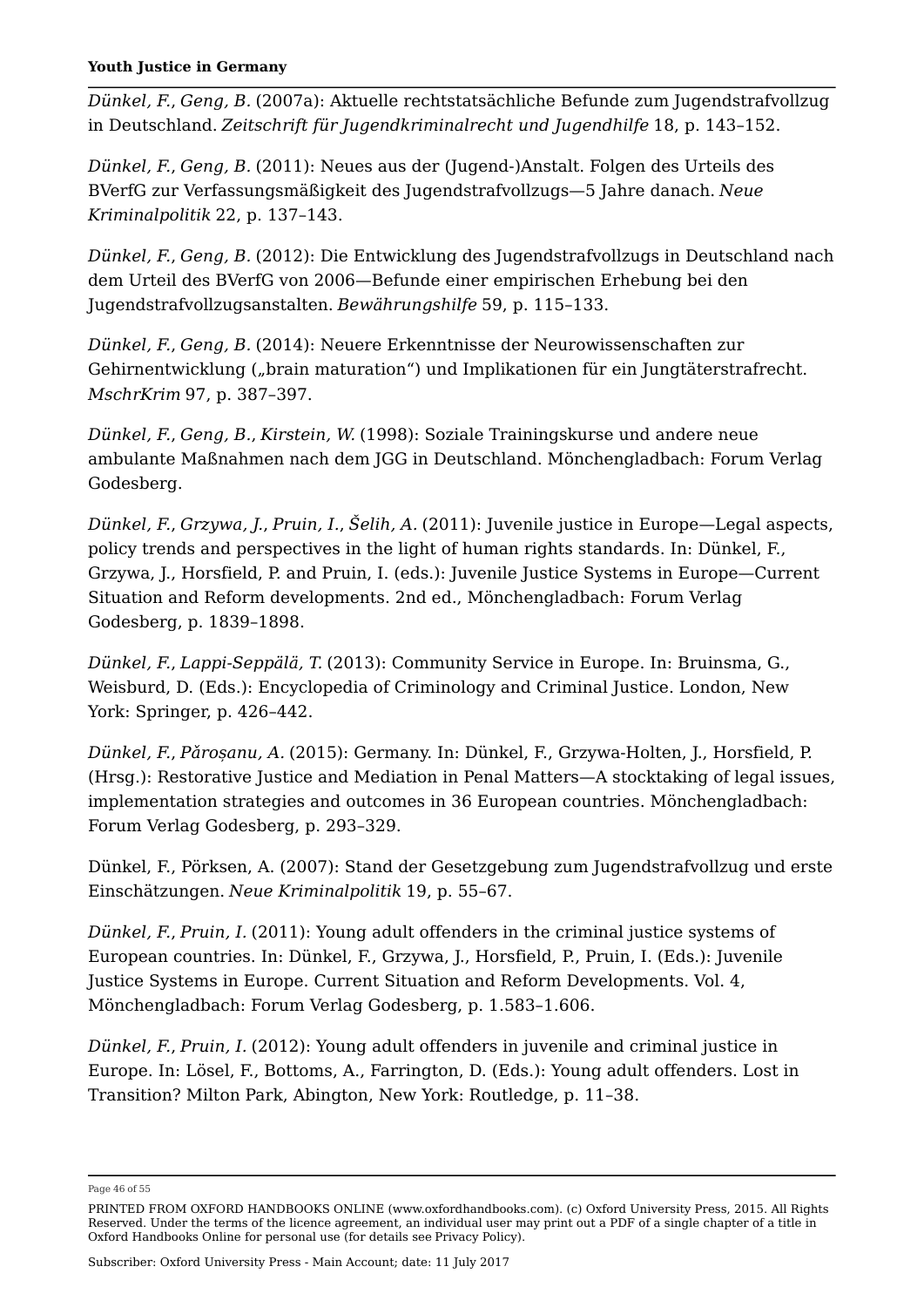*Dünkel, F.*, *Schüler-Springorum, H.* (2006): Strafvollzug als Ländersache? Der "Wettbewerb der Schäbigkeit" ist schon im Gange! *Zeitschrift für Strafvollzug und Straffälligenhilfe* 55, p. 45–149.

*Dünkel, F.*, *Walter, J.* (2005): Young foreigners and members of ethnic minorities in German youth prisons. In: Queloz, N., et al. (Eds.): Youth Crime and Juvenile Justice. The challenge of migration and ethnic diversity. Bern: Staempfli, p. 517–540.

*Dünkel, F.*, *Stańdo-Kawecka, B.* (2011): Juvenile imprisonment and placement in institutions for deprivation of liberty. In: Dünkel, F., Grzywa, J., Horsfield, P., Pruin, I. (Eds.): Juvenile Justice Systems in Europe. Current Situation and Reform Developments. Vol. 4, Mönchengladbach: Forum Verlag Godesberg, p. 1763–1812.

*Dünkel, F.*, *van Zyl Smit, D.* (2007): The implementation of youth imprisonment and constitutional law in Germany. Punishment & Society 9, p. 347–369.

*Eisenberg, U.* (2008): Jugendstrafvollzugsgesetze der Länder. *Neue Zeitschrift für Strafrecht* 27, p. 250–262.

*Eisenberg, U.* (2014): Jugendgerichtsgesetz. 17th ed., München: C. H. Beck.

*Gensing, A.* (2014): Jugendgerichtsbarkeit und Jugendstrafverfahren im europäischen Vergleich. Mönchengladbach: Forum Verlag Godesberg.

*Goerdeler, J.*, *Walkenhorst, P.* (2007) (Eds.): Jugendstrafvollzug in Deutschland. Neue Gesetze, neue Strukturen, neue Praxis? Mönchengladbach: Forum Verlag Godesberg.

*Heinz, W.* (2005): Zahlt sich Milde aus? Diversion und ihre Bedeutung für die Sanktionspraxis. Teil 1 und 2: *Zeitschrift für Jugendkriminalrecht und Jugendhilfe* 16, p. 166–178, 302–312.

*Heinz, W.* (2006): Rückfallverhütung mit strafrechtlichen Mitteln. Diversion—eine wirksame Alternative zu "klassischen" Sanktionen. *Soziale Probleme* 17, p. 174-192.

*Heinz, W.* (2009): Zunehmende Punitivität in der Praxis des Jugendkriminalrechts? Analysen aufgrund von Daten der Strafrechtspflegestatistiken. In: Bundesministerium der Justiz (ed.), Das Jugendkriminalrecht vor neuen Herausforderungen? Jenaer Symposium. Mönchengladbach: Forum Verlag Godesberg, p. 29–80.

*Heinz, W.* (2014): Das strafrechtliche Sanktionensystem und die Sanktionierungspraxis in Deutschland 1882–2012. Internet-publication: **www.uni-konstanz.de/rtf/kis/ Sanktionierungspraxis-in-Deutschland-Stand-2012.pdf**>Version 1/2014.

*Heinz, W.*, *Storz, R.* (1994) (Eds.): Diversion im Jugendstrafverfahren der Bundesrepublik Deutschland. 3rd ed., Bonn: Forum Verlag Godesberg.

*Hosser, D.* (2001): Soziale Unterstützung im Strafvollzug. Baden-Baden: Nomos Verlagsgesellschaft.

Page 47 of 55

Subscriber: Oxford University Press - Main Account; date: 11 July 2017

PRINTED FROM OXFORD HANDBOOKS ONLINE (www.oxfordhandbooks.com). (c) Oxford University Press, 2015. All Rights Reserved. Under the terms of the licence agreement, an individual user may print out a PDF of a single chapter of a title in Oxford Handbooks Online for personal use (for details see Privacy Policy).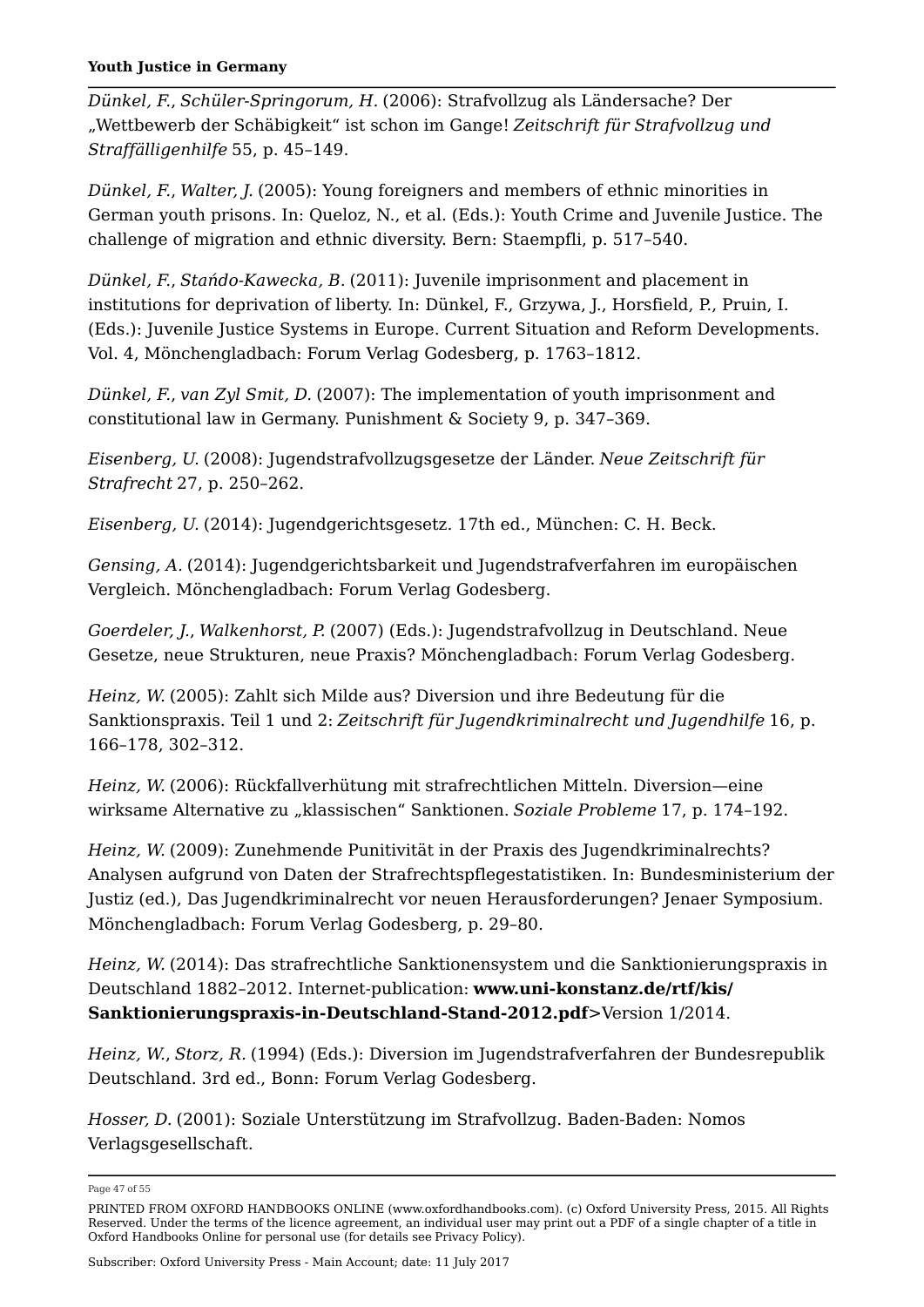*Hosser, D.*, *Bosold, C.* (2004): A comparative analysis of sexual and violent offenders in youth prisons. Hannover: KFN (KFN-Forschungsbericht; No. 91).

*Jehle, J.-M.*, *Heinz, W.*, *Sutterer, P.* (2003): *Legalbewährung nach strafrechtlichen Sanktionen*. Mönchengladbach: Forum Verlag Godesberg.

*Jehle, J.-M.et al.* (2010): Legalbewährung nach strafrechtlichen Sanktionen. Eine bundesweite Rückfalluntersuchung 2004 bis 2007. Berlin: Bundesministerium der Justiz.

*Jehle, J.-M.et al.* (2013): Legalbewährung nach strafrechtlichen Sanktionen. Eine bundesweite Rückfalluntersuchung 2007 bis 2010 und 2004 bis 2010. Berlin: Bundesministerium der Justiz.

*Kowalzyck, M.* (2008): Untersuchungshaft, Untersuchungshaftvermeidung und geschlossene Unterbringung bei Jugendlichen und Heranwachsenden in Mecklenburg-Vorpommern. Mönchengladbach: Forum Verlag Godesberg.

*Krüger, M.* (2010): Frühprävention dissozialen Verhaltens. Entwicklungen in der Kinderund Jugendhilfe. Mönchengladbach: Forum Verlag Godesberg.

*Kühl, J.* (2012): Die gesetzliche Reform des Jugendstrafvollzugs in Deutschland im Licht der European Rules for Juvenile Offenders Subject to Sanctions or Measures (ERJOSSM). Mönchengladbach: Forum Verlag Godesberg.

*Loeber, R.*, *Hoeve, M.*, *Farrington, D. P.*, *Howell, J. C.*, *Slot, W.*, *van der Laan, P. H.* (2012): Overview, Conclusions, and Policy and Research Recommendations. In: Loeber, R., Hoeve, M., Slot, W., van der Laan, P. H. (eds.): Persisters and Desisters in Crime from Adolescence into Adulthood. Explanation, Prevention and Punishment. Farnham Surrey: Ashgate, p. 335–412.

*Lösel, F.* (1993): Sprechen Evaluationsergebnisse von Meta-Analysen für einen frischen Wind in der Straftäterbehandlung? In: Egg, R. (Eds.): Sozialtherapie in den 90er Jahren. Gegenwärtiger Stand und Entwicklung im Justizvollzug. Wiesbaden: Kriminologische Zentralstelle, p. 21–31.

*Lösel, F.* (2001): Behandlung oder Verwahrung? Ergebnisse und Perspektiven der Interventionen bei "psychopathischen" Straftätern. In: Rehn, G., et al. (Eds.): Behandlung "gefährlicher Straftäter". Herbolzheim: Centaurus Verlag, p. 36–53.

*Lösel, F.* (2012): Offender treatment and rehabilitation: What works? In: Maguire, M., Morgan, R., Reiner, R. (Eds.): The Oxford Handbook of Criminology. 5th Ed., Oxford: Oxford University Press, p. 986–1016.

*Ohlemacher, T.*, *et al.* (2001): Anti-Aggressivitäts-Training und Legalbewährung: Versuch einer Evaluation. In: Bereswill, M., Greve, W. (Eds.): Forschungsthema Strafvollzug. Baden-Baden: Nomos, p. 345–386.

Page 48 of 55

PRINTED FROM OXFORD HANDBOOKS ONLINE (www.oxfordhandbooks.com). (c) Oxford University Press, 2015. All Rights Reserved. Under the terms of the licence agreement, an individual user may print out a PDF of a single chapter of a title in Oxford Handbooks Online for personal use (for details see Privacy Policy).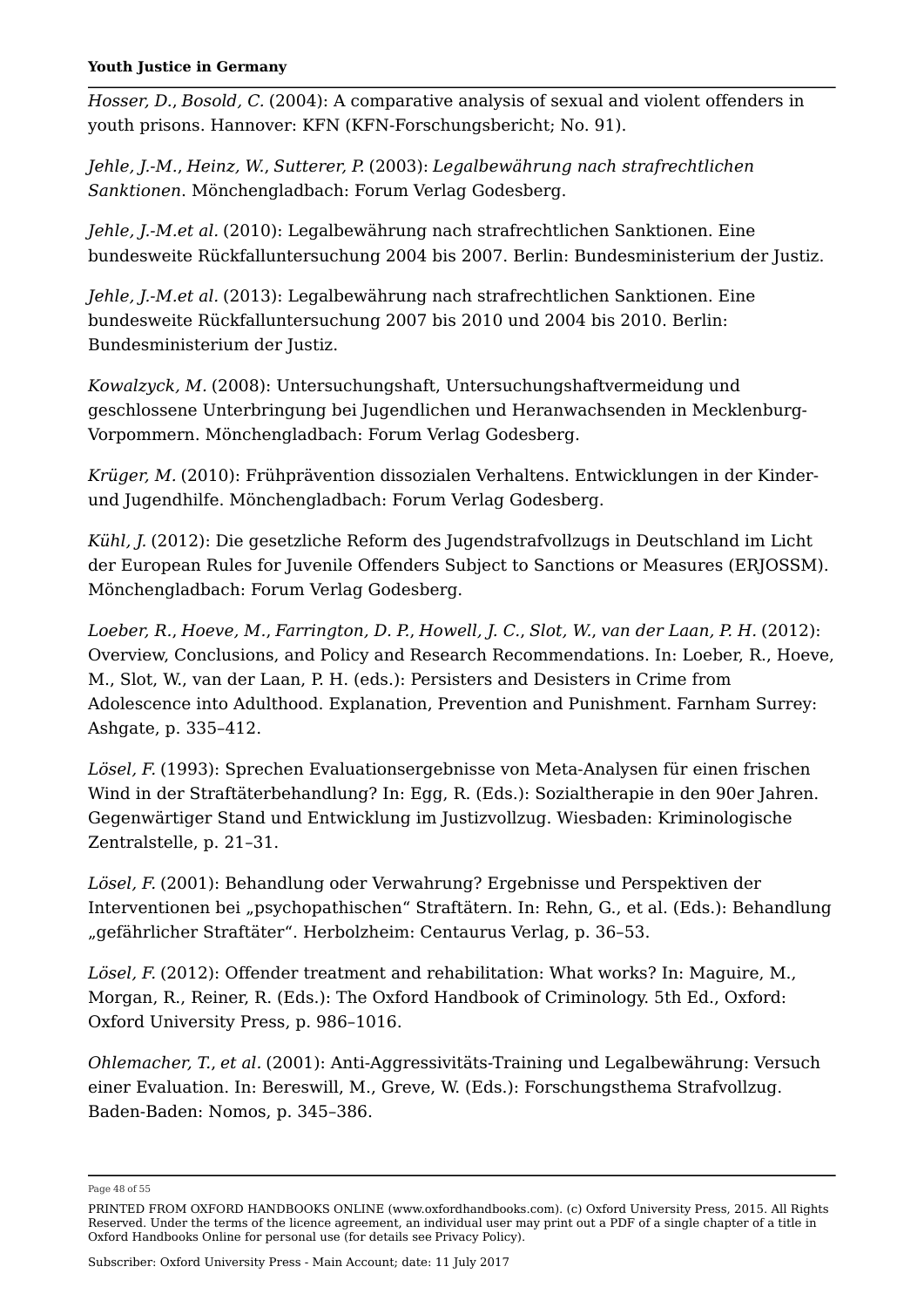*Ostendorf, H.* (2012) (Ed.): Jugendstrafvollzugsrecht. 2nd Ed., Baden-Baden: Nomos.

*Ostendorf, H.* (2013): Jugendgerichtsgesetz. 9th ed. Baden-Baden: Nomos.

*Pfeiffer, C.* (1991): Wird nach Jugendstrafrecht härter gestraft? *Strafverteidiger* 11, p. 363–370.

*Prein, G.*, *Schumann, K. F.* (2003): Dauerhafte Delinquenz und die Kumulation von Nachteilen. In: Schumann, K. F. (Ed.): Delinquenz im Lebensverlauf. Bremer Längsschnittstudie zum Übergang von der Schule in den Beruf bei ehemaligen Hauptschülern. Vol. 1 and 2. München: Juventa, p. 181–208.

*Pruin, I.* (2007): Die Heranwachsendenregelung im deutschen Jugendstrafrecht. Jugendkriminologische, entwicklungspsychologische, jugendsoziologische und rechtsvergleichende Aspekte. Mönchengladbach: Forum Verlag Godesberg.

*Pruin, I.*, *Dünkel, F.* (2015): Better in Europe? European responses to young adult offending. London: Barry Cadbury Trust.

*Schaffstein, F.*, *Beulke, W.*, *Swoboda, S.* (2014): Jugendstrafrecht. 15th ed., Stuttgart, Berlin, Cologne: Kohlhammer.

*Schumann, K. F.* (2003) (Ed.): Delinquenz im Lebensverlauf. Bremer Längsschnittstudie zum Übergang von der Schule in den Beruf bei ehemaligen Hauptschülern. Vol. 1 and 2. München: Juventa.

*Schumann, K. F.* (2003a): Delinquenz im Lebenslauf—Ergebnisbilanz und Perspektiven. In: Schumann, K. F. (2003) (Ed.): Delinquenz im Lebensverlauf. Bremer Längsschnittstudie zum Übergang von der Schule in den Beruf bei ehemaligen Hauptschülern. Vol. 1 and 2. München: Juventa, p. 209–222.

*Schwerin-Witkowski, K.* (2003): Entwicklung der ambulanten Maßnahmen nach dem JGG in Mecklenburg-Vorpommern. Mönchengladbach: Forum Verlag Godesberg.

*Sherman, L.*, *et al.* (2006): Evidence-Based Crime Prevention. London: Routledge.

*Steffens, R*. (1999): Wiedergutmachung und Täter-Opfer-Ausgleich im Jugend- und Erwachsenenstrafrecht in den neuen Bundesländern. Mönchengladbach: Forum-Verlag.

*Storz, R*. (1994): Jugendstrafrechtliche Reaktionen und Legalbewährung. In: Heinz, W., Storz, R. (Eds.): Diversion im Jugendstrafverfahren der Bundesrepublik Deutschland. 3rd ed., Bonn: Forum Verlag Godesberg, p. 131–222.

*Streng, F.* (2002): Referat zum 64. Deutschen Juristentag. In: Ständige Deputation des Deutschen Juristentages (Ed.): Verhandlungen des vierundsechzigsten Deutschen Juristentages. Vol. II/1, München: C. H. Beck, N 69-N 108.

Page 49 of 55

PRINTED FROM OXFORD HANDBOOKS ONLINE (www.oxfordhandbooks.com). (c) Oxford University Press, 2015. All Rights Reserved. Under the terms of the licence agreement, an individual user may print out a PDF of a single chapter of a title in Oxford Handbooks Online for personal use (for details see Privacy Policy).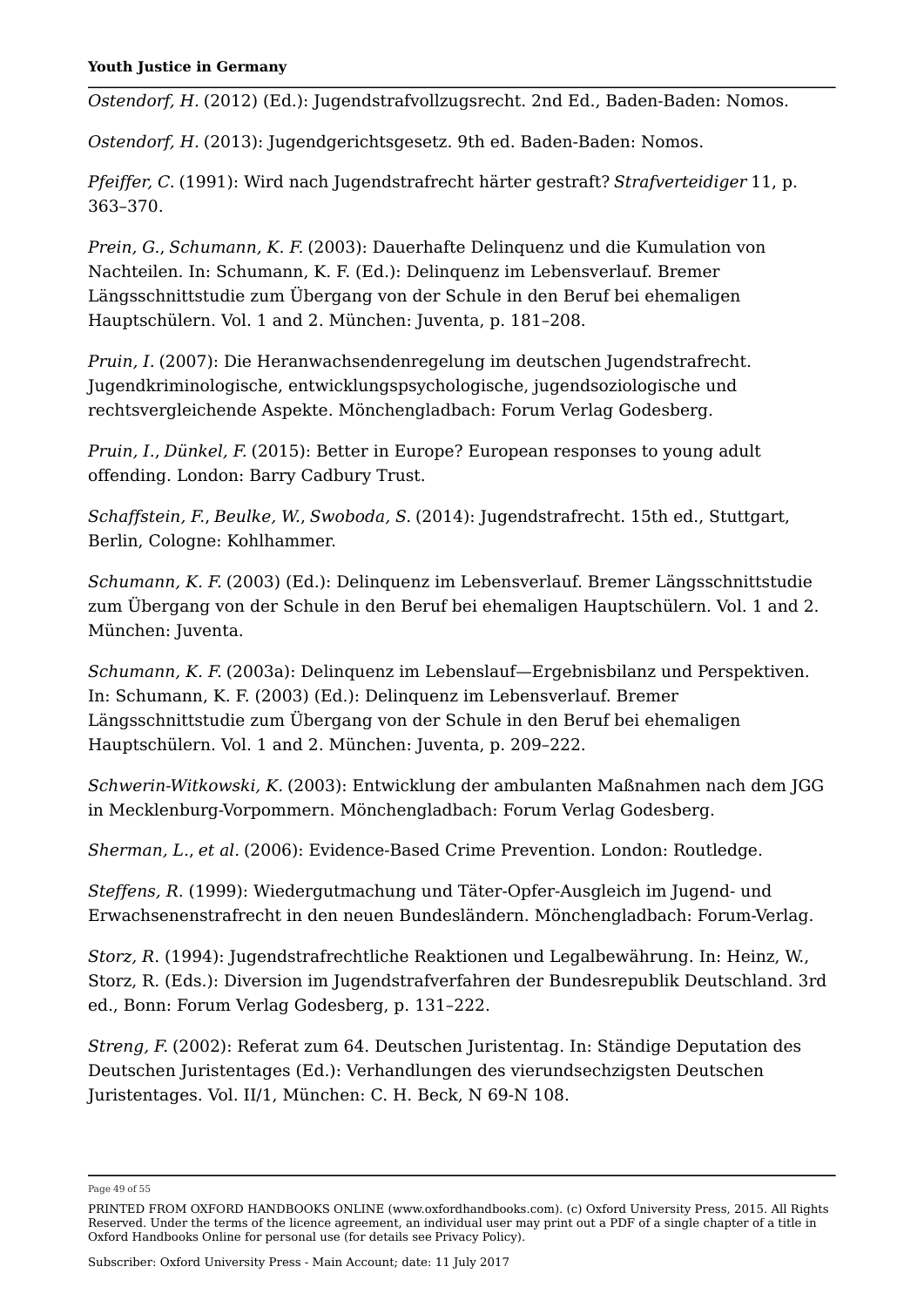*Stump, B.* (2003): "Adult time for adult crime" —Jugendliche zwischen Jugend- und Erwachsenenstrafrecht. Eine rechtshistorische und rechtsvergleichende Untersuchung zur Sanktionierung junger Straftäter. Mönchengladbach: Forum Verlag Godesberg.

*Trenczek, T.* (1993): Freiheitsentzug bei jungen Straffälligen. Bonn: Forum Verlag Godesberg.

*United Nations* (1991): The United Nations and Crime Prevention. New York: United Nations.

*van Zyl Smit, D.*, *Dünkel, F.* (Eds.) (2001): Imprisonment Today and Tomorrow— International Perspectives on Prisoners' Rights and Prison Conditions. 2nd ed., Den Haag, London/Boston: Kluwer Law International.

*Vennard, J.*, *Hedderman, C.* (1998): Effective interventions with offenders, in Goldblatt, P., Lewis, C. (Eds.): Reducing offending: an assessment of research evidence on ways of dealing with offending behaviour. London: Home Office Research Study 187, p. 101–119.

*Walkenhorst, P.* (2002): "Gute Schulen" im Jugendstrafvollzug—Jugendstrafvollzug als "gute Schule". Überlegungen zu Voraussetzungen und Möglichkeiten. In: Bereswill, M., Höynck, T. (Eds.): Jugendstrafvollzug in Deutschland. Grundlagen, Konzepte, Handlungsfelder. Beiträge aus Forschung und Praxis. Mönchengladbach: Forum Verlag Godesberg, p. 319–355.

*Walter, J.* (2007): Bedingungen bestmöglicher Förderung im Jugendstrafvollzug. Ein Diskussionsbeitrag in der Folge des Urteils des Bundesverfassungsgerichts vom 31.05.2006. In: Goerdeler, J., Walkenhorst, P. (Eds.): Jugendstrafvollzug in Deutschland. Neue Gesetze, neue Strukturen, neue Praxis? Mönchengladbach: Forum Verlag Godesberg, p. 184–221.

*Walter, J.*, *Waschek, U.* (2002): Die Peergroup in ihr Recht setzen. Das Just Community-Pojekt in der Justizvollzugsanstalt Adelsheim. In: Bereswill, M., Höynck, T. (Eds.): Jugendstrafvollzug in Deutschland. Grundlagen, Konzepte, Handlungsfelder. Beiträge aus Forschung und Praxis. Mönchengladbach: Forum Verlag Godesberg, p. 191–214.

*Walter, M.* (2002): Das Jugendkriminalrecht in der öffentlichen Diskussion: Fortentwicklung oder Kursänderung zum Erwachsenenstrafrecht? *Goltdammers Archiv für Strafrecht 149*, p. 431–454.

## **Notes:**

 $(^1)$  The literal translation of "Jugendgerichtsgesetz" reflects the historical roots of the JJA. It goes back to the adjudication of specialized judges of youth chambers at some courts of bigger cities like Berlin, Cologne, or Frankfurt. The

Page 50 of 55

PRINTED FROM OXFORD HANDBOOKS ONLINE (www.oxfordhandbooks.com). (c) Oxford University Press, 2015. All Rights Reserved. Under the terms of the licence agreement, an individual user may print out a PDF of a single chapter of a title in Oxford Handbooks Online for personal use (for details see Privacy Policy).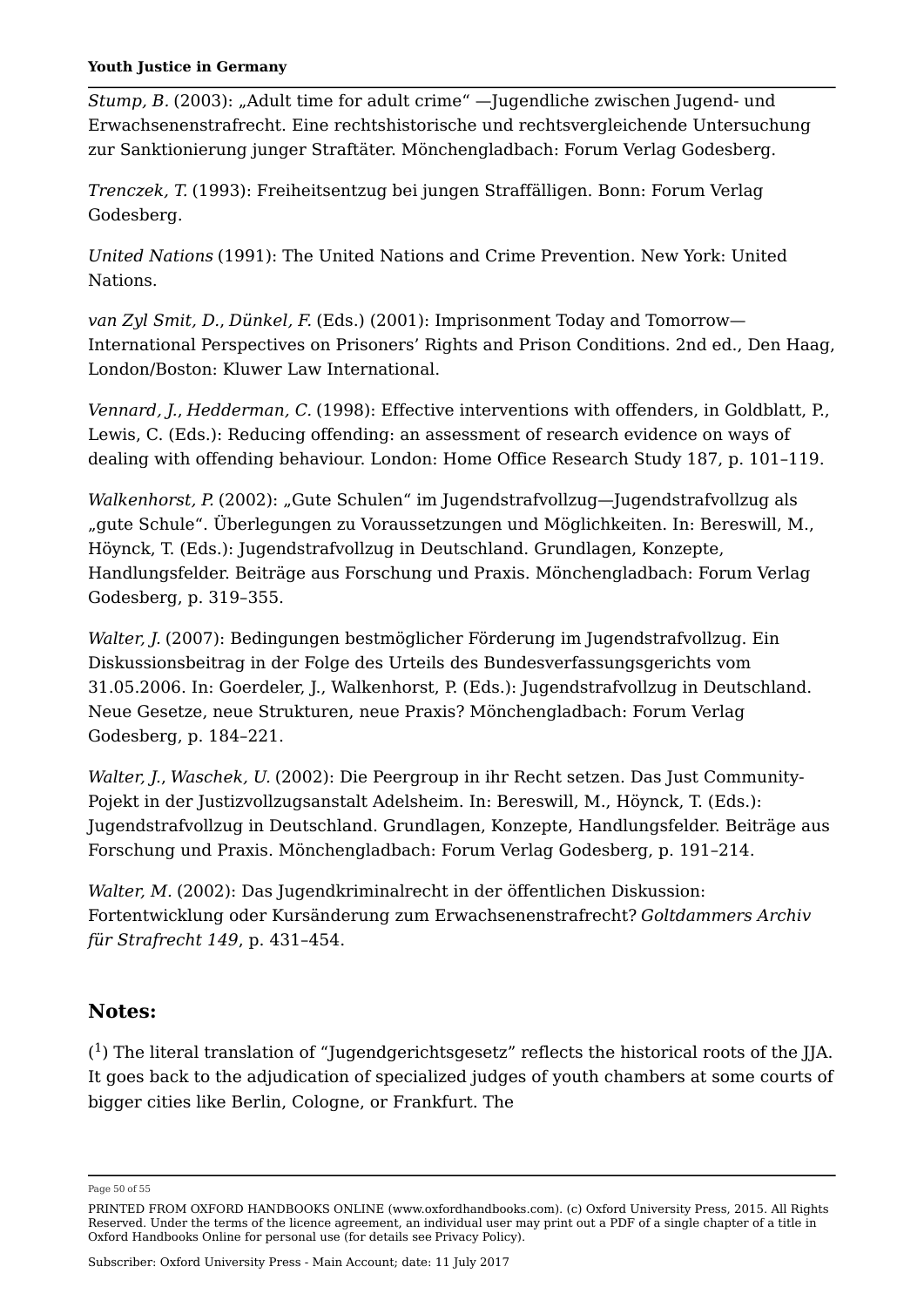"Jugendgerichtsbewegung" ("movement for establishing juvenile courts") had a major influence on the first JJA in 1923; see Schaffstein, Beulke, and Swoboda, 2014: 41 ff.

 $(^2)$  Lowering the age of criminal responsibility was only an issue (of a more rhetorical or symbolic nature) in the run-up to elections for a few conservative politicians of the Christian Democratic Parties (CDU/CSU) in the 1990s—an issue that had no prospects then or now of being accepted either by the majority of their own parties or by the other political parties in Germany.

 $(3)$  See Bundestagsdrucksache 16/6293: 10; Dünkel, 2008: 2 f., which conforms with the existing jurisprudence of the Higher Courts and the Supreme Court, Bundesgerichtshof, see Eisenberg 2014, note 5 on § 17; Ostendorf 2013, Grdl. Zu §§ 17-18, note 6.

 $( ^4)$  No. 5: "Interventions with juvenile offenders should, as far as possible, be based on scientific evidence on what works, with whom and under what circumstances," see Council of Europe, 2003.

 $(5)$  For a critical assessment of recent juvenile law reforms and perspectives for further developing the educational orientation see Dünkel, 2014.

( $^6$ ) The situation is different in the general Criminal Law for adults (over 18 or over 21  $\,$ years old) where diversion according to §§ 153 ff. of the Criminal Procedure Act is restricted to misdemeanours. Felony offences (i.e., crimes with a minimum prison sentence provided by law of one year) are excluded.

( ) For the specific legislation of the *Länder* since 2008, see Kühl, 2012; Ostendorf, 2012. 7

 $(^8)$  See United Nations, 1991; Dünkel, 1994: 43; No. 17.1. of the Beijing Rules restricts youth imprisonment only to cases of serious violent crimes or repeated violent or other crimes if there seems to be no other appropriate solution.

 $( \raisebox{1ex}{\scriptsize o})$  The precondition of "dangerous tendencies" for imposing a prison sentence is very often heavily criticized as it provides room for stigmatization; see Dünkel, 1990: 466 ff. Law reform proposals urge abolishing the term "dangerous tendencies" and keeping only the precondition of the "gravity of guilt"; see Albrecht, 2002; Deutsche Vereinigung für Jugendgerichte und Jugendgerichtshilfen, 2002; Dünkel, 2002 for further references.

 $\rm (^{10})$  See Heinz, 2014; Bundesministerium des Inneren/Bundesministerium der Justiz 2006.

 $(^{11})$  From 1995 onward one can observe a (slightly) diminishing juvenile crime rate in East Germany and an increasing crime rate in West Germany (also concerning violent offences), which results in a "convergent" situation in both parts of Germany, see Dünkel, 2006; Heinz, 2014.

 $(^{12})$  The same applies for release on probation; for a summary, see Dünkel, 1999.

Page 51 of 55

PRINTED FROM OXFORD HANDBOOKS ONLINE (www.oxfordhandbooks.com). (c) Oxford University Press, 2015. All Rights Reserved. Under the terms of the licence agreement, an individual user may print out a PDF of a single chapter of a title in Oxford Handbooks Online for personal use (for details see Privacy Policy).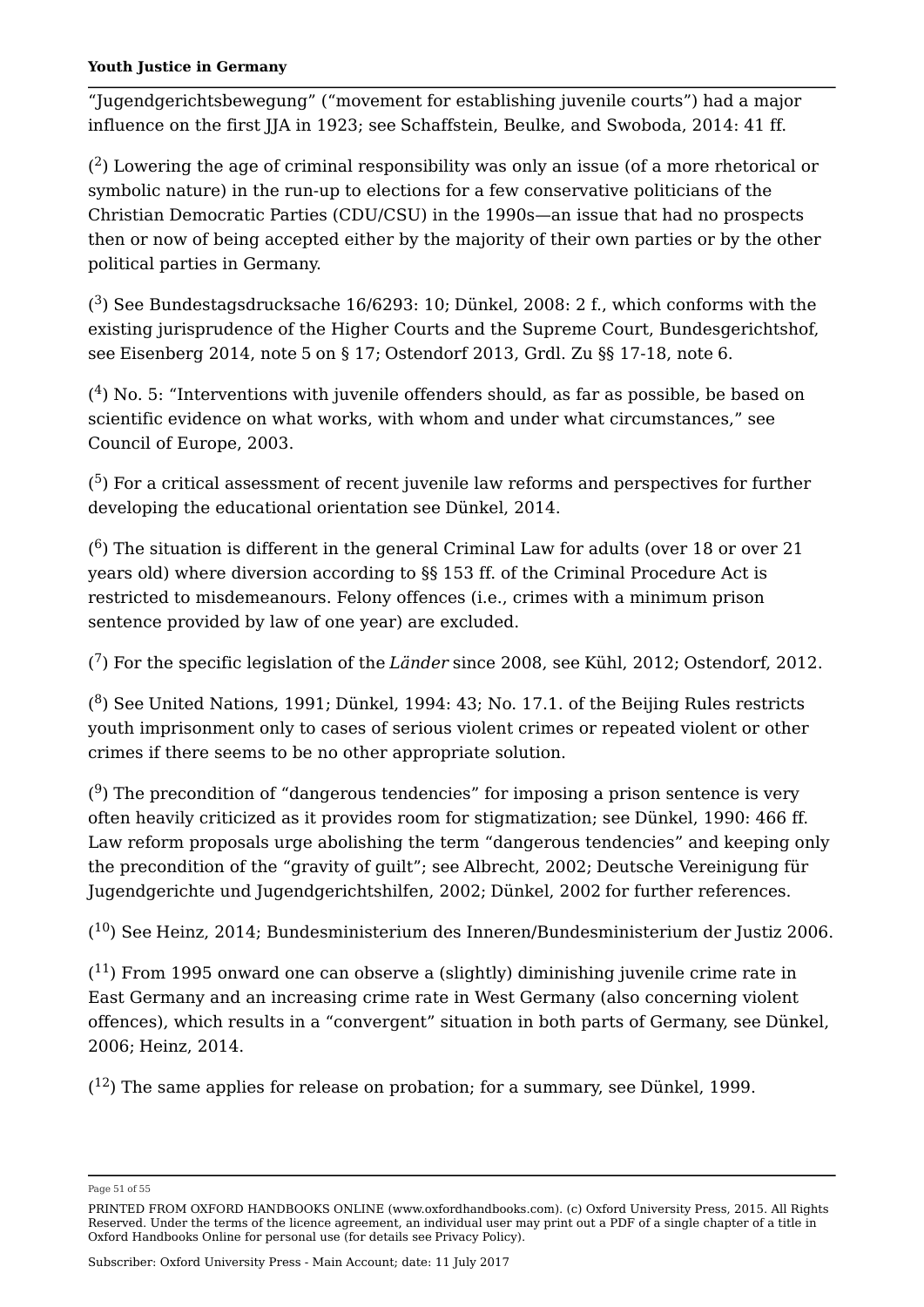$(^{13})$  After the juvenile justice legislation of 1990, the legislature also passed reforms of the general penal law and the Criminal Procedure Act (StPO), which included some innovation in its emphasis of mediation, see § 46a Criminal Law (StGB) of 1994 and §§ 155a, 155b Criminal Procedure Act (StPO); see Dünkel, 1999: 110.

 $(^{14})$  The competence of youth courts for young adults in Europe is given only in Austria, Croatia, Germany, and Serbia; see Gensing, 2014. Most European countries, however, apply educational measures of the juvenile justice legislation or mitigated sentences of the general criminal law; see Dünkel and Pruin, 2011; Pruin and Dünkel, 2015.

(<sup>15</sup>) See BGHSt 12: 116; BGH Strafverteidiger, 1989: 311; Eisenberg, 2014, notes 7 ff., 36 on § 105; Ostendorf, 2013, note 24 on § 105 (emphasizing that § 105 JJA should be applied if the sanction according to the JGG is more favorable for the young adult).

 $(^{16})$  The examples mentioned in the cases are crimes committed in groups or under the influence of a group, also hooliganism, sometimes very violent crimes that have derived from a specific situation (possibly in combination with alcohol abuse) etc.; see Eisenberg, 2014, notes 34 ff. on § 105; Ostendorf, 2013, notes 17 f. on § 105.

 $(^{17})$  These arguments do not consider that sometimes the application of sanctions of the JJA may be a disadvantage rather than a benefit, as can be shown by the fact that in the juvenile justice system the minimum prison sentence is 6 months, in the general criminal law only month; for some empirical evidence of disadvantages in sentencing, see Dünkel, 1990; Pfeiffer, 1991.

 $(^{18})$  See Bundesverfassungsgericht, Decision of 31 May 2006, Neue Juristische Wochenschrift 2006: 2093 ff.; Dünkel, 2006a, 2006b; Dünkel and van Zyl Smit, 2007.

 $(^{19})$  See Dünkel and Pörksen, 2007; Eisenberg, 2008; Sonnen in Diemer, Schatz, and Sonnen, 2011: 773 ff.; Ostendorf, 2012; Kühl, 2012.

 $( ^{20} )$  For a comparison of the legislation in the different Federal States see Ostendorf, 2012; Kühl, 2012; Sonnen in Diemer, Schatz, and Sonnen, 2011: 773 ff.

 $(^{21})$  See § 92 JJA in combination with §§ 109 ff. Prison Act; see Dünkel 2008: 3 f.

 $(^{22})$  For a similar distribution in former years, see Dünkel, 2006b: 13 f.; 2011: 600; Ostendorf, 2012: 21 f.

 $(^{23})$  The German-speaking reader may find an actual overview in Dünkel and Geng, 2011; 2012; for further readings see Dünkel, 1990: 285 ff.; Trenczek, 1993; Bereswill and Höynck, 2002; Goerdeler and Walkenhorst, 2007; for the theoretical aspects of social pedagogic needs and interventions in youth prisons, see Walkenhorst, 2002; J. Walter, 2007.

 $( ^{24})$  For a summary, see Dünkel, 1990, 2006b; Dünkel and Geng, 2011; 2012; for an overview of staffing in German prisons, see Dünkel, 1996; Dünkel and Geng, 2007a.

Page 52 of 55

PRINTED FROM OXFORD HANDBOOKS ONLINE (www.oxfordhandbooks.com). (c) Oxford University Press, 2015. All Rights Reserved. Under the terms of the licence agreement, an individual user may print out a PDF of a single chapter of a title in Oxford Handbooks Online for personal use (for details see Privacy Policy).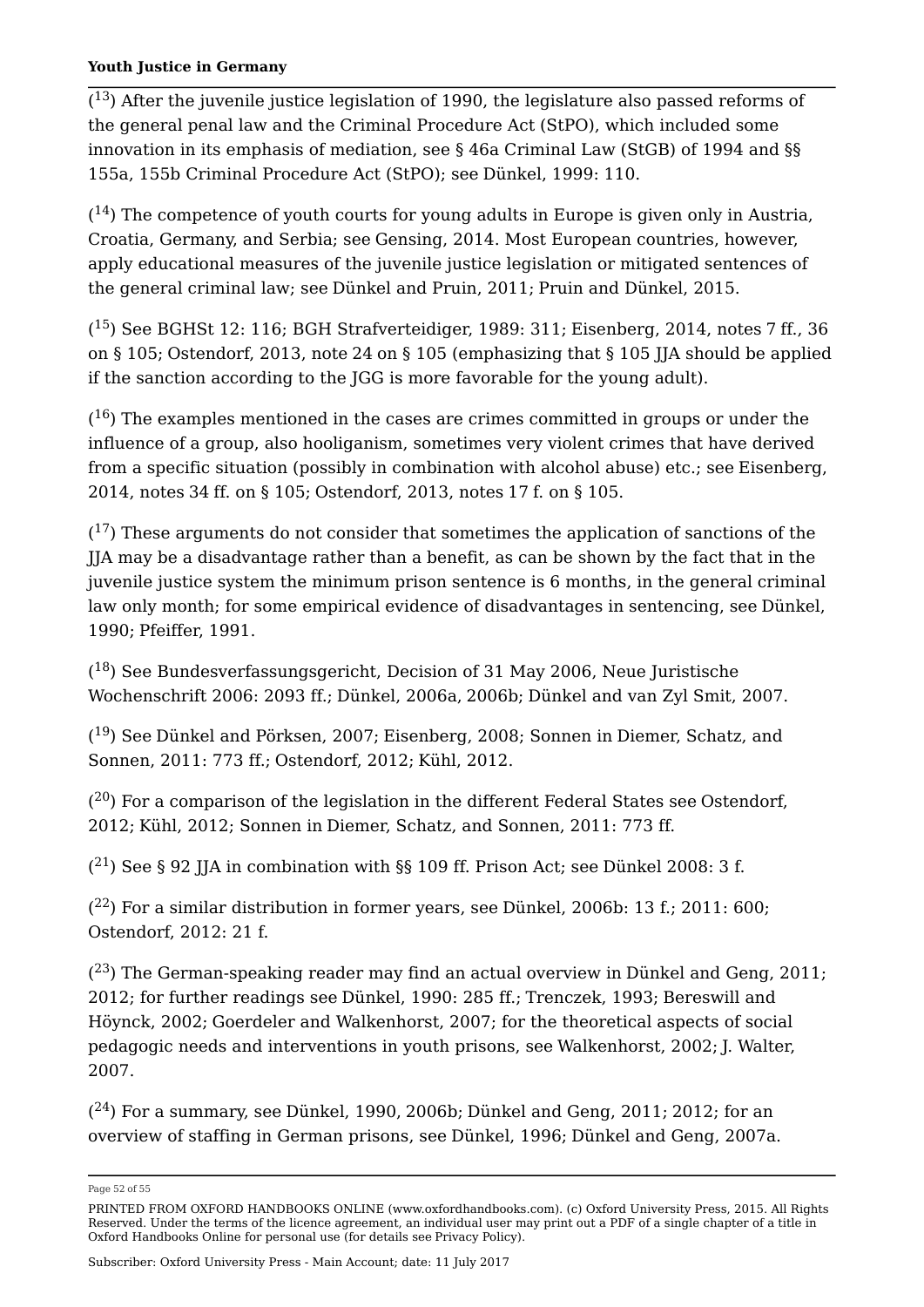$(^{25})$  They are, however, larger on average than, for example, typical facilities in the Scandinavian countries and the Netherlands.

 $( ^{26})$  Bremen, Berlin, Lower Saxony, and Rhineland Palatinate, see Dünkel 1996: 19 ff., 102 ff.; for the "good practice" introduced in the Adelsheim youth prison see J. Walter, 1998. Brandenburg has abolished solitary confinement as a disciplinary measure by its prison legislation in 2013.

 $(^{27})$  Own calculations from Federal Statistical Office (Ed.): Strafvollzugsstatistik 2014: 12 (see www.destatis.de); for earlier data see Dünkel and Geng, 2007, 2007a.

 $( ^{28})$  See Dünkel, 1996a; Dünkel and Rössner in van Zyl Smit and Dünkel, 2001: 327; Dünkel and Schüler-Springorum, 2006.

 $( ^{29} )$  See Dünkel, 1996a: 130, figure 49.

 $( ^{30} )$  The proportion of juveniles in open custodial facilities, that is, a unit where there are no walls or other hindrances against escapes, traditionally is only half that of adult prisoners in similar establishments, see Dünkel and Geng, 2007; 2007a; see also Dünkel, 1996a: 142, Figure 61.

 $(31)$  See Dünkel and J. Walter, 2005; see also J. Walter and Waschek, 2002.

 $(32)$  See Dünkel and Geng, 2007a; 2012; for an evaluation see Ohlemacher et al., 2001; the German speaking reader will find several project descriptions and evaluations in Bereswill and Höynck, 2002; Goerdeler and Walkenhorst, 2007, and in general in the *Zeitschrift für Jugendkriminalrecht und Jugendhilfe*, edited by Deutsche Vereinigung für Jugendgerichte und Jugendgerichtshilfen e. V. (see www.dvjj.de).

 $( ^{33})$  See the contributions for example of Bereswill and Greve, 2001; Hosser, 2001; Hosser and Bosold, 2004; Bereswill, Koesling, and Neuber, 2007 for further references.

 $(34)$  Only two closed Bavarian youth prisons were overcrowded by 2 to 4 percent, see Dünkel and Geng, 2012: 119.

 $( ^{35})$  See Dünkel and Geng, 2012: 127; in 2006 it had been even 96 percent, see Dünkel and Geng, 2007a: 148.

 $(36)$  See Dünkel and Geng, 2012: 131.

 $(37)$  See Jehle, Heinz, and Sutterer, 2003; Jehle et al., 2010: 39; compared with the data for those released in 1994, the 2004 sample showed a reduced recidivism rate: after a risk period of 3 years from 75 percent to 66 percent; the general recidivism rates of those convicted to suspended sentences also decreased (from 54 percent to 49 percent), see Jehle et al., 2010: 29.

 $(38)$  See Dünkel, 2006b: 52 ff.

Subscriber: Oxford University Press - Main Account; date: 11 July 2017

Page 53 of 55

PRINTED FROM OXFORD HANDBOOKS ONLINE (www.oxfordhandbooks.com). (c) Oxford University Press, 2015. All Rights Reserved. Under the terms of the licence agreement, an individual user may print out a PDF of a single chapter of a title in Oxford Handbooks Online for personal use (for details see Privacy Policy).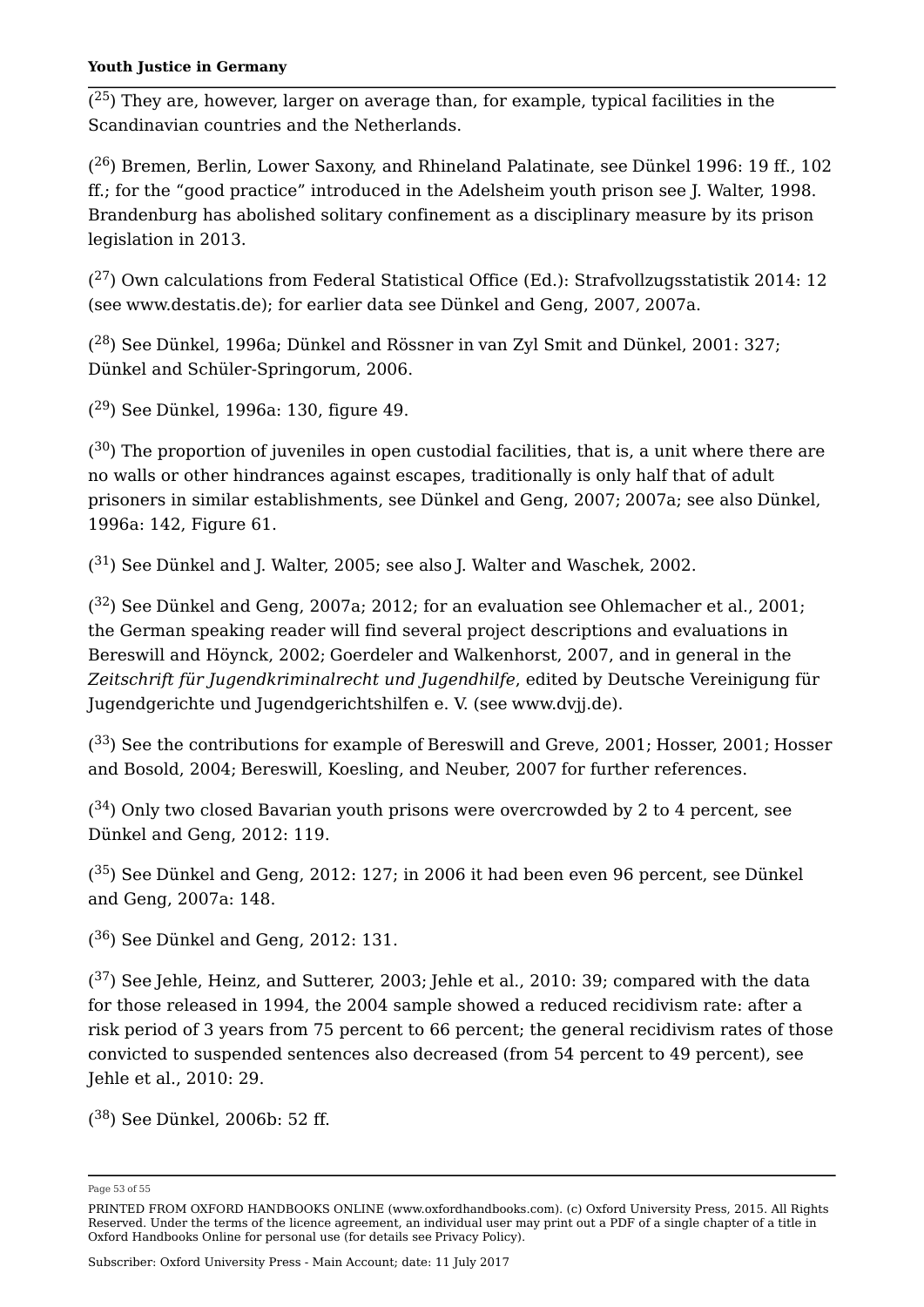$( ^{39} )$  See e.g. Andrews et al., 1990; Vennard and Hedderman, 1998; Lösel, 1993, 2001, 2012; Dünkel and Drenkhahn, 2001; Sherman et al., 2006, and Dünkel and Stańdo-Kawecka, 2011.

 $( ^{40} )$  See for a summary see Dünkel, 2008a.

 $(41)$  See Dünkel and Pruin, 2011, and in this volume for further references.

 $( ^{42})$  See in summary Dünkel and Geng, 2014; Loeber et al., 2012; the Dutch legislature in 2014 took the findings from neuroscience into account and raised the age for applying juvenile justice sanctions to 22.

 $( ^{43})$  For arguments of comparative law see Pruin, 2007; Dünkel and Pruin, 2011; Pruin and Dünkel, 2015.

 $( ^{44} )$  See Deutsche Vereinigung für Jugendgerichte und Jugendgerichtshilfen, 2002.

 $(^{45})$  See Pruin, 2011; Dünke, Grzywa, and Pruin Šelih, 2011; Dünkel, 2013.

 $( ^{46})$  See Dünkel, 2006c; Pruin, 2011; Dünkel, Grzywa, Pruin, and Šelih, 2011.

 $(47)$  See Albrecht, 2002.

( $^{48}$ ) See e.g. Dünkel, 2002; Streng, 2002; M. Walter, 2002.

 $( ^{49} )$  See Deutsche Vereinigung für Jugendgerichte und Jugendgerichtshilfen, 2002, and the recommendations of the Deutsche Juristentag, 2002, see www.djt.de.

( $^{50}$ ) For young adults a youth prison sentence of at least 5 years is required, see § 109 (3) JJA.

(<sup>51</sup>) See *M v. Germany,* decision of 17 December 2009, Application no. 19359/04; more recently four other decisions were issued in the same direction, see in particular *Haidn v. Germany*, decision of 13 January 2011, Application no. 6587/04.

(<sup>52</sup>) See *Bundesverfassungsgericht* (Federal Constitutional Court), decision of 4 May 2011, 2 BvR 2365/09, 2 BvR 2333)08, 2 BvR 571/10, 2 BvR 1152/10.

 $( ^{53})$  See Cavadino and Dignan, 2006; Bailleau and Cartuyvels, 2007.  $\,$ 

( $^{54}$ ) See e.g. Dünkel and Geng, 2003; Dünkel, 2005a; Dünkel, Gebauer, and Geng, 2008; for an overview with international comparisons Krüger, 2010.

## **Frieder Dünkel**

Frieder Dünkel, Greifswald

Page 54 of 55

PRINTED FROM OXFORD HANDBOOKS ONLINE (www.oxfordhandbooks.com). (c) Oxford University Press, 2015. All Rights Reserved. Under the terms of the licence agreement, an individual user may print out a PDF of a single chapter of a title in Oxford Handbooks Online for personal use (for details see Privacy Policy).